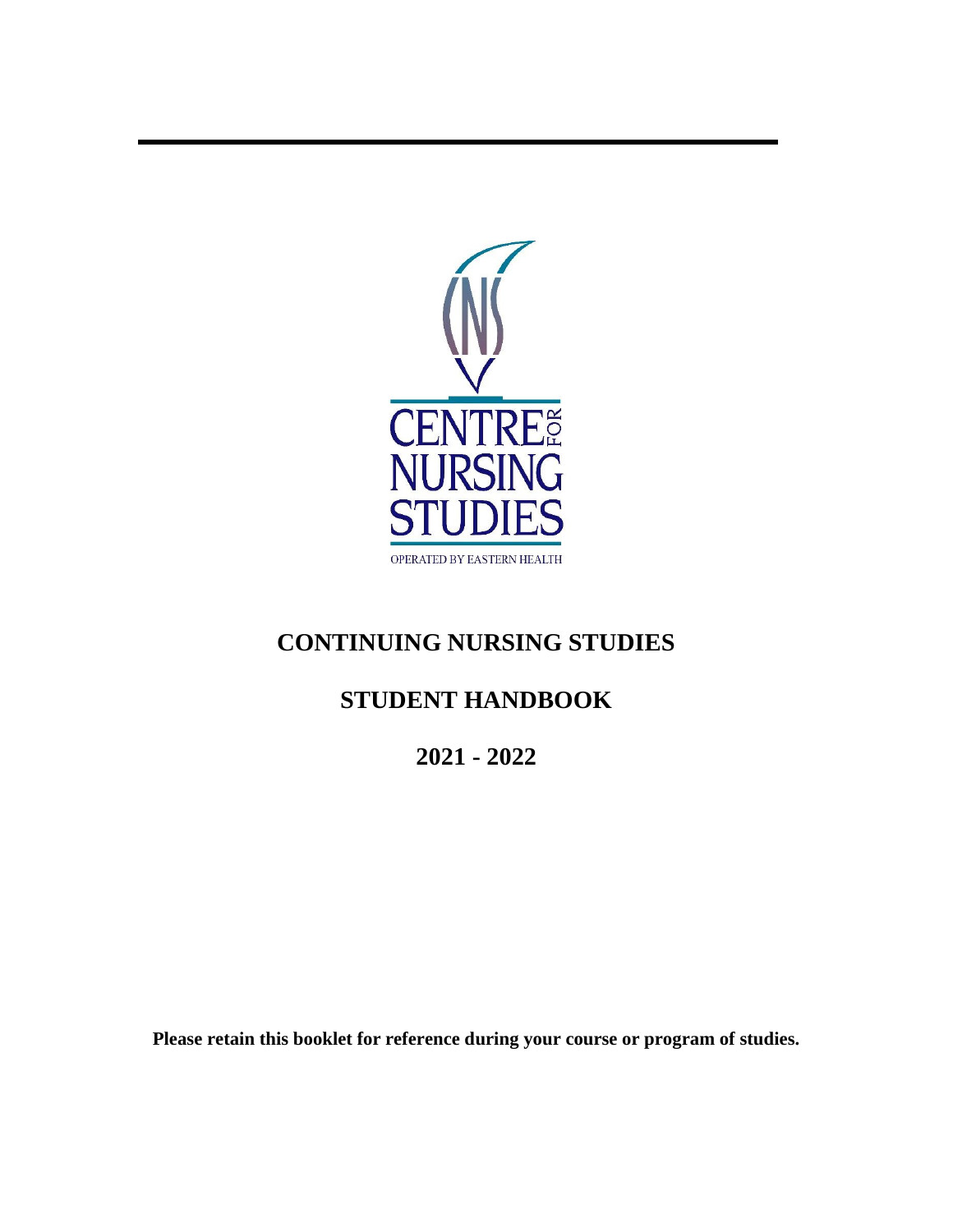#### **Copyright Notice and Disclaimer**

The information contained in this work is the exclusive property of the Centre for Nursing Studies (CNS). This work is protected by Canadian copyright law. Except as otherwise provided for under Canadian copyright law, no part of this work may be reproduced or transmitted for any purposes, in any form or by any means, electronic or mechanical, including photocopying and recording, or by any information storage or retrieval system, except as expressly permitted in writing by the CNS.

Copyright © 2021 2020, 2019, 2018, 2016, 2015, 2014, 2013, 2012, 2011 Centre for Nursing Studies. All rights reserved.

Lead Institution is Centre for Nursing Studies, Eastern Health.

The Centre for Nursing Studies reserves the right to deviate from what appears in this booklet. Changes may be made in the academic program, policies, procedures or schedules.

Changes may be made in order to serve what the Centre for Nursing Studies considers to be in the best interests of the academic or student community or of the Centre itself.

The Centre for Nursing Studies thereby disclaims liability to any person who may suffer loss as a result of reliance upon information contained in the Handbook.

All rights reserved. The contents of this document are not to be copied or distributed without the written permission of the Centre for Nursing Studies.

For written permission contact: Centre for Nursing Studies 100 Forest Road St. John's, NL AlA lE5 Telephone: (709) 777-8162 Fax: (709) 777-7324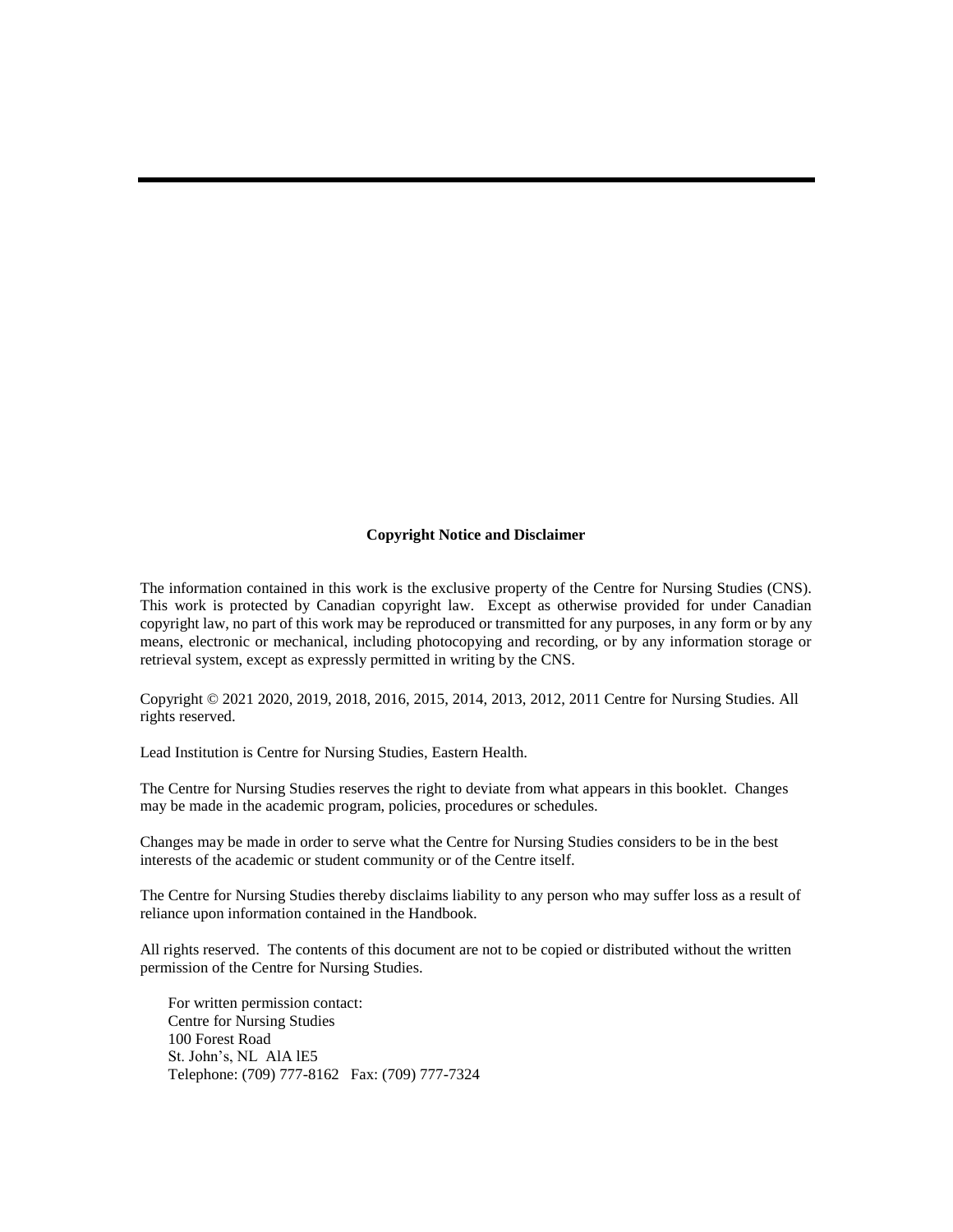# **TABLE OF CONTENTS**

| $\mathbf{1}$                                    |     | <b>GENERAL INFORMATION</b>                               |
|-------------------------------------------------|-----|----------------------------------------------------------|
|                                                 | 1.1 |                                                          |
|                                                 | 1.2 |                                                          |
|                                                 | 1.3 |                                                          |
|                                                 | 1.4 |                                                          |
|                                                 | 1.5 | CONTINUING NURSING STUDIES CONTACT INFORMATION 2         |
|                                                 | 1.6 |                                                          |
|                                                 | 1.7 |                                                          |
|                                                 |     |                                                          |
| 2                                               |     | ADMISSION, FINANCIAL AND REGISTRATION INFORMATION AND    |
|                                                 |     | <b>REGULATIONS</b>                                       |
|                                                 | 2.1 | ADMISSION TO CONTINUING NURSING STUDIES                  |
|                                                 |     |                                                          |
|                                                 |     | 2.1.1                                                    |
|                                                 |     | 2.1.2                                                    |
|                                                 |     | 2.1.3                                                    |
| FINANCIAL INFORMATION GOVERNING FEES AND<br>2.2 |     |                                                          |
|                                                 |     |                                                          |
|                                                 |     | 2.2.1                                                    |
|                                                 |     | 2.2.2                                                    |
|                                                 |     | 2.2.3                                                    |
|                                                 | 2.3 |                                                          |
|                                                 | 2.4 |                                                          |
|                                                 |     |                                                          |
| 3                                               |     | <b>INFORMATION RELATED TO CONTINUING NURSING STUDIES</b> |
|                                                 |     | PROGRAM AND COURSE OFFERINGS                             |
|                                                 | 3.1 |                                                          |
|                                                 | 3.2 | APPROVAL OF CONTINUING NURSING STUDIES                   |
|                                                 |     |                                                          |
|                                                 | 3.3 |                                                          |
|                                                 |     |                                                          |
|                                                 |     | 3.3.2                                                    |
|                                                 |     | 3.3.3 Mission.                                           |
|                                                 |     |                                                          |
|                                                 | 3.4 |                                                          |
|                                                 | 3.5 | CONTINUING NURSING STUDIES CONCEPTUAL                    |
|                                                 |     |                                                          |
|                                                 | 3.6 |                                                          |
|                                                 |     | 3.6.1                                                    |
|                                                 |     | 3.6.2                                                    |
|                                                 |     | 3.6.3                                                    |
|                                                 |     | 3.6.4                                                    |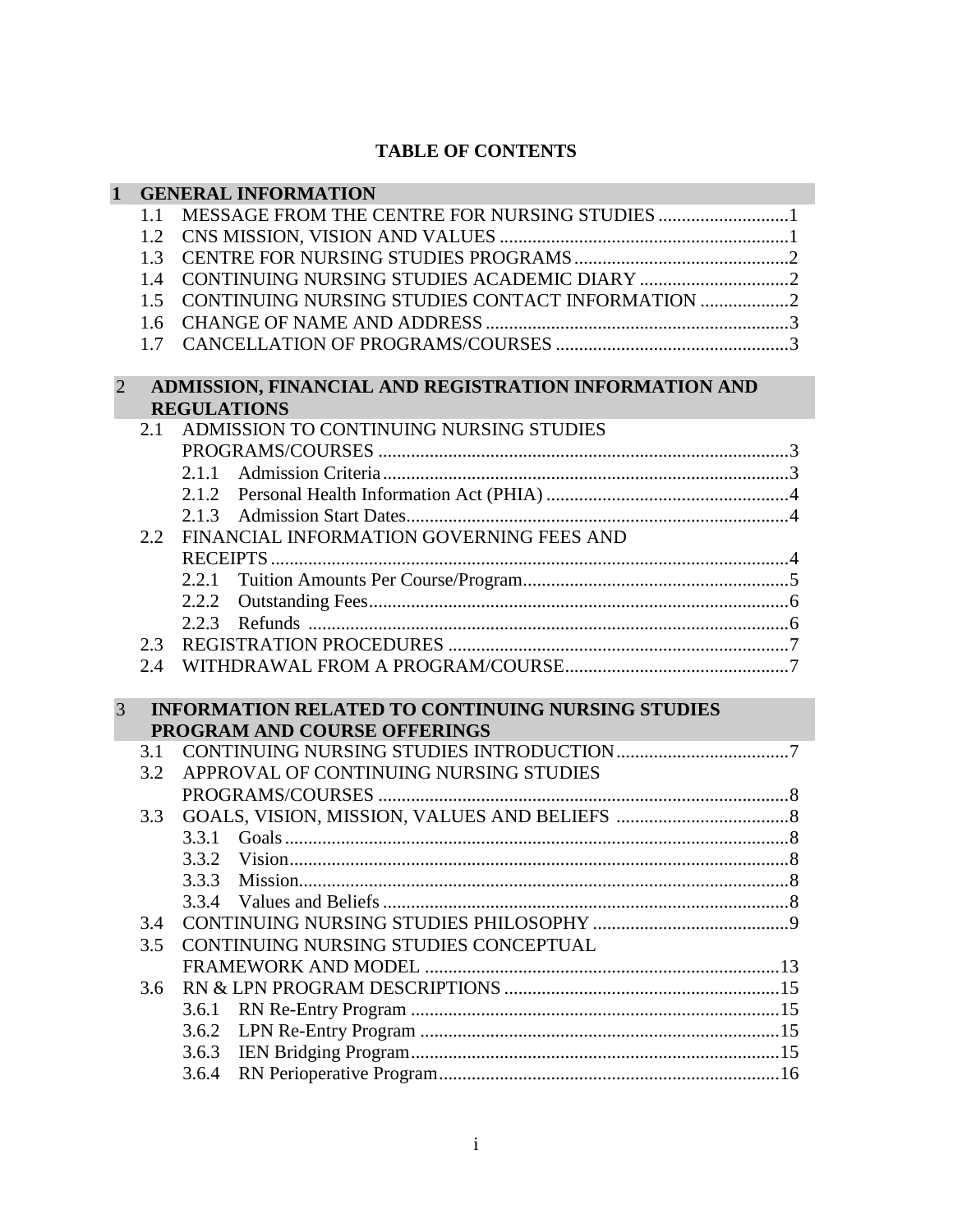|                          |     | 3.6.5                                                               |     |
|--------------------------|-----|---------------------------------------------------------------------|-----|
|                          |     | 3.6.6                                                               |     |
|                          | 3.7 |                                                                     |     |
|                          |     | 3.7.1                                                               |     |
|                          |     | 3.7.2                                                               |     |
|                          |     | 3.7.3                                                               |     |
|                          |     | 3.7.4                                                               |     |
|                          | 3.8 |                                                                     |     |
|                          |     | 3.8.1                                                               |     |
|                          |     | 3.8.2                                                               |     |
|                          | 3.9 |                                                                     |     |
|                          |     | 3.9.1                                                               |     |
|                          |     | 3.9.2                                                               |     |
|                          |     | 3.9.3                                                               |     |
|                          |     | 3.9.4                                                               |     |
|                          |     | 3.9.5                                                               |     |
|                          |     | 3.9.6                                                               |     |
|                          |     | 3.9.7                                                               |     |
|                          |     | 3.9.8                                                               |     |
|                          |     | 3.9.9                                                               |     |
|                          |     |                                                                     |     |
|                          |     | 3.10 CONTINUING NURSING STUDIES COURSES FOR LPNs 22                 |     |
|                          |     | 3.10.1 Gastrointestinal Tube Feedings and Nasogastric Suctioning 22 |     |
|                          |     |                                                                     |     |
|                          |     |                                                                     |     |
|                          |     |                                                                     |     |
|                          |     |                                                                     |     |
|                          |     |                                                                     |     |
|                          |     |                                                                     |     |
| $\overline{\mathcal{A}}$ |     | <b>ACADEMIC REGULATIONS AND GUIDELINES</b>                          |     |
|                          | 4.1 |                                                                     |     |
|                          | 4.2 |                                                                     |     |
|                          | 43  | SUPPLEMENTARY EXAMINATIONS                                          | .24 |
|                          | 4.4 |                                                                     |     |
|                          | 4.5 |                                                                     |     |
|                          | 4.6 |                                                                     |     |
|                          | 4.7 |                                                                     |     |
|                          | 4.8 | <b>EXAMINATIONS</b>                                                 |     |
|                          |     | 4.8.1                                                               |     |
|                          |     | 4.8.2                                                               |     |
|                          |     | 4.8.3                                                               |     |
|                          |     | 4.8.4                                                               |     |
|                          |     | 4.8.5                                                               |     |
|                          |     | 4.8.6                                                               |     |
|                          |     |                                                                     |     |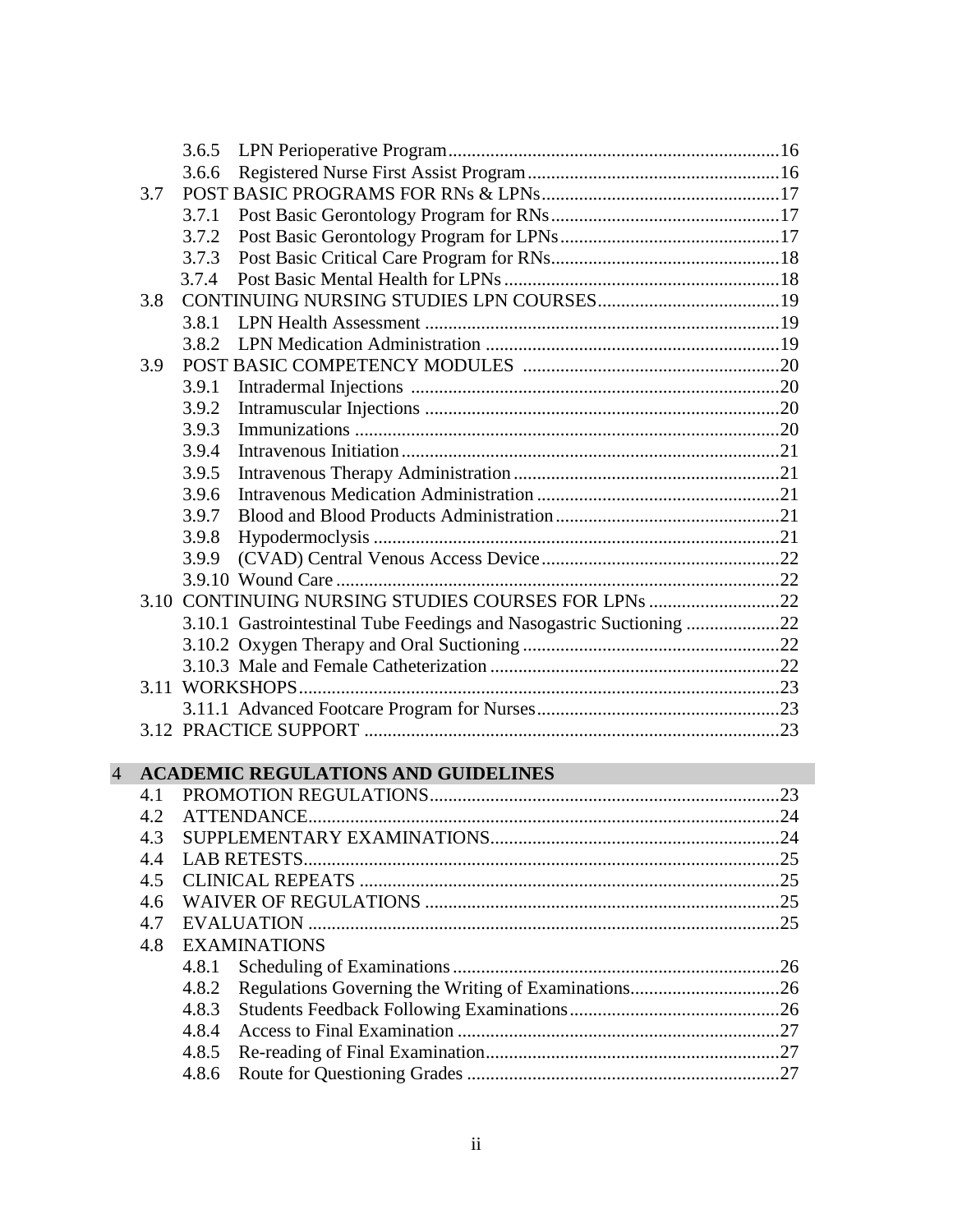|                |     | 4.14 STUDENT GUIDELINES FOR RESOLUTION OF CONFLICT 29  |  |
|----------------|-----|--------------------------------------------------------|--|
|                |     |                                                        |  |
|                |     |                                                        |  |
|                |     |                                                        |  |
|                |     |                                                        |  |
|                |     |                                                        |  |
| 5 <sup>5</sup> |     | <b>CLINICAL REGULATIONS AND GUIDELINES</b>             |  |
|                | 5.1 |                                                        |  |
|                | 5.2 |                                                        |  |
|                | 5.3 |                                                        |  |
|                | 5.4 | REQUIREMENTS PRIOR TO COMMENCEMENT OF A NURSING        |  |
|                |     |                                                        |  |
|                | 5.5 |                                                        |  |
|                | 5.6 | NURSING PRACTICE/CLINICAL COURSE ATTENDANCE36          |  |
|                | 5.7 |                                                        |  |
|                | 5.8 |                                                        |  |
|                | 5.9 | STUDENTS AT RISK OF CLINICAL FAILURE OR                |  |
|                |     |                                                        |  |
|                |     |                                                        |  |
| 6              |     | STUDENT SERVICES AND ADDITIONAL INFORMATION GUIDELINES |  |
|                | 6.1 |                                                        |  |
|                | 6.2 |                                                        |  |
|                | 6.3 |                                                        |  |
|                | 6.4 |                                                        |  |
|                | 6.5 |                                                        |  |
|                | 6.6 |                                                        |  |
|                |     | 6.6.1                                                  |  |
|                | 6.7 |                                                        |  |
|                | 6.8 |                                                        |  |
|                | 6.9 |                                                        |  |
|                |     |                                                        |  |
|                |     |                                                        |  |
|                |     |                                                        |  |
|                |     |                                                        |  |
|                |     |                                                        |  |
|                |     |                                                        |  |
|                |     |                                                        |  |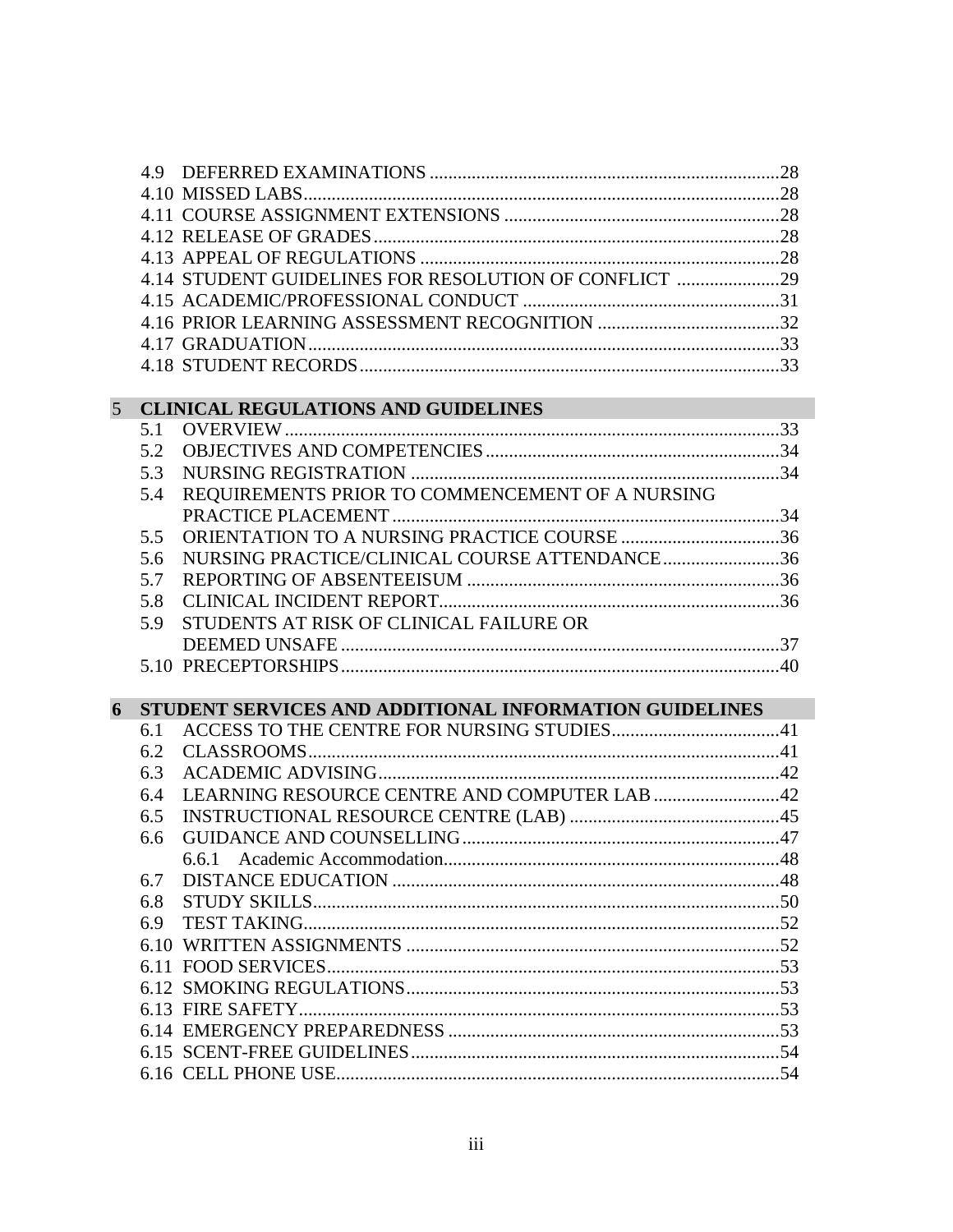# **1. GENERAL INFORMATION**

# **1.1 MESSAGE FROM THE CENTRE FOR NURSING STUDIES**

Welcome to the Centre for Nursing Studies (CNS) and Continuing Nursing Studies.

The CNS is operated by Eastern Health and is located in St. John's, at the Dr. Leonard A. Miller Centre (LAMC) site, in the adjacent Southcott Hall building. The CNS offers a variety of programs across the continuum of nursing education.

This handbook is intended to provide information needed by students in Continuing Nursing Studies programs/courses. Regulations that govern the academic, clinical, and professional components of the program are described; as well as information related to the resources available to students. Students must meet the applicable course and/or program and other regulations as outlined in this handbook. Please refer to the table of contents at the beginning of the handbook for a listing of its contents.

**NOTE:** Any alterations to existing policies or regulations after publication will supersede what is in print in this handbook. Students will be notified of any changes to the published regulations, policies or information outlined in this handbook.

# **1.2 CNS MISSION, VISION AND VALUES**

#### **Our Mission**

The CNS will deliver a continuum of nursing education programs that prepares highly competent practitioners and leaders through a commitment to excellence in teaching, practice, research and other forms of scholarship.

### **Our Vision**

To enhance excellence and leadership in nursing education, innovation, partnerships, research and other forms of scholarship.

### **Our Values**

### **Collaboration**

Collaboration is the guiding principle in our approach to education, research and other forms of scholarship, practice, and international development.

### **Diversity**

We respect diversity and foster inclusion among students, faculty, staff, and partners.

### **Excellence**

Excellence is a means of assuring we prepare the highest quality practitioners and leaders.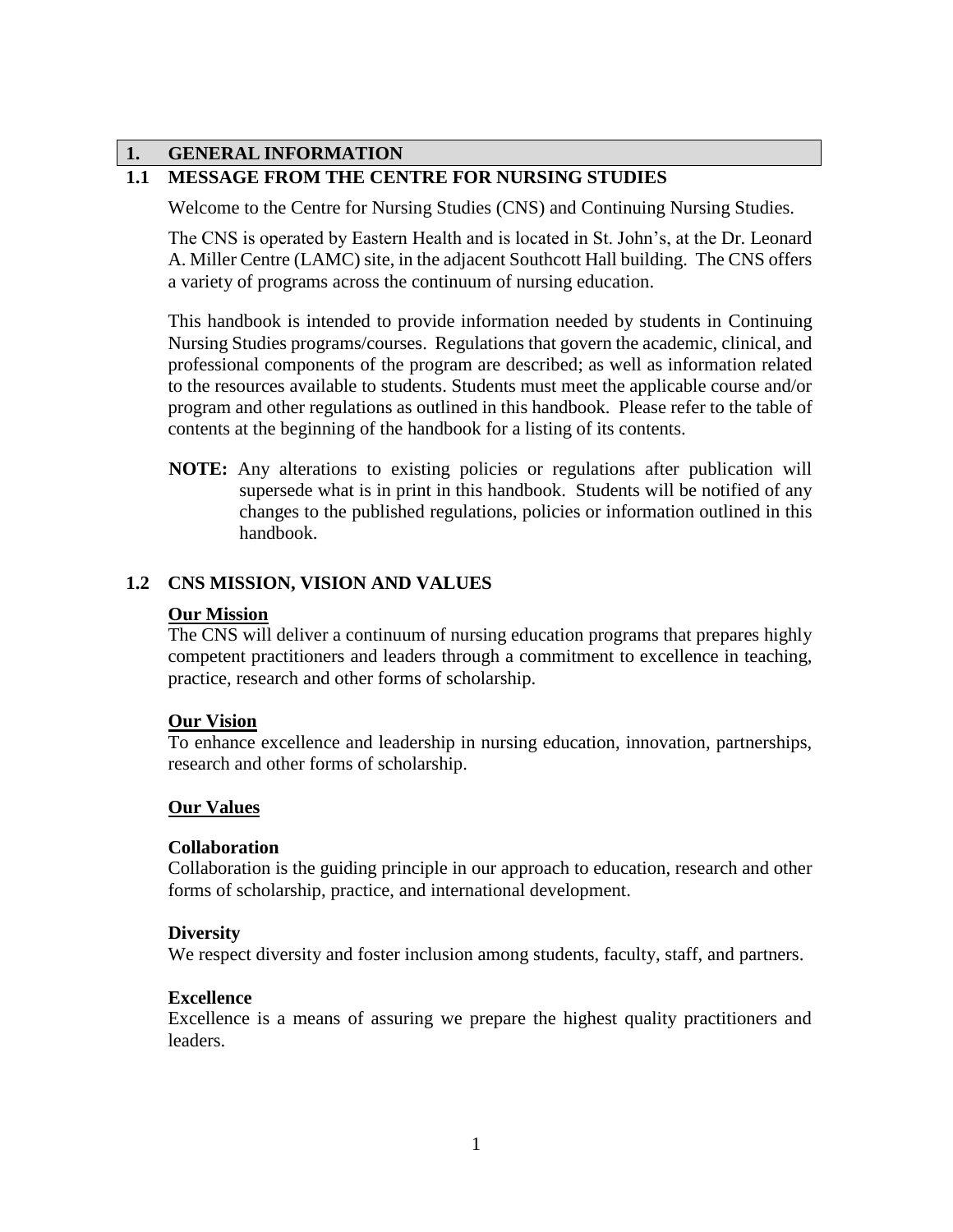### **Professionalism**

We embody professionalism through continuous learning and the highest standards of integrity, ethical behaviour, accountability, and transparency.

### **Respect**

Respect is the foundation of all our interactions.

### **1.3 CNS PROGRAMS**

The CNS offers a Bachelor of Science in Nursing (Collaborative) Program, a Practical Nursing Program, and Continuing Nursing Studies programs/courses. Continuing Nursing Studies encourages Registered Nurses (RNs) and Licensed Practical Nurses (LPNs) in the province of Newfoundland and Labrador to pursue lifelong learning in their professional development. Continuing Nursing Studies offers post-basic specialty programs, professional development courses and re-entry programs for RNs, LPNs, internationally educated nurses (IENs) across Canada and abroad.

# **1.4 CONTINUING NURSING STUDIES ACADEMIC DIARY**

The following diary, where possible, identifies the approximate date that a Continuing Nursing Studies program/course begins and ends.

### **Important Notes Concerning Certain Program or Course Offerings:**

- a) Applications for the RN and LPN Re-Entry programs will be processed during the month of August for a September intake.
- b) The following Post Basic programs are offered based on registrant or employer demand and may not be offered on a yearly basis:
	- i) **Perioperative Nursing Program for RNs**
	- ii) **RN First Assist Program**
	- iii) **Post Basic Critical Care Program for RNs**
	- iv) **Post Basic Gerontology Program for RNs**
	- v) **Post Basic Gerontology Program for LPNs**
	- vi) **Perioperative Nursing Program for LPNs**
	- vii) **Post Basic Mental Health Program for LPNs**
	- viii) **Advanced Footcare Program for Nurses** is offered based on demand in late fall or early spring of each academic year. Interested students should contact the Registrar, Non-Degree Programs at (709) 777-8174 to inquire about course registration and potential start dates.

### **1.5 CONTINUING NURSING STUDIES CONTACT INFORMATION**

### **Director - CNS**

Dr. Kathy Watkins: [kwatkins@mun.ca](mailto:kwatkins@mun.ca) Office 1030 709-777-8161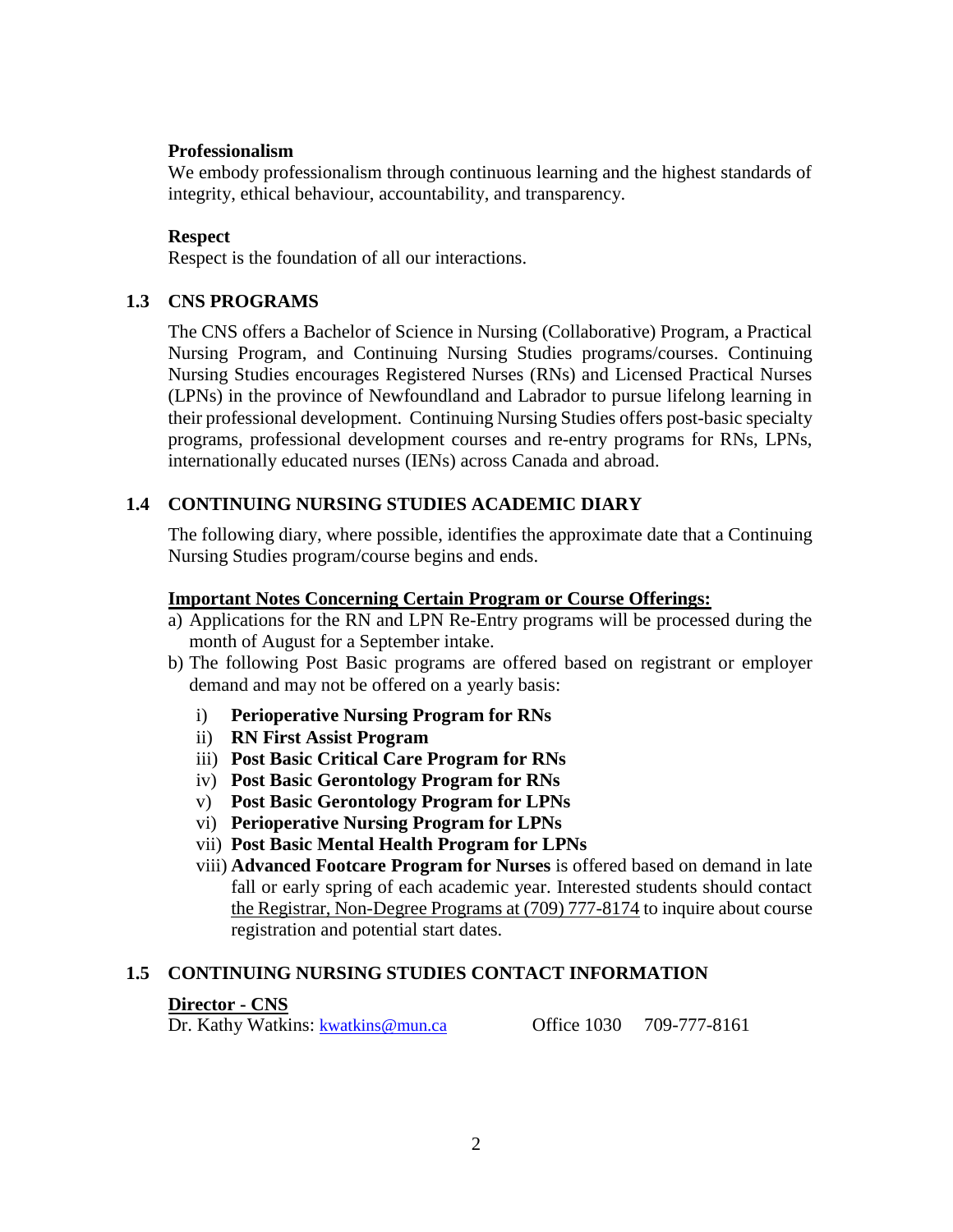| <b>Associate Director, Non-Degree Programs</b>                     |                           |
|--------------------------------------------------------------------|---------------------------|
| Natasha Fulford: natasha.fulford@mun.ca                            | Office 1035 709-777-8173  |
| <b>Coordinator, Continuing Nursing Studies</b>                     |                           |
| Natasha Churchill: natasha.churchill@mun.ca                        | Office 1017 709-777-8196  |
| <b>Secretary, Continuing Nursing Studies</b>                       |                           |
| Leona Gosse: leona.gosse@mun.ca                                    | Office 1026 709-777-8162  |
| <b>Registrar, Non-Degree Programs</b>                              |                           |
| Catherine Rice: catherine.e.rice@mun.ca                            | Office 1007 709-777-8174  |
|                                                                    |                           |
| <b>Business Officer</b><br>Brenda Haines: bhaines@mun.ca           | Office 1032 709-777-6644  |
|                                                                    |                           |
| <b>Operations Officer</b><br>Natasha Nugent: natasha.nugent@mun.ca | Ground Floor 709-777-8179 |
| <b>CNS Website</b><br>https://cns.easternhealth.ca                 |                           |

### **1.6 CHANGE OF NAME AND ADDRESS**

Students are advised to notify the CNS immediately of any change in name, address or phone number.

### **1.7 CANCELLATION OF PROGRAMS/COURSES**

The CNS reserves the right to cancel programs if there is insufficient enrollment. Monies will be completely refunded to individuals enrolled when a program or course is cancelled.

# **2. ADMISSION AND REGISTRATION INFORMATION AND REGULATIONS 2.1 ADMISSION TO CONTINUING NURSING STUDIES PROGRAMS/COURSES**

Program/course offerings are advertised through professional organization newsletters, e-mail, social media, CNS website, or bulletins forwarded to education departments of the regional health authorities (RHAs). Interested individuals may also contact the Office of the Registrar at any time for information about the various program/course offerings.

# **2.1.1 Admission Criteria**

All programs and courses are developed for RNs or LPNs. With the **exception** of reentry programs, an active RN or LPN license is required for all programs/courses. For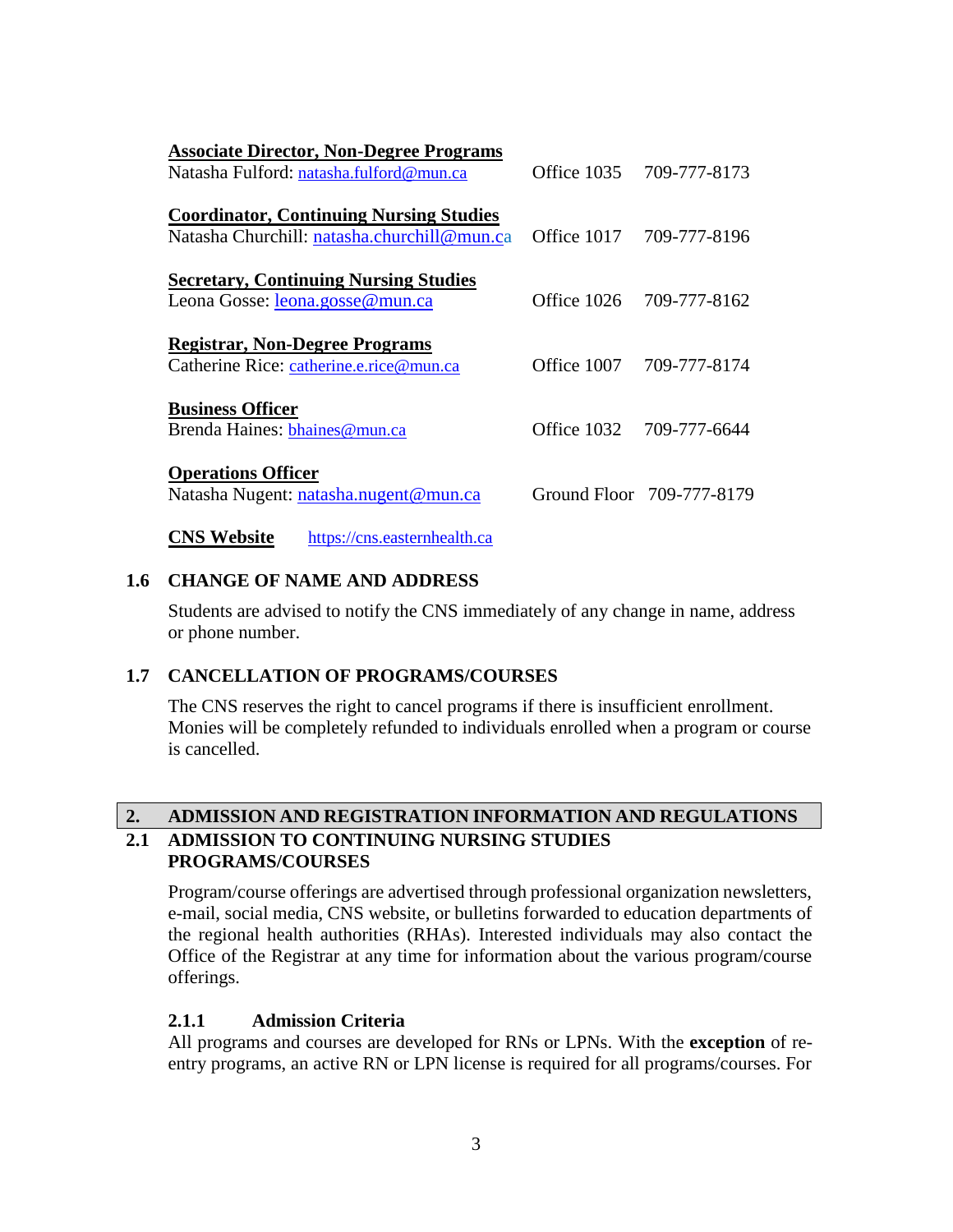admission criteria to specific programs/courses, see individual program/course information.

# **2.1.2 Personal Health Information Act (PHIA)**

As per the Newfoundland and Labrador Personal Health Information Act (PHIA), students will be required to sign an oath/affirmation of confidentiality, as well as complete the online PHIA education.

# **2.1.3 Admission Start Dates**

Admission start dates vary depending on which specific program/course you are registering for.

For specific admission start dates contact the Office of the Registrar (Catherine Rice) at 777-8174 or by email catherin.e.rice@mun.ca.

# **2.2 FINANCIAL INFORMATION GOVERNING FEES AND RECEIPTS**

# **Centre for Nursing Studies Online Payment**

The Centre for Nursing Studies accepts online payment by Visa and MasterCard. A *non-refundable* 1.75% convenience fee will be applied to credit cards. Online payments can be completed by visiting the link below and scrolling to the **pay online**  option at the bottom of the page.

https://cns.easternhealth.ca/programs-and-courses/continuing-nursing-studies/tuition

Payment by cash, cheque or debit card can be made by visiting the Business Office at Southcott Hall during regular business hours.

For payment by mail, please use:

# **Business Office**

Centre for Nursing Studies Southcott Hall 100 Forest Road St. John's, NL A1A 1E5 Canada

For payment by wire transfer, please email [accounts.receivable@easternhealth.ca](mailto:accounts.receivable@easternhealth.ca) for banking information.

**Supplementary Examination Fee**: The fee for writing a supplementary examination is \$100. Payment is to be made to online at [https://cns.easternhealth.ca/programs](https://cns.easternhealth.ca/programs-and-courses/continuing-nursing-studies/tuition/)[and-courses/continuing-nursing-studies/tuition/](https://cns.easternhealth.ca/programs-and-courses/continuing-nursing-studies/tuition/) Students are not permitted to write a supplementary examination until the examination fee has been paid.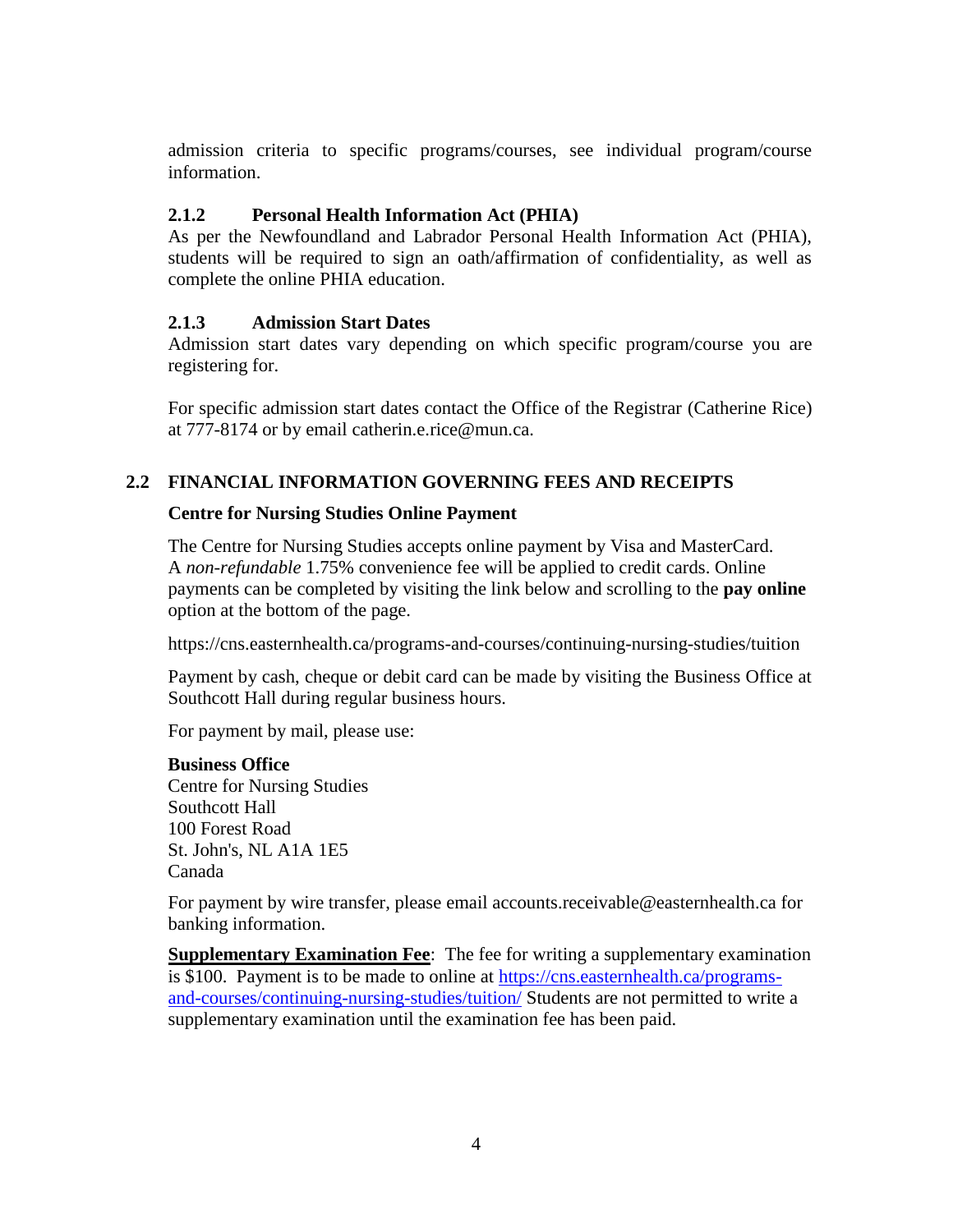**Credit Recognition Fee**: Students applying for Credit Recognition through Transfer Credit or Prior Learning Assessment Recognition (PLAR) will be charged a **minimum** fee of \$100.

**Receipts**: Students should retain all tuition and other program fee receipts. In the event of a dispute regarding the payment of fees, the CNS will be considered correct unless the student provides evidence of payment through the original receipt.

**Income Tax Forms and Receipts**: The CNS is required to issue a T2202A Tuition and Education Income Tax Form to students with respect to eligibility for the tax credits relative to education and tuition fees paid.

This form does not require students to attach receipts, but it is recommended that receipts are retained. Complete information including the Interpretation Bulletin of Revenue Canada is available in the CNS Learning Resource Centre.

**Other Associated Program Costs**: Students are provided with an approximated textbook cost list; students are responsible for purchasing textbooks. Other costs including uniforms, lab coats and other supplies are purchased individually by the student.

### **\*\* The CNS reserves the right to make changes to its financial policies as deemed necessary.**

# **2.2.1 Tuition Amounts Per Program/Course:**

The following outlines the tuition fees for each of the Continuing Nursing Studies programs/courses offered during the current academic year. It is the responsibility of students to ensure that financial obligations associated with their program/course are met.

Students are responsible for purchasing any textbooks that are required for a program/course.

| <b>RN PROGRAM/COURSE</b>                 | <b>TUITION</b> |
|------------------------------------------|----------------|
| IEN Bridging/RN Re-Entry Program         | \$8250         |
| RN First Assist Program (in-province)    | \$2000         |
| (out of province)                        | \$3000         |
| Post Basic Gerontology Course for RNs    | \$1000         |
| Post Basic Critical Care Program for RNs | \$1500         |
| Perioperative Nursing Program for RNs    | \$1500         |
|                                          |                |
| <b>LPN PROGRAM/COURSE</b>                | <b>TUITION</b> |
|                                          |                |
| <b>LPN Re-Entry Program</b>              | \$6000         |
| Perioperative Nursing Program for LPNs   | \$4000         |
| Post Basic Gerontology Course for LPNs   | \$1000         |
| Post Basic Mental Health Course for LPNs | \$1000         |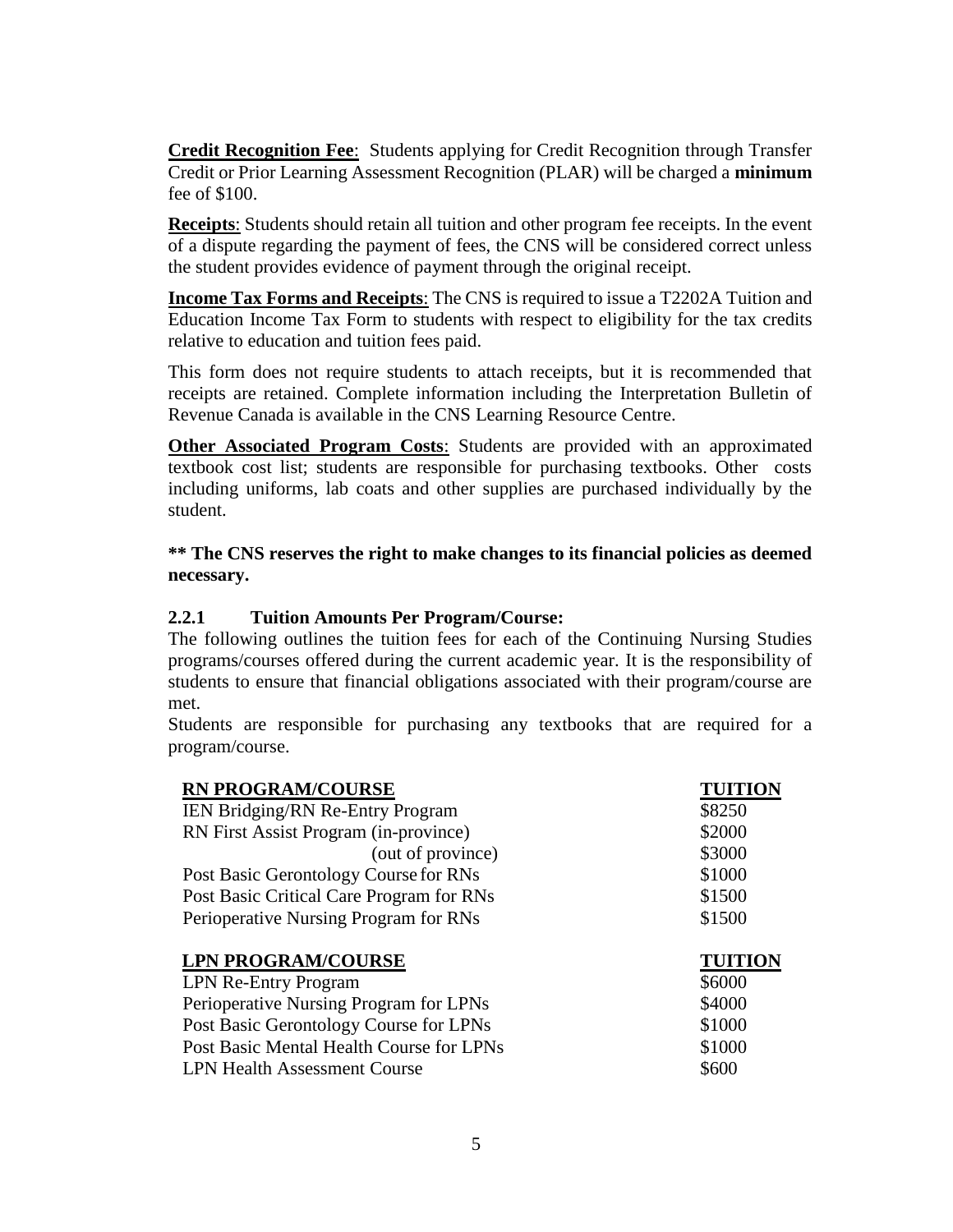| <b>LPN Medication Administration Course</b>    | \$600  |  |
|------------------------------------------------|--------|--|
| Pathway to Success                             | \$1500 |  |
|                                                |        |  |
| <b>COMPETENCY MODULES</b>                      |        |  |
| Intradermal Injections                         | \$100  |  |
| Intramuscular Injections                       | \$100  |  |
| Immunizations                                  | \$100  |  |
| Intravenous Initiation                         | \$100  |  |
| Intravenous Therapy Administration             | \$100  |  |
| <b>Intravenous Medication Administration</b>   | \$100  |  |
| <b>Blood and Blood Products Administration</b> | \$100  |  |
| Hypodermoclysis                                | \$100  |  |
| Central Venous Access Devices (CVAD)           | \$100  |  |
| <b>Wound Care</b>                              | \$100  |  |

### **The following modules can be purchased by the regional health authorities (per student) or other employers:**

| Male and Female Catheterization                           | $$25 + HST$ |
|-----------------------------------------------------------|-------------|
| Gastrointestinal Tube Feedings and Nasogastric Suctioning | $$25+HST$   |
| Oxygen Therapy and Oral Suctioning                        | $$25+HST$   |
|                                                           |             |

### **WORKSHOPS**

| <b>Advanced Footcare Management Course for Nurses</b> | \$500 |
|-------------------------------------------------------|-------|
|-------------------------------------------------------|-------|

### **2.2.2 Outstanding Fees:**

Students who have not paid all fees or arranged for fee payment with the Business Officer prior to the first day of the program/course may have their registration cancelled at the discretion of the CNS. Transcripts, grade reports, references and diplomas will not be issued unless all fees have been paid in full.

### **2.2.3 Refunds**

Continuing Nursing Studies refund policies consider costs incurred by the CNS. The amount of refund available to the student is specific to the module/course/program and determined by such factors as the length of the module/course/program, development costs, the number of students enrolled, and administrative costs.

Any student withdrawing from a module/course/program that requires **six months or less** to complete will receive a **75%** refund if a student withdraws within **14 days** from the start date. After **14** days, **no refunds** will be granted.

Any student withdrawing from a module/course/program that takes **greater than six months** to complete will receive a **75%** refund if a student withdraws within **30 days** from the start date. After **30** days, **no refunds** will be granted.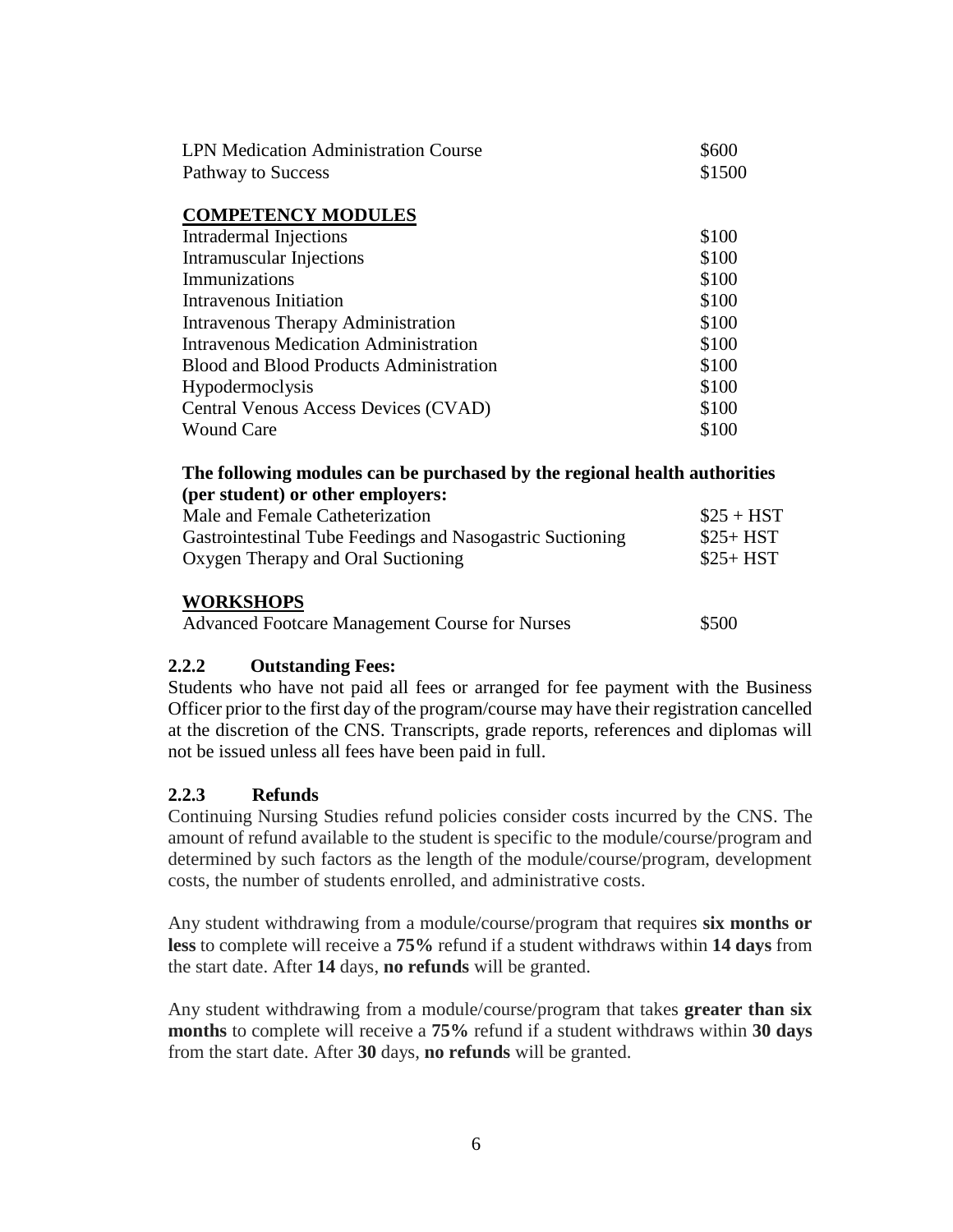IEN Bridging/RN Re-Entry, LPN Re-Entry and program refunds are at discretion of Associate Director for Non Degree Programs.

The CNS reserves the right to cancel programs if there is insufficient enrollment. Monies will be completely refunded to individuals enrolled when a program or course is cancelled.

# **2.3 REGISTRATION PROCEDURES**

To register for any program/course, students must provide specific registration information and submit the completed forms to the CNS with the specified tuition fees before the designated deadline date. RN and LPN students must also provide proof of licensure.

In order to register for the RN Re-Entry program students must provide a proof of eligibility form from the College of Registered Nurses of Newfoundland and Labrador (CRNNL). In order to register for the LPN Re-Entry program students must provide a proof of eligibility form from the College of Licensed Practical Nurses of Newfoundland and Labrador (CLPNNL).

Health Authority Sponsored Students: For some programs/courses excluding re-entry programs, employees of RHAs are provided a number of designated seats. The name of the sponsoring agency and contact person along with confirmation of sponsorship must be submitted by students who are sponsored.

# **2.4 WITHDRAWAL FROM A PROGRAM/COURSE**

Students may withdraw from any program/course at any time. Students are encouraged to consult with the Coordinator for Continuing Nursing Studies before making a final decision.

# **3. INFORMATION RELATED TO CONTINUING NURSING STUDIES PROGRAM/COURSE OFFERINGS**

# **3.1 INTRODUCTION**

Continuing Nursing Studies encourages RNs and LPNs in the pursuit of lifelong learning. As nurses motivated to expand theoretical and clinical bases of practice or to enhance professional development, our mandate is to support and facilitate attainment of your goals. Continuing nursing education is essential for all nurses to maintain personal and professional competency. Therefore, we congratulate you on your decision to continue your education.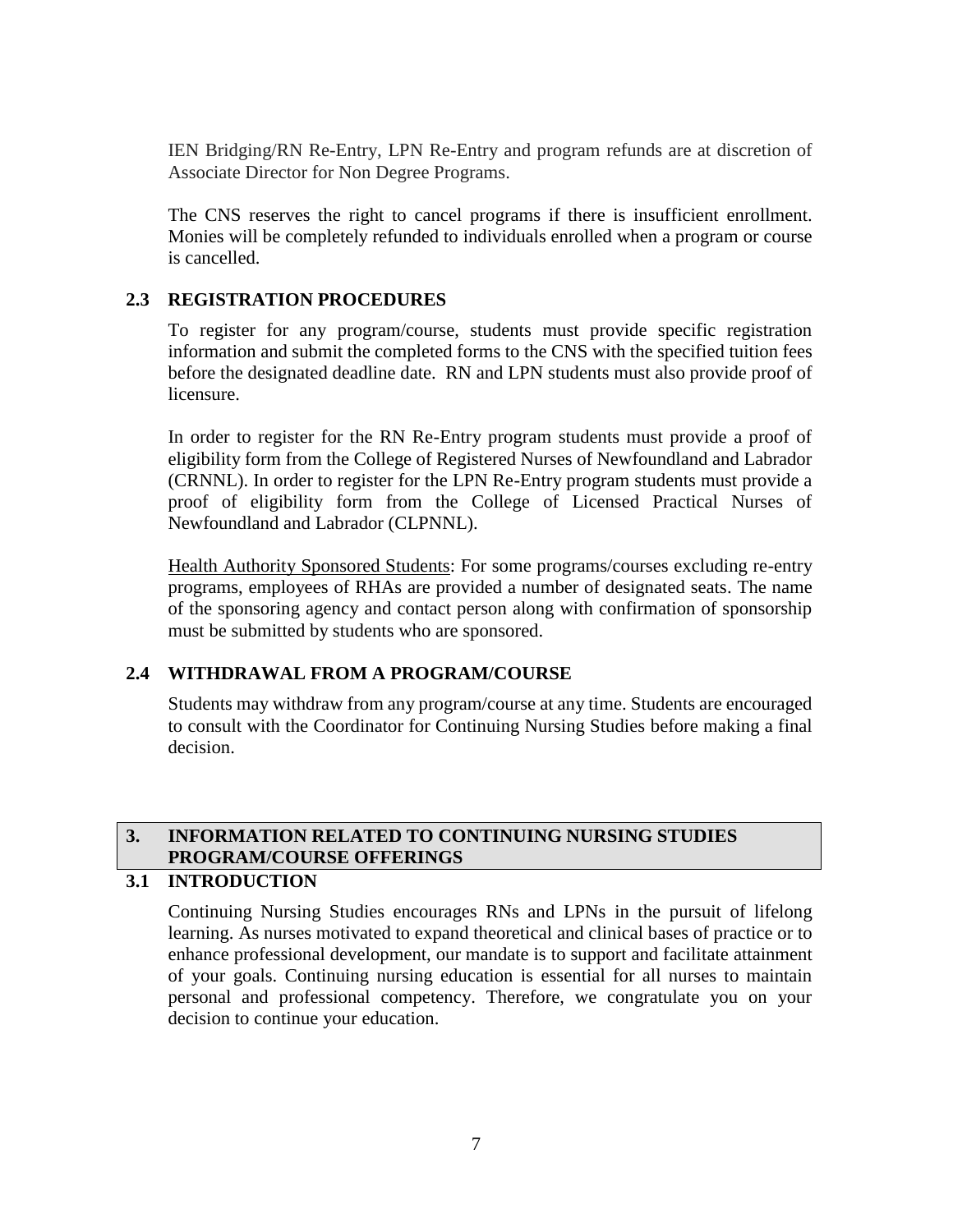# **3.2 APPROVAL OF CONTINUING NURSING STUDIES PROGRAMS/COURSES**

All programs/courses offered through Continuing Nursing Studies are evaluated and revised on an ongoing basis to ensure they meet provincial and national practice standards. Consultation with the regulatory bodies for RNs and LPNs occurs regularly in order to ensure such standards are upheld.

# **3.3 GOALS, VISION, MISSION, VALUES AND BELIEFS**

# **3.3.1 Goals**

Continuing Nursing Studies offers post basic specialty programs, professional development modules, an IEN Bridging/RN Re-Entry program, LPN Re-Entry programs, and competency assessments and other programs based on assessed needs. The goals of Continuing Nursing Studies are to:

- Facilitate ongoing professional development for RNs and LPNs practicing in a rapidly changing clinical environment.
- Support and assist nurses in education through distance education.
- Make learning opportunities accessible and affordable for all nurses.

# **3.3.2 Vision**

The vision of Continuing Nursing Studies is to be a leader in professional development by empowering students to access timely, outcome based, user friendly learning resources that stimulate the desire for continuous learning and continuous quality improvement.

# **3.3.3 Mission**

Continuing Nursing Studies is committed to developing and maintaining competency of nurses by providing post basic specialty and professional development modules and courses that are based on needs of key stakeholders and that are accessible to all students.

### **3.3.4 Values and Beliefs**

Continuing Nursing Studies, in pursuit of leadership in professional development, believes in developing the strengths of its students by promoting respect, competence, self-direction, individuality, trust, collaboration, and critical thinking. The Continuing Studies Program is committed to providing planned learning experiences beyond basic nursing education programs.

These educational programs are designed to promote evidence-based practice and personal development by expanding the nurse's knowledge, skills, and attitudes. Content included in these programs arises from evolving scientific knowledge and changing professional standards. The planned learning experiences are built upon adult learning principles, are specific to the student's needs, and are applicable to the student's goal. Values identified by Continuing Nursing Studies are: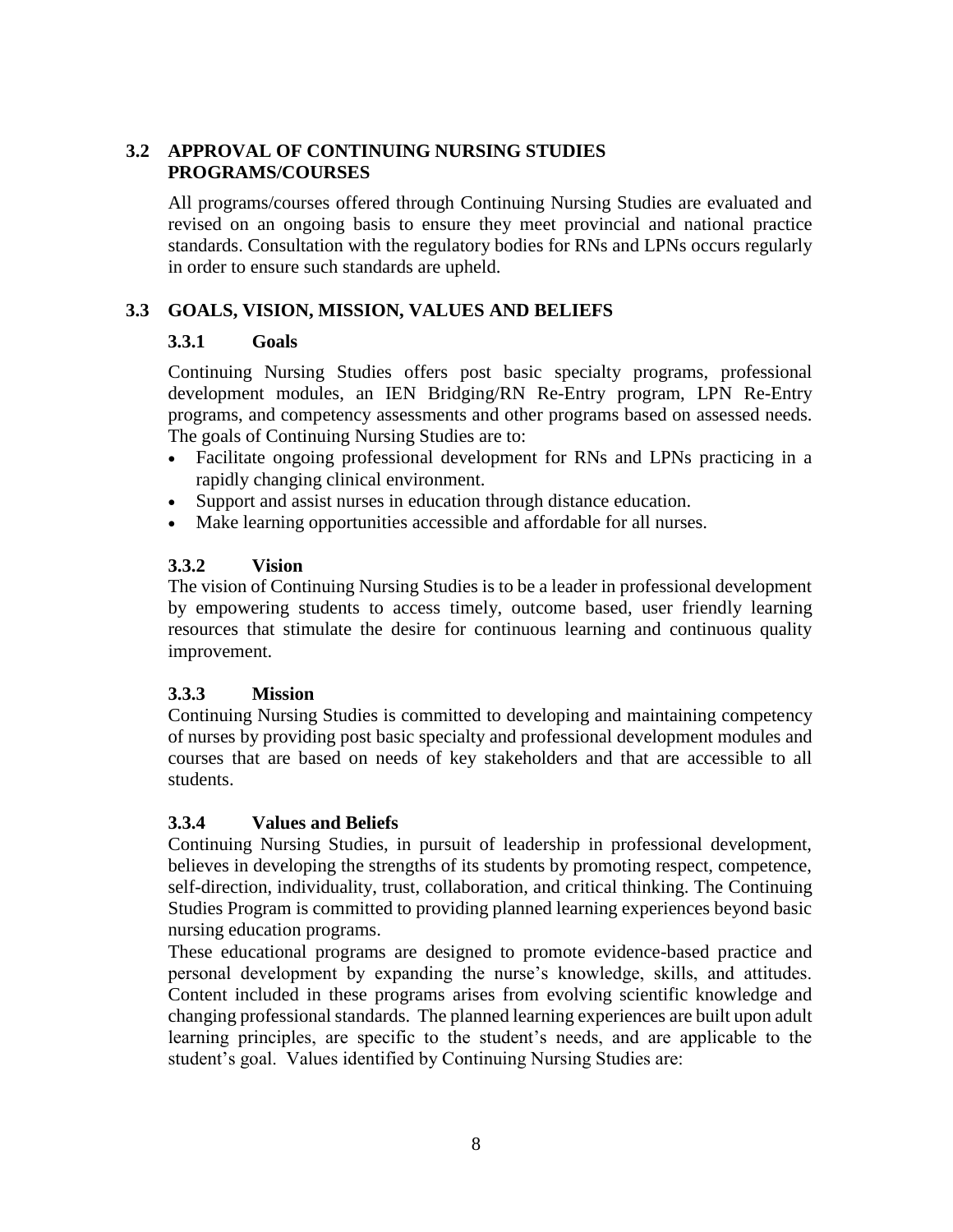**The student as an individual** in the identification of their learning needs and potential;

**Collaboration and partnerships** both within the CNS and outside the CNS, in order to realize the vision and mission;

**Lifelong learning principles** in order to stimulate continuous learning and continuous quality improvement;

**Continuing education** as an integral part of the change process which allows the student to actively prepare for and respond to change;

**A non-threatening learning environment** conducive to the student's self-direction, self-inquiry, and self-actualization;

**Methods of delivery** of educational programs that promote self-directed learning and accessibility to students;

**Ongoing continuing evaluation** to ensure programs being offered are relevant, current, and meet quality improvement principles.

### **3.4 CONTINUING NURSING STUDIES PHILOSOPHY**

The philosophy of Continuing Nursing Studies includes beliefs about person, health, environment, nursing, and nursing education.

#### **Person**

Each person is viewed as a unique individual comprised of biological, psychological, sociological, and spiritual dimensions. Though these dimensions are identified as separate entities, in actuality, they are not; they constantly interact with one another, are dependent on one another and are coordinated in a systematic way.

This balance or exchange between systems maintains a person's holism; the idea that the person is considered to be greater than the sum of their parts.

The person is an open system who interacts internally as well as externally with other components such as social, physical, cultural, political and economical systems. Stressors from within the internal and external components of the environment continuously confront the person. Successful adaptation by the person to these stressors results in health or wellness while unsuccessful adaptation results in illness or death.

Growth and development of a person occurs in a logical sequential pattern from conception through death. Beliefs and values developed during the lifespan help a person formulate perceptions about self, health and the world.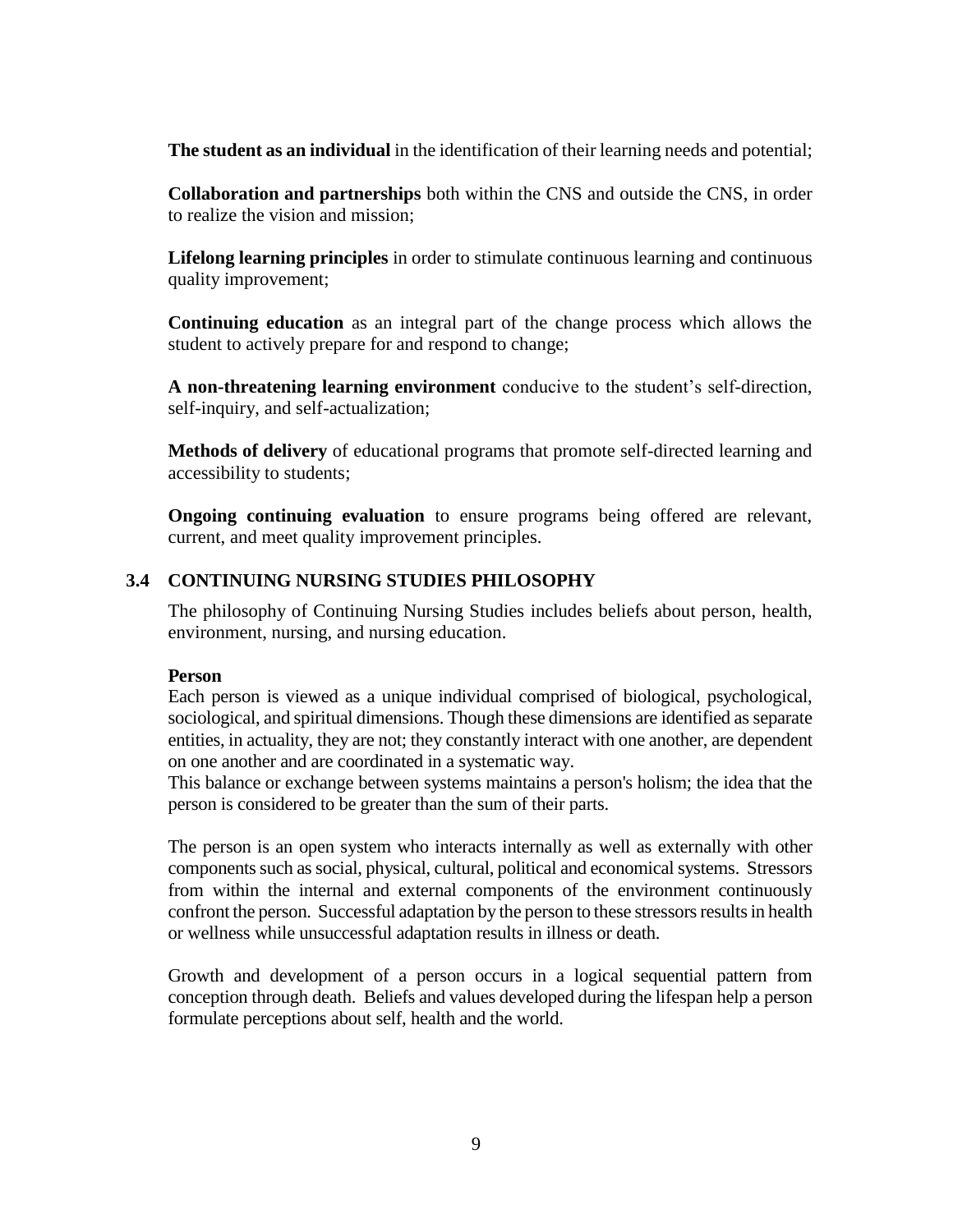Perceptions, particularly about health, determine whether or when the person will seek health care. The nurse, when working with the person, develops a helping relationship. During this relationship the nurse facilitates the person to become an active participant and to assume responsibility for personal health.

### **Health**

Health is viewed as a dynamic process in the life continuum of a person which encompasses the concepts of wellness, health, and illness. These concepts refer to a person's ability to achieve a level of biological, psychosocial, and spiritual well-being by continually adapting to the internal and external environment. The degree of health attained is determined by a person's ability to successfully respond to stressors in the internal and external environment. The level of functioning which maximizes an individual's potential to function within the environment is wellness. Effective responses imply the use of adaptive mechanisms to successfully achieve or maintain a person's holistic nature or balance, whereas ineffective responses cause a maladaptation/imbalance among the person's systems. This imbalance is referred to an illness, which may lead to death.

Wellness, health, and illness are seen as separate, but parallel, entities on a continuum and their positions are determined by the nature and strength of adaptive responses in relation to the nature and strength of stressors.

Since no one attains perfect health and not everyone is defined as ill, there must be a range on the continuum that allows for health and illness to co-exist.

People view health and illness in terms of their own perceptions which stem from their individual value systems. Alterations in their health status usually lead individuals to seek care within the health care delivery system. People have a universal right to health care. The right to seek or not seek health care must be respected, as long as people understand the implications of their actions and this does not pose a threat to others.

The primary goal of nursing is to promote, maintain, or restore a person's adaptation to an optimal state of health. Since the process of health is a unique and individual experience, the person must be regarded as an active participant and the ultimate authority in the plan of care. The goals of nursing care must then be dynamic, individualized, and determined collaboratively by the person and the nurse.

### **The Health Process 211**



*Figure 10-3 Health Continuum (Reprinted with permission from Twaddle, AC: A Sociology of Health, p. 13. St. Louis, C.V. Mosby, 1977).*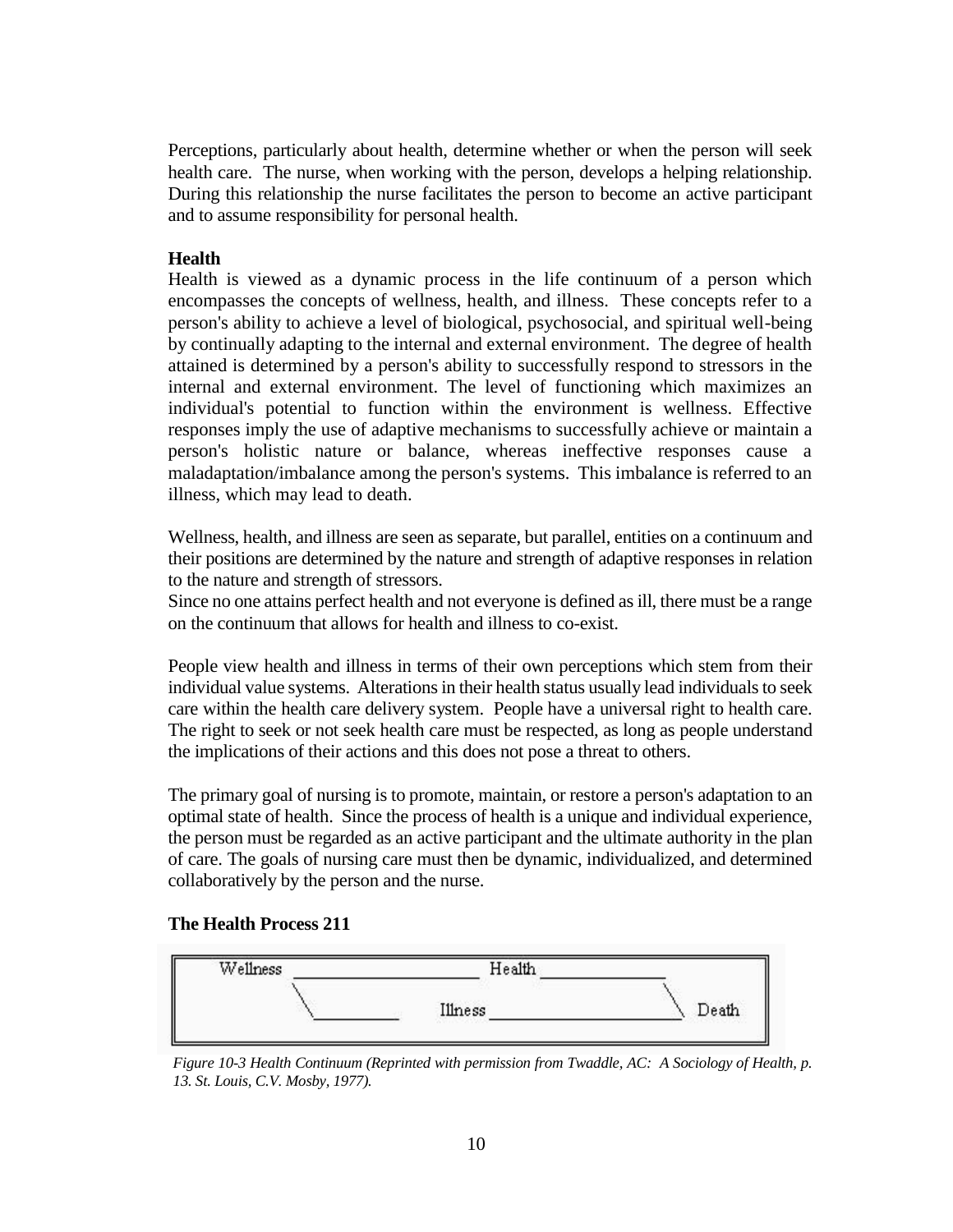### **Environment**

Environment in the broadest sense includes all of the internal and external influences affecting the development of a person or group. These influences are seen as systems that are open and interact with one another. A person is many systems and sub-systems that interrelate in an integrated fashion to maintain one's totality or holism. Both persons and environment are seen as living, dynamic, systems with porous boundaries that allow for exchange of matter, energy, and information within and between each other.

The internal environment of a person includes a variety of sub-systems such as biological, psychological, sociological, and spiritual. These components include unique characteristics, as well as characteristics that are common with other persons. Each of these sub-systems, the biological for example, can be further divided into components such as gastrointestinal, respiratory, and circulatory systems.

The biological system contains sub-systems that affect a person's normal body functioning. The psychological system contains sub-systems that affect a person's thinking and feeling. A person's ability to develop formal and informal relationships with one person, the family, or other social groups describes the sociological system. The spiritual component may include a person's need to believe in a Supreme Being, a special order of the universe, or that life has meaning. The internal environment therefore includes everything internal to a person's body boundaries.

The external environment includes anything exterior to a person's internal environment. This includes anything that may impact or encroach upon a person's life. Physical environment, cultural environment, social environment, political environment, and economic factors are examples of the sub-systems that may have an impact upon a person's life. The physical environment includes elements like: air, water, soil, and food quality; geography; climate; and building structures. Cultural factors include racial and ethnic identity, values and beliefs, language, and intercultural communications of the person. The social environment consists of the social systems with which a person interacts such as the family, social groups, and the community at large.

Job availability, the quality and accessibility of health care services and other resources, and financial stability of the community exemplify components of the economic environment. The political environment represents the governmental power to influence or determine policies relevant to health care, environment, and other issues in society.

### **Nursing**

The profession of nursing allows the nurse to develop a very special and unique relationship with a client. During this relationship, the client places a great deal of trust in the nurse. The nurse frequently deals with a client who is in a weakened and disruptive state. In this precarious relationship, in which the nurse may become the client advocate, it is essential that the nurse be a caring individual with strong ethical and moral values.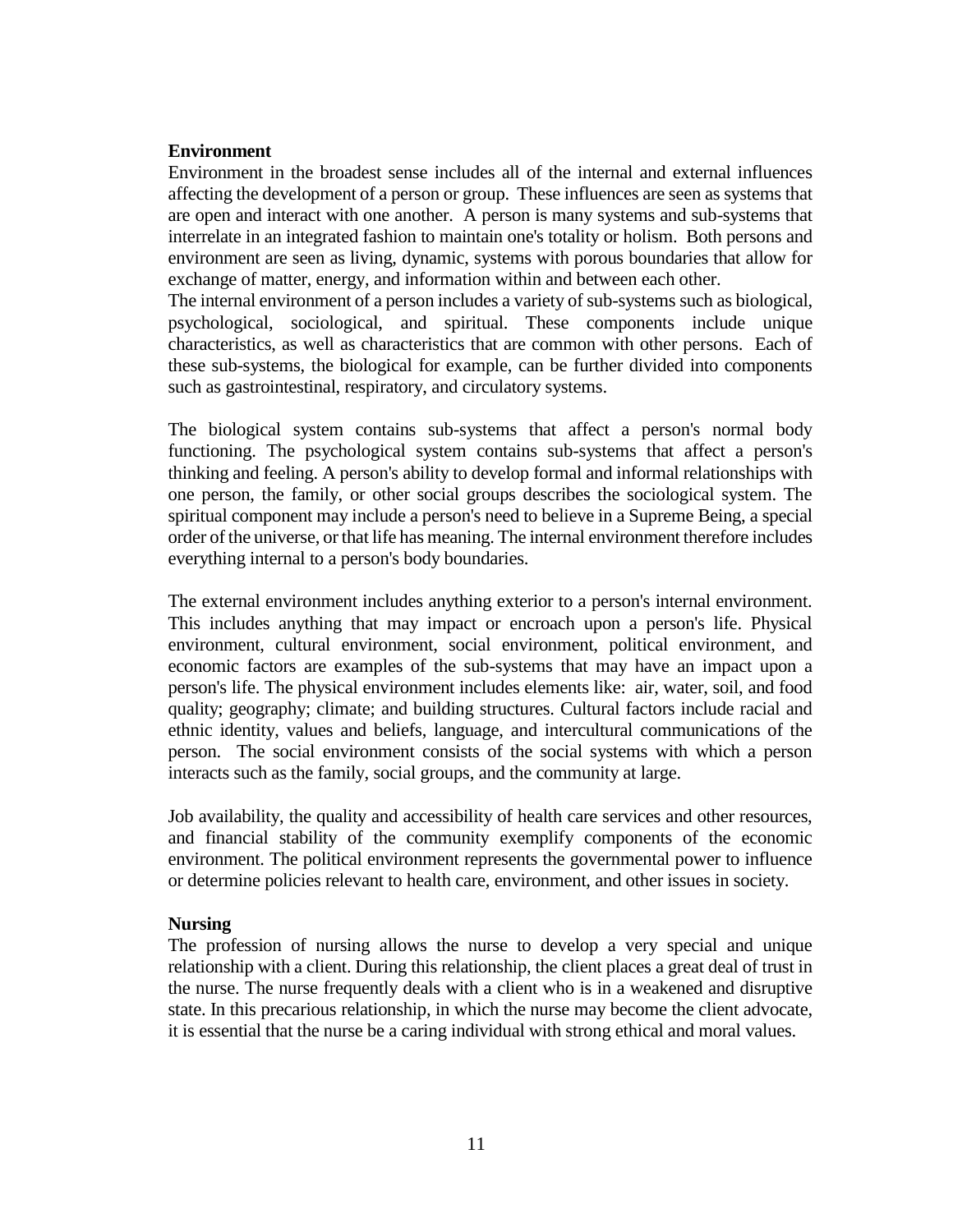The nurse begins the process by developing an open, honest, individualized and collaborative relationship with the client which is reliant upon good communication skills. Although nurses also work with families and groups, the emphasis here is on the individual. This relationship can be established with individuals of any age group, therefore, understanding the concepts of growth and development is an essential part of this process.

Nursing care is provided to clients in acute, long term, ambulatory, rehabilitative, and community settings. These settings provide the nurse with the opportunity to work with individuals at varied positions along the wellness-illness continuum.

Promoting, maintaining and restoring a clients adaptation to an optimal state of health is the major goal of nursing. The nurse helps facilitate the client to adapt positively to stressors in the internal and external environment, moving clients toward health and growth. Maladaptation occurs when the stressor or stressors are stronger than the person's adaptive responses.

In order to determine a person's adaptive ability and level of health the nurse must assess the person's internal and external environment. Stressors, that have the potential to disrupt a person's system or holism are identified by looking at various components of the client's internal and external environment.

The nurse assesses the client's level of health by identifying factors such as information about the client's coping abilities, functional health patterns, past experiences, and ability to change.

The nurse can determine if the client is adapting effectively or ineffectively to stressors by identifying coping responses. These responses may include the use of psychological and physiological defenses, as well as intellectual reasoning. Ineffective coping behaviours will lead to maladaptation, illness, or death. It should be noted however, that stress is an essential part of normal life and when it reaches crisis proportions, may result in maladaptation.

The nurse, in collaboration with the client, utilizes decision making effectively. These nursing strategies include providing information, teaching more effective coping responses, and modifying or changing the internal or external environment of the client. Evaluation of these strategies is ongoing throughout the nurse-client relationship.

When working with healthy and well individuals, the nurse can provide teaching and information to promote or maintain a high quality of life or level of functioning within the environment. Often the client will be able to function in everyday life despite being ill. The nurse then focuses on strengthening or maintaining positive adaptive responses.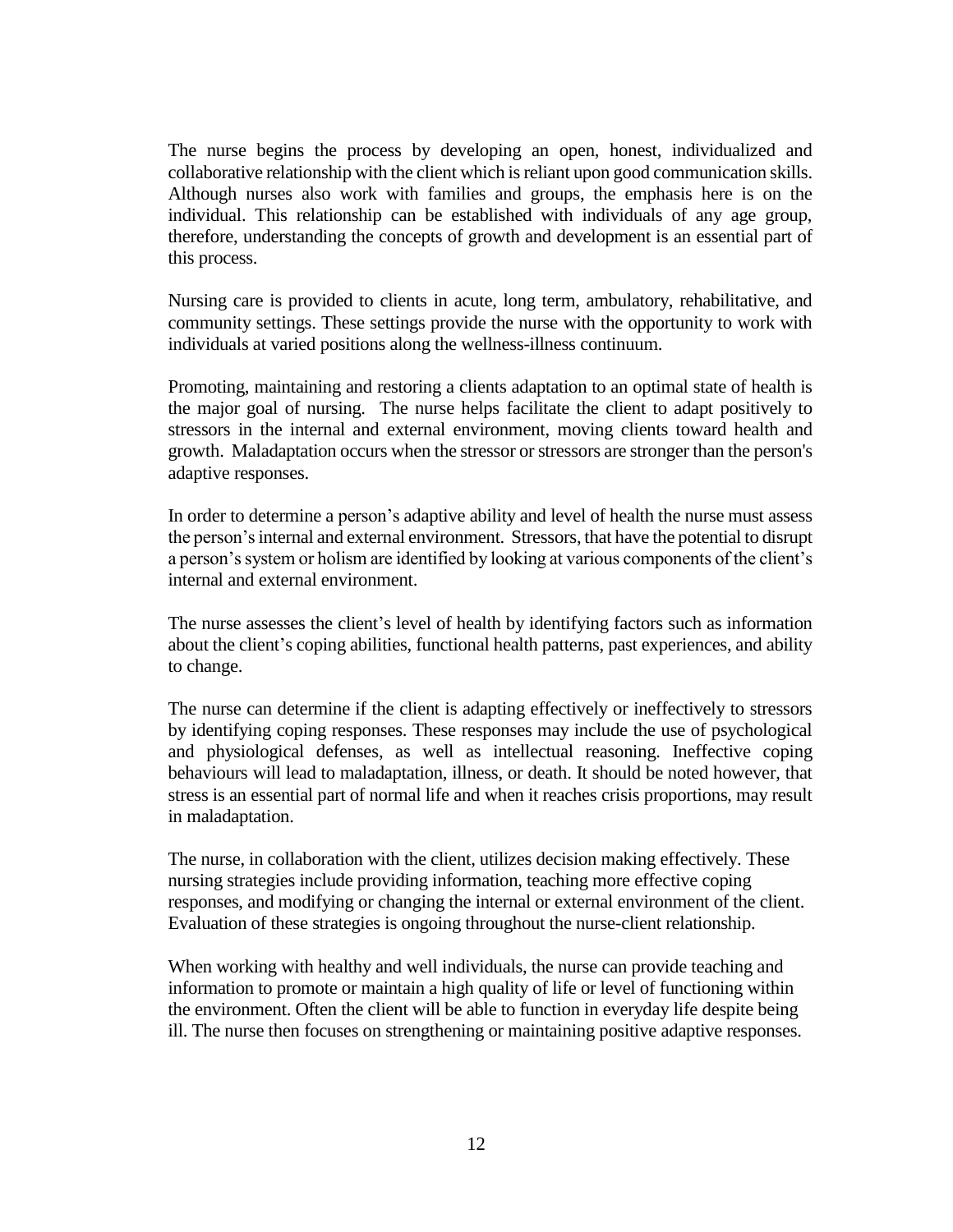The nurse, even though independent in their role to a large degree, does not care for the client in isolation. The nurse is a member of the health care team, which includes other professionals such as physicians, social workers, physiotherapists, and dietitians. Providing holistic nursing care places the nurse in a unique situation not only as the giver of care but also as the coordinator of care.

### **Nursing Education**

Continuing Nursing Studies encourages RNs and LPNs in their pursuit of lifelong learning. Learning is dynamic and continuous and occurs within the context of interactions between the student, the teacher, and the environment. Learning is lifelong and interpreted through the life experiences of the student.

Learning is reciprocal, interactive and student-initiated. Learning is the synthesis of knowledge derived from theory and practice. Learning is facilitated in an environment that is flexible; values individuality; and fosters critical thinking, creativity and independence. Learning is facilitated when students are encouraged and assisted to reflect, examine, critique, practice, share and reframe. Learning is facilitated in a milieu where students are actively involved in the learning process and where the student-teacher relationship is collaborative and collegial. Lifelong learning is essential for all nurses to maintain personal and professional competence.

# **3.5 CONTINUING NURSING STUDIES CONCEPTUAL FRAMEWORK AND MODEL**

The Conceptual Framework, which serves as a blueprint for the development of nursing courses in Continuing Nursing Studies, is an eclectic one. This framework is developed from key concepts identified in the vision, mission, and values and beliefs statements. Concepts central to the framework include: holism, systems theory, sequential pattern of growth and development, beliefs and values, continuum, wellness, health, illness, stressors, coping, adaptation, maladaptation, collaborative relationships, and advocacy. The following is an explanation of the Conceptual Framework (see Model of Framework following explanation).

**The Student** - The inner circle, represents the student (RN or LPN), the focal point of the conceptual framework.

**Programs** - The middle circle represents the programs. Programs that are offered by Continuing Nursing Studies are based on continuous needs assessment of key stakeholders (RNs, LPNs, employers, community at large, and others), evolving scientific knowledge, health care delivery system, professional nursing organizations, and any other groups that have relevant input to selection of programs.

**Key Concepts to Program Development** - The outer circle represents key concepts surrounding programs. Key Concepts that have been identified as being essential to the development of programs are: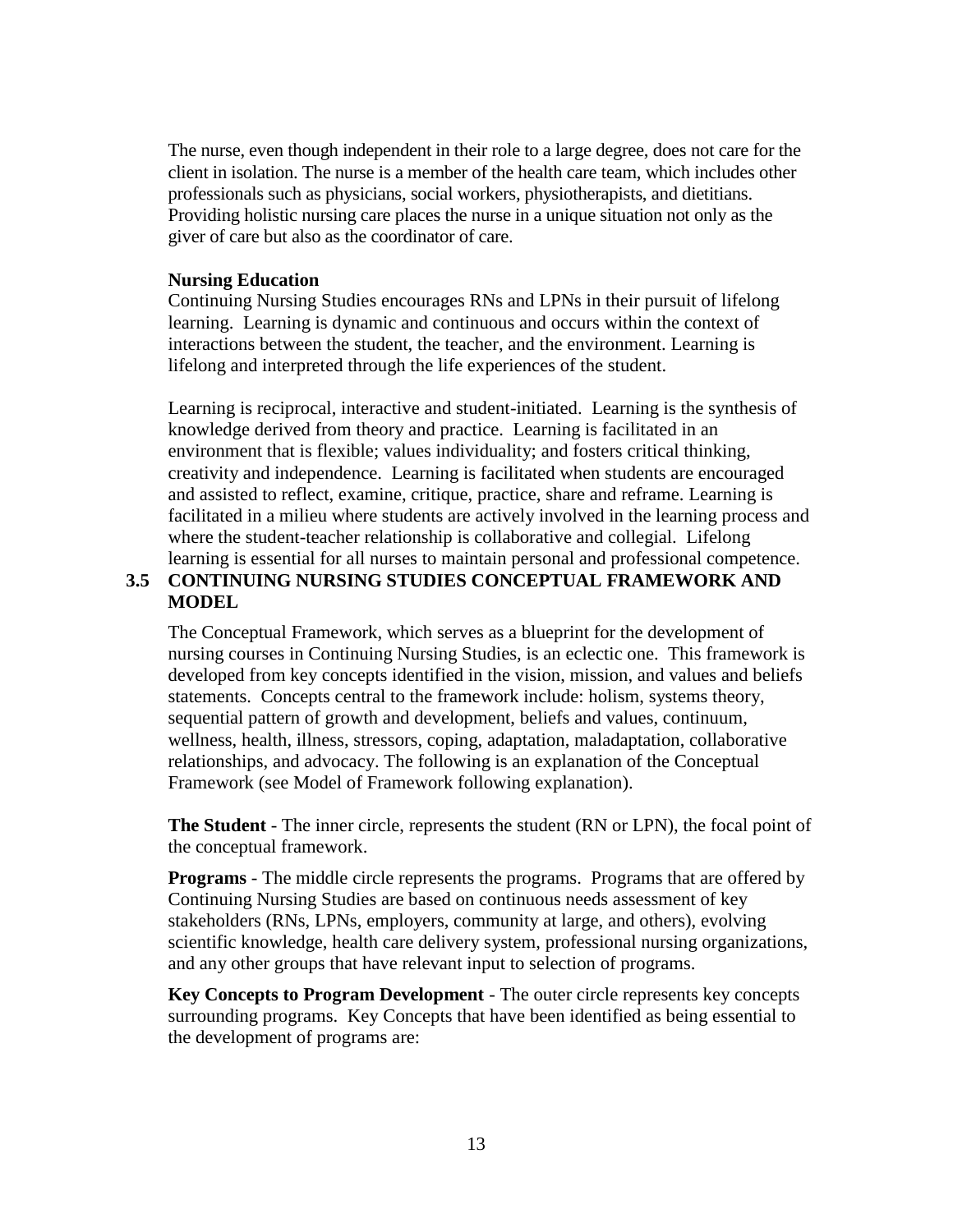**Individuality** - Each student has a different level of education, value system, and set of experiences. These differences are recognized in program development.

**Adult Learning Principles -** Programs will be developed using adult learning principles as the "philosophy" of education.

**Continuum of Learning** - Courses will be developed to allow for a continuum of learning to motivate and facilitate students to develop an attitude of lifelong learning.

**Evidence Based Practice** - Current nursing research and methods will be incorporated into programs to facilitate evidence-based practice.

**Prior Learning Assessment Recognition -** Continuing Nursing Studies is committed to recognizing prior learning.

**Partnerships** - Continuing Nursing Studies will develop partnerships with key stakeholders.

**Distance Education Methods** - Distance education methods will meet the educational needs of the students by providing accessibility to programs.

**Technology** - Technology will be utilized where possible in the provision of programs to facilitate interactive learning.

**National and Provincial Standards** - National and provincial standards from professional and educational organizations will be incorporated into programs.

**Approval** - Programs are approved by relevant professional bodies as required.

**Continuous Program Evaluation** - Programs and courses will undergo continuous evaluation to ensure relevance, currency of content, quality, latest technology available used, and satisfaction from students and employers.

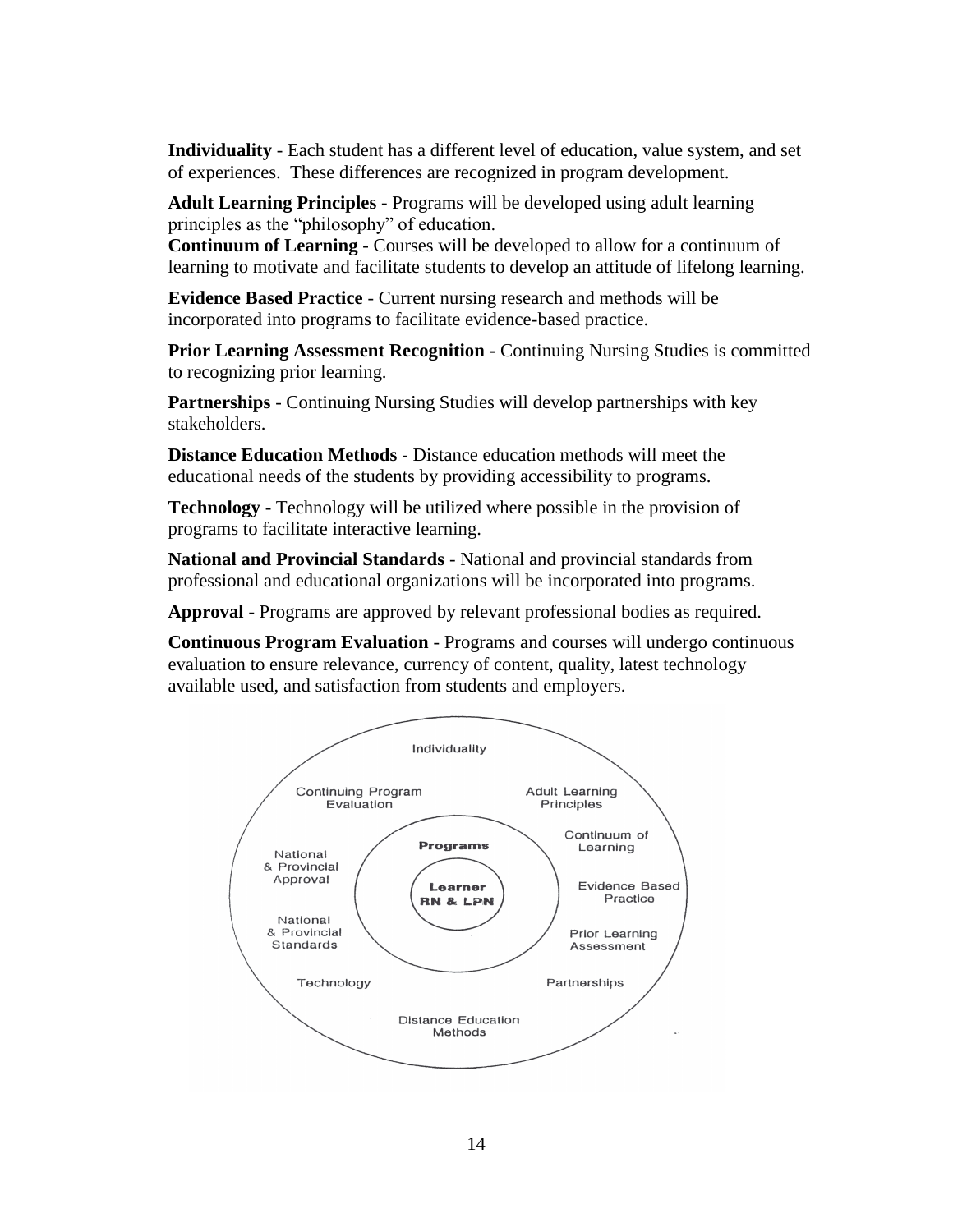# **3.6 RN & LPN PROGRAM DESCRIPTIONS**

The following are overviews of programs for RNs and LPNs offered through Continuing Nursing Studies. More detailed descriptions are provided in the course materials. Students enrolled in Continuing Nursing Studies programs/courses should note that access to a Continuing Nursing Studies faculty member or the Coordinator for Continuing Nursing Studies is available throughout the program/course offering. **Note: Lab and clinical experiences are scheduled by the CNS at designated times throughout the year. Unless otherwise stated, these experiences will take place within St. John's. Students are responsible to arrange their own travel and accommodations.**

Students enrolled in RN and LPN Continuing Nursing Studies programs/courses who may be interested in future studies in another offering through the department should view the applicable program/course application and registration information available in the Continuing Nursing Studies Programs page of the CNS website.

# **3.6.1 RN Re-Entry Program**

The RN Re-Entry Program is designed to meet the needs of nurses who have not practiced sufficient hours to maintain licensure. This program requires successful completion of laboratory and clinical practice components. Successful completion of the program allows nurses to reapply for active licensure.

# **3.6.2 LPN Re-Entry Program**

The LPN Re-Entry Program is designed to meet the needs of nurses who have not practiced sufficient hours to maintain licensure. This program requires successful completion of laboratory and clinical practice components. Successful completion of the program allows nurses to reapply for active licensure.

# **NOTE:**

- a) Students enrolled in the LPN Re-Entry Program whose basic practical nursing program included medication administration and/or health assessment courses will be required to complete the refresher modules as part of the theoretical component of the Re-Entry Program.
- b) Students enrolled in the LPN Re-Entry Program whose basic practical nursing program **did not** include medication administration and/or health assessment courses will be required to complete the full Medication Administration and Health Assessment courses offered by the CNS. Students must have the full Health Assessment and Medical Administration courses completed before they are eligible for admission to the Re-Entry Program.

### **3.6.3 Internationally Educated Nurse (IEN) Bridging Program**

The Internationally Educated Nurse (IEN) Bridging Program is offered to nurses who are educated and registered in countries outside of Canada and have been assessed as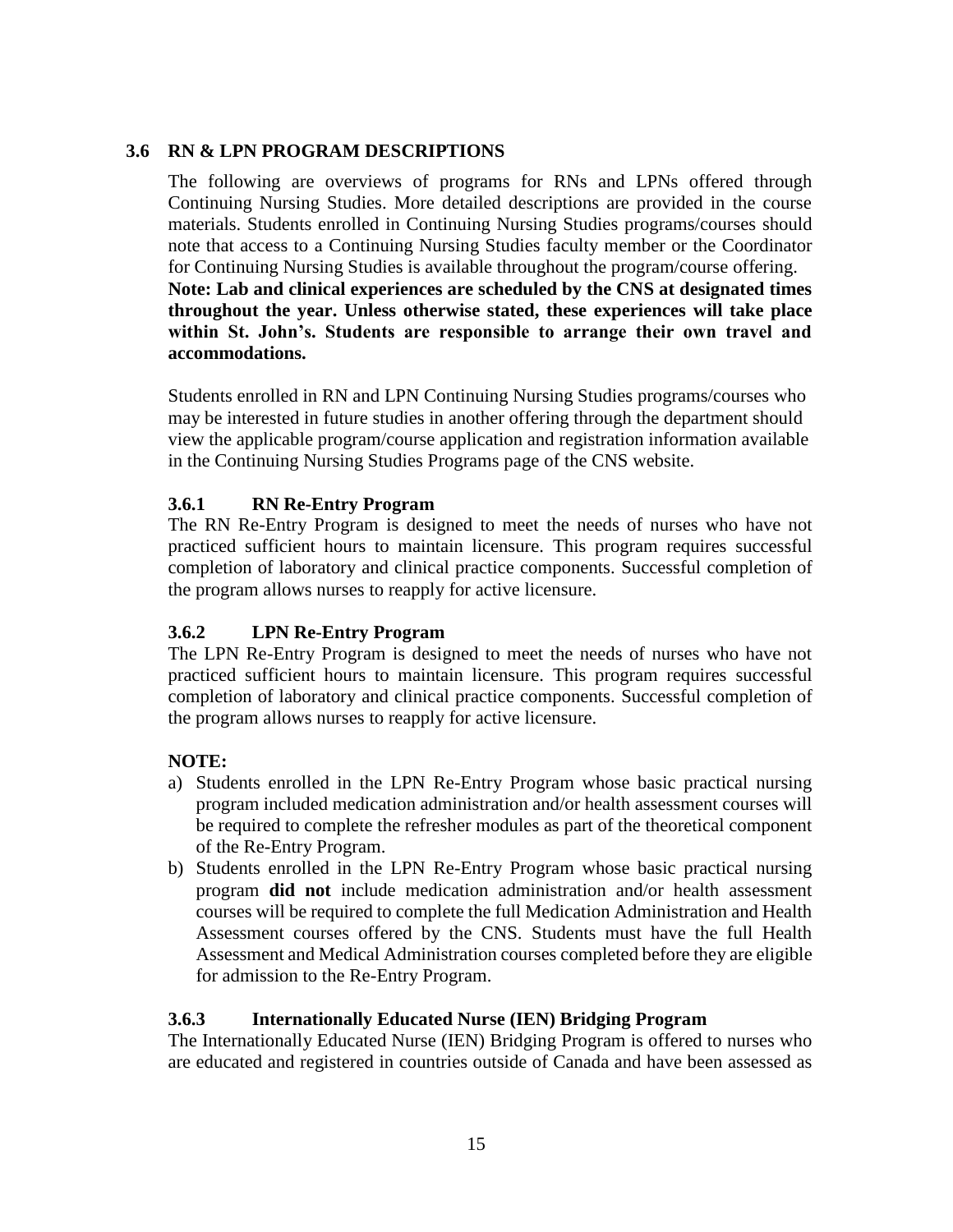requiring additional education in order to obtain a practicing license as a RN. The program prepares IENs to build on the commonalities and differences between their own experiences and Canadian health care delivery and nursing practice. IENs enroll in the program or identified program courses to enhance knowledge and skills as a means to attain practice equivalence to the Canadian educated and practicing nurse. This program requires successful completion of laboratory and clinical practice components.

# **3.6.4 RN Perioperative Program**

This program is designed to enable RNs to acquire the necessary knowledge and clinical skills to care for perioperative clients.

The perioperative program is delivered using print-based materials via distance education. It includes self-learning modules, a two-week lab component and a ten week preceptored clinical experience in a perioperative setting.

The program offering is based on demand. The program can be completed at the student's own pace with a maximum time limit for completion of one year. Clinical placements will be accommodated within the student's geographic region where possible. The laboratory component is scheduled during the program year. The time frame is based on clinical resources and students are expected to attend the lab component at the scheduled time.

# **3.6.5 LPN Perioperative Program**

This program is designed to enable LPNs to acquire the necessary knowledge and clinical studies to care for clients in the operating room setting.

The CNS brokers the program through Grant MacEwan Community College in Alberta. The program is delivered online and includes two self-learning modules, a two-week lab component, and a ten-week preceptored clinical experience in a perioperative setting.

The program offering is based on demand. The program can be completed at the student's own pace with a maximum time limit for completion of one year. Clinical placements will be accommodated within the student's geographic region where possible. The laboratory component is scheduled during the program year. The time frame is based on clinical resources and students are expected to attend the lab component at the scheduled time.

### **3.6.6 Registered Nurse First Assist Program**

This program is designed to provide the advanced knowledge and clinical skills necessary to prepare the operating room RN to practice in collaboration with and at the direction of the surgeon during the intraoperative phase of the perioperative experience.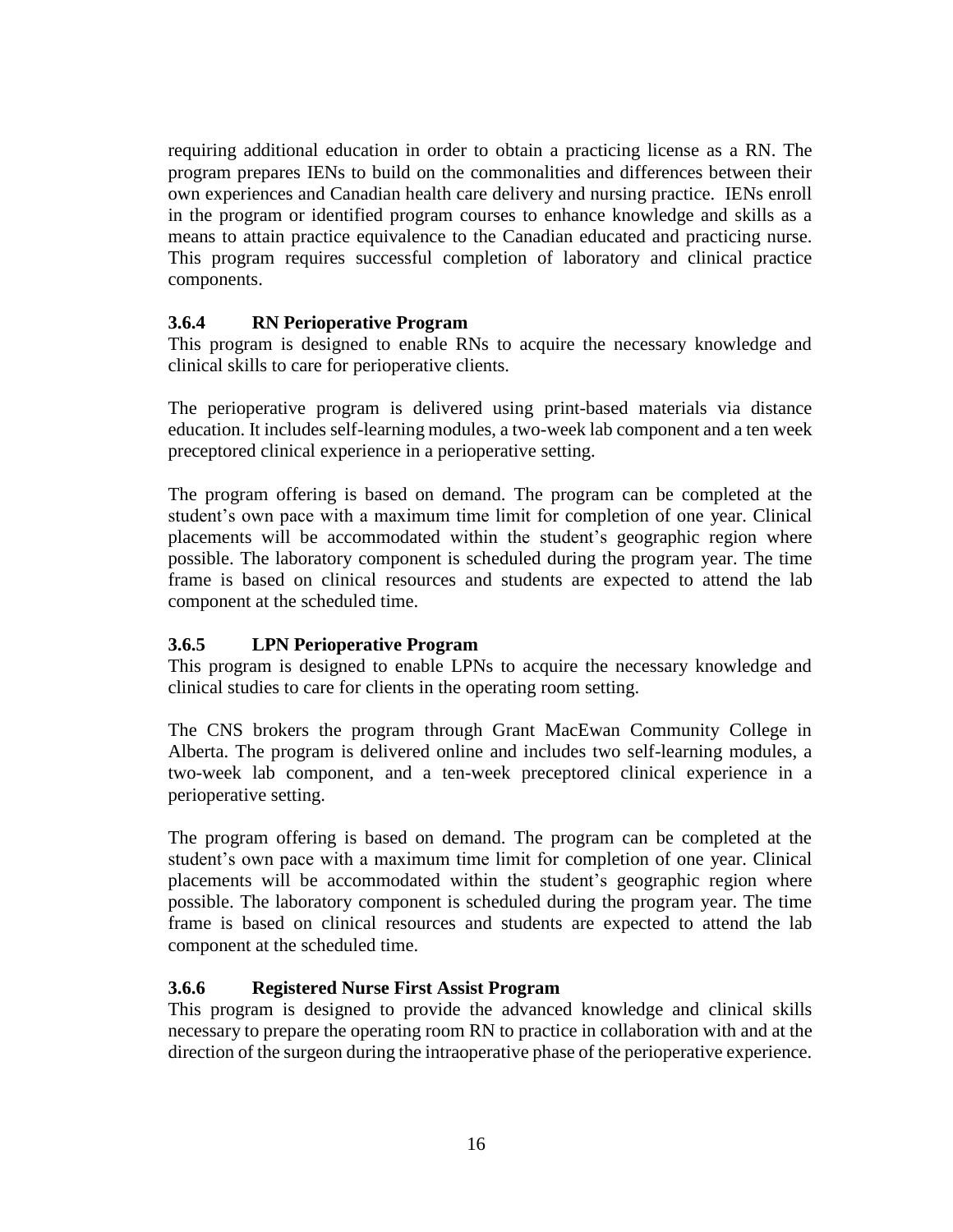The Registered Nurse First Assist (RNFA) Program is delivered using print-based materials via distance education. It includes four self-learning modules, 200 hours of clinical practice, and a research paper. Clinical placements will be accommodated within the student's geographic region where possible.

Entry into the RNFA Program is on a continuous intake throughout the year based on employer demand. The program can be completed at the student's own pace with a maximum time limit for completion of one year. Employer support is required for clinical mentorship.

### **3.7 Post Basic Programs for RNs & LPNs**

### **3.7.1 Post Basic Gerontology Program for RNs**

This program is designed to enable registered nurses to acquire the necessary knowledge and application of knowledge to care for older persons in all health care settings.

The gerontology program is delivered using print-based materials via distance education. The program includes both a theory and clinical component. The theory component includes three core modules and five gerontology modules. Multiple-choice exams are given upon completion of most learning modules. The clinical component will vary depending on the student's clinical experience in a gerontology focused setting. There are **two options** for the clinical component.

- 1) Students with less than one year of clinical experience in a gerontology focused setting will be required to do a four-week preceptored clinical experience in a longterm care facility/agency. Clinical placements will be accommodated within the student's geographic region where possible. The student will also be required to do a written assignment. **Students are required to successfully complete all learning modules before the clinical component commences**.
- 2) Students with greater than one year of clinical experience in a gerontology focused setting will be required to complete **two** written assignments and not required to complete further clinical experience.

The program is offered annually pending sufficient registration. The program can be completed at the student's own pace with a maximum time limit for completion of 12 months.

Students who successfully complete the program are eligible for specified transfer credits from Memorial University, St. Francis Xavier University, and Athabasca University.

### **3.7.2 LPN Post Basic Gerontology Program**

This program is designed to enable LPNs to acquire the necessary knowledge and practice expertise to care for older persons in all health care settings.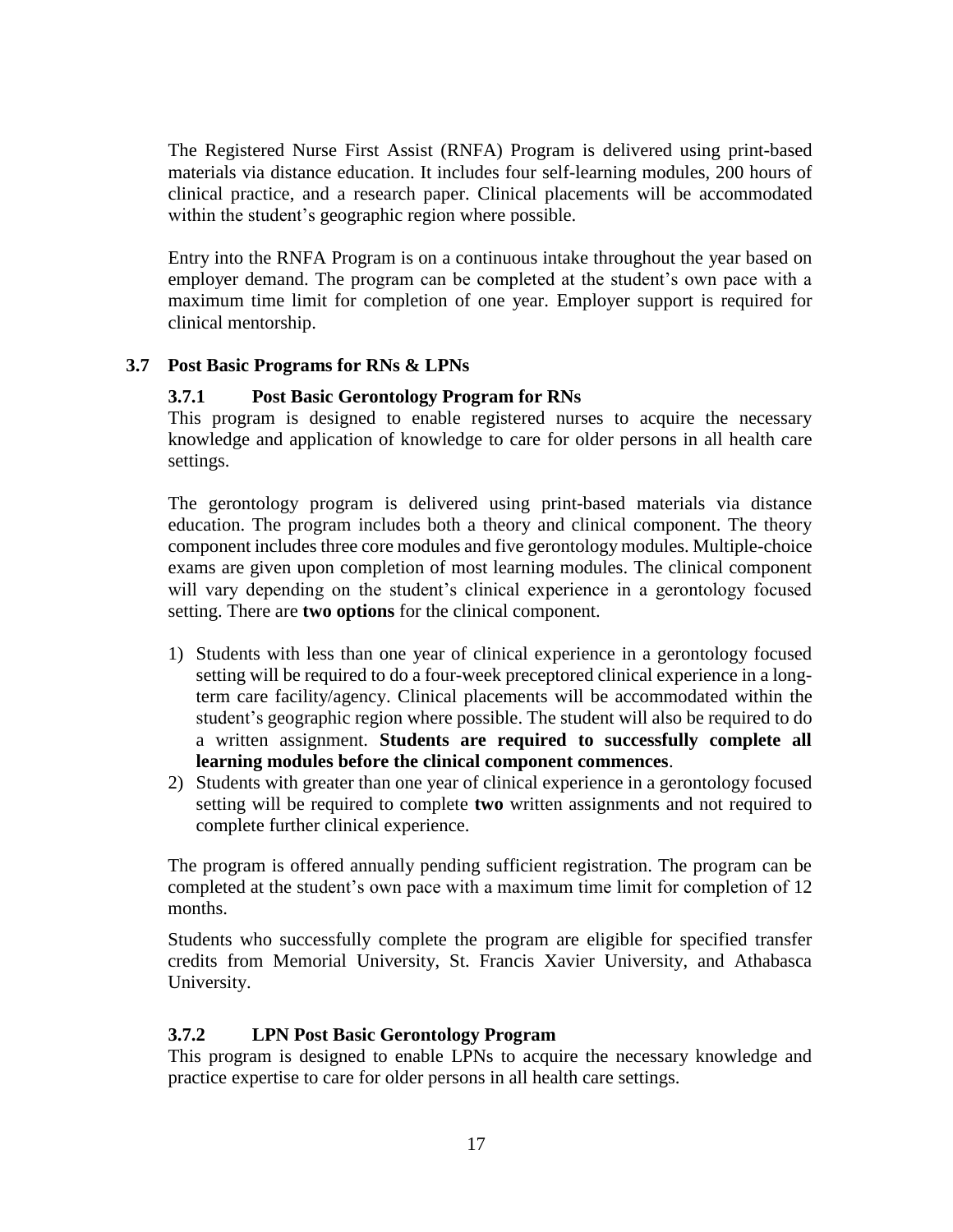The gerontology program is delivered using print-based materials via distance education. The program includes both a theory and clinical component. The theory component includes five self-paced learning modules and three multiple-choice exams. The clinical component will vary depending on the student's clinical experience in a gerontology focused setting. There are **two options** for the clinical component.

- 1) Students with less than one year of clinical experience in a gerontology focused setting will be required to do a four week preceptored clinical experience in a longterm care facility/agency. Clinical placements will be accommodated within the student's geographic region where possible. The student will also be required to do a written assignment. **Students are required to successfully complete all learning modules before the clinical component commences**.
- 2) Students with greater than one year of clinical experience in a gerontology focused setting will be required to complete two written assignments.

The program is offered annually pending sufficient registration. The program can be completed at the student's own pace with a maximum time limit for completion of 12 months.

# **3.7.3 Post Basic Critical Care Program for RNs**

This program is designed to enable RNs to acquire the necessary knowledge and clinical skills to care for clients in a critical care setting.

The program is delivered using print-based materials via distance education. It includes three pre-requisite modules and six self-learning critical care modules, a laboratory component, and a clinical component. Upon successful completion of the theoretical and laboratory components of the program, a four-to-six week preceptored clinical experience in a critical care setting is required. Students with prior critical care clinical experience may opt to complete a clinical project in their own setting.

The program is offered annually based on sufficient registration. The program can be completed at the student's own pace with a maximum time limit for completion of one year. Students will be accommodated in their own geographic region as much as possible.

Participants who successfully complete this program are still required to complete a critical care orientation before employment.

# **3.7.4 Post Basic Mental Health for LPNs**

This program is designed to enable LPNs to acquire knowledge of psychiatric-mental health nursing and to enhance clinical expertise in the provision of care for clients with mental health disorders in a variety of health care settings.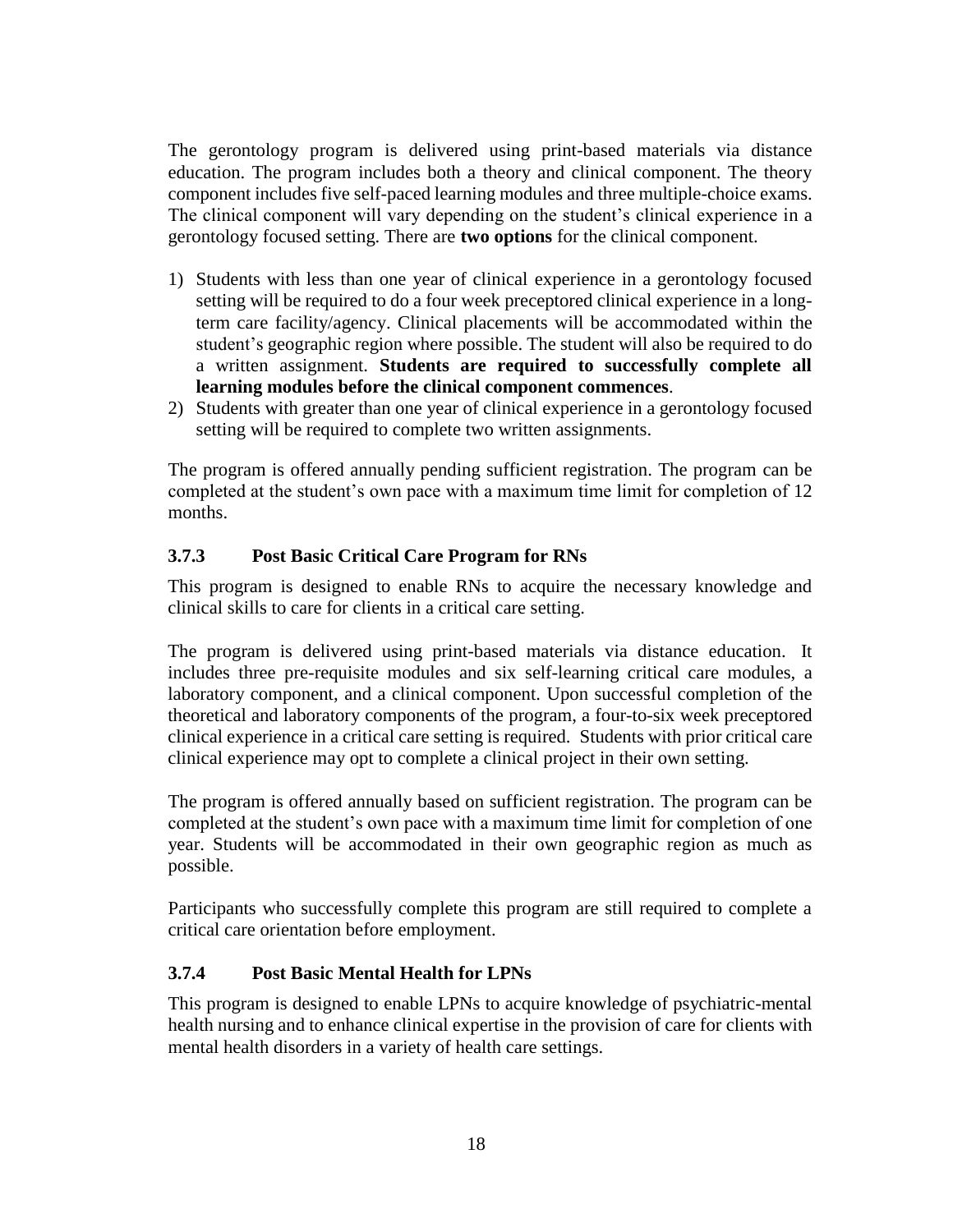The program is delivered using print-based materials via distance education. It includes a theory portion and a clinical component. The theoretical portion includes nine learning modules and multiple-choice exams. The clinical component will vary depending on the student's clinical mental health experience. **Students are required to successfully complete all learning modules before the clinical component commences.** There are **two options** for the clinical component.

- 1) Students with less than one year of mental health nursing experience will be required to complete a three-week preceptorship and two written assignments. Students are also required to do a one-week clinical placement in a community based mental health setting and must complete one written assignment during this experience.
- 2) Students with greater than one year of mental health nursing experience will be required to complete two written assignments. Students are also required to do a one-week clinical placement in a community based mental health setting and must complete one written assignment during this experience.

The program is offered annually pending sufficient registration. The program can be completed at the student's own pace with a maximum time limit for completion of 12 months. Students will be accommodated within their own geographic region as much as possible.

# **3.8 CONTINUING NURSING STUDIES COURSES FOR LPNs**

# **3.8.1 LPN HEALTH ASSESSMENT**

The Health Assessment course addresses methods of formal and informal interviewing techniques, history taking, physical examinations, and documentation of findings that effectively prepares nurses to assess clients across the lifespan. This course includes a laboratory component. **Lab experiences are scheduled by the CNS and will take place within St. John's. Students are responsible to arrange their own travel and accommodations.**

# **3.8.2 LPN MEDICATION ADMINISTRATION**

The Medication Administration course addresses basic concepts related to drug administration, Canadian drug legislation and standards, safe preparation of medications, calculation of medication dosages, documentation, and the role of the nursing process in medication administration. This course includes a laboratory component. **Lab experiences are scheduled by the CNS and will take place within St. John's. Students are responsible to arrange their own travel and accommodations.**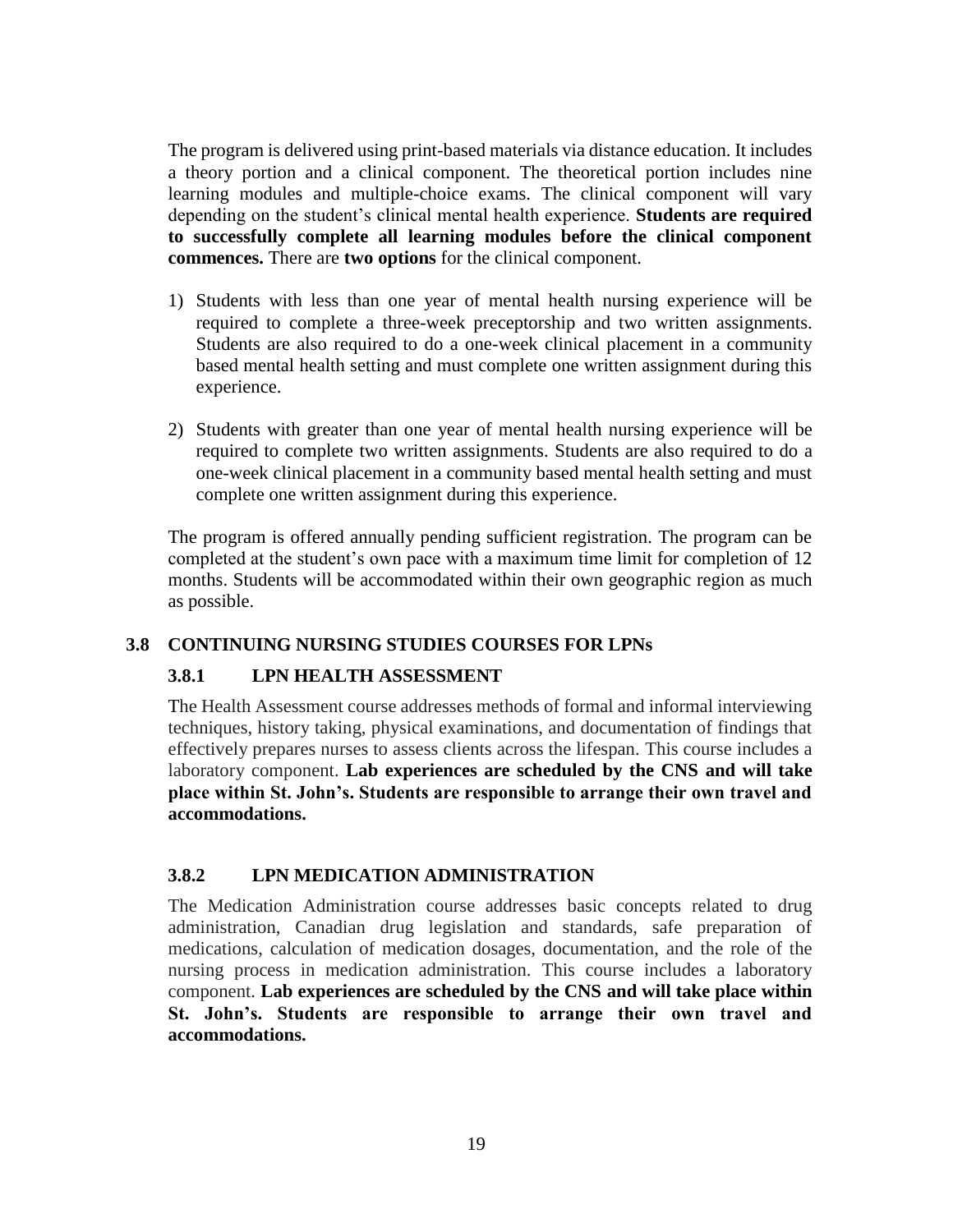# **3.9 POST BASIC COMPETENCY MODULES**

A number of modules related to various nursing competencies have been developed. These modules provide the nurse with the knowledge and skills to practice safely in designated roles and settings.

**Unless otherwise stated, each post basic competency module has a theoretical and a laboratory component.** The theoretical component must be completed before the commencement of the laboratory component. Both components must be successfully completed before a transcript will be issued. If the laboratory component is not completed in a timely manner after the theoretical component, the student may be required to start the module again. **Lab experiences are scheduled by the CNS and will generally take place within St. John's. Students are responsible to arrange their own travel and accommodations.**

Prior to performing the skills outlined in these modules, it is the professional responsibility of the nurse to gain proficiency and to review and adhere to the policies of the institution of practice, as well as either the scope of practice of Registered Nurses of Newfoundland and Labrador or the scope of practice of Licensed Practical Nurses of Newfoundland and Labrador.

These modules include:

# **3.9.1 Intradermal Injections**

The purpose of this self-learning module is to prepare nurses to safely administer medications via the intradermal route. This module, supplemented by relevant readings, will provide the student with the necessary theoretical and clinical skills required for intradermal injections. Upon completion of this module, the nurse will be able to apply the theory and perform the skills related to administering intradermal injections.

# **3.9.2 Intramuscular Injections**

The purpose of this self-learning module is to prepare nurses to safely administer medications via the intramuscular route. This module, supplemented by relevant readings, will provide the student with the necessary theoretical and clinical skills required for intramuscular injections. Upon completion of this module, the nurse will be able to apply the theory and perform the skills related to administering medications via the intramuscular route.

# **3.9.3 Immunizations**

The purpose of this self-learning module is to prepare the nurse to safely prepare and administer immunizations through various routes. This module, supplemented by relevant readings, will provide the student with the necessary theoretical knowledge required for administration of immunizations. Upon completion of this module, the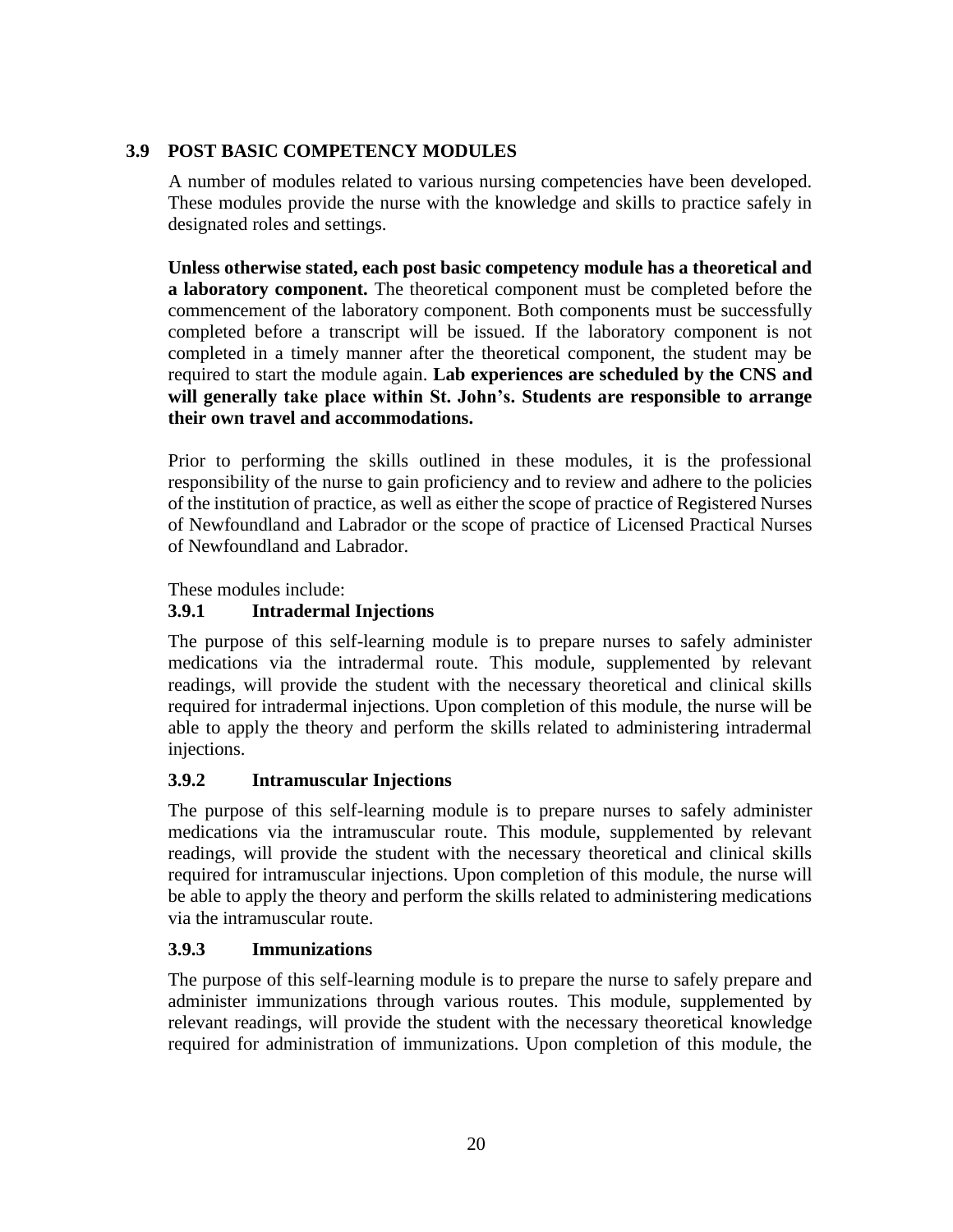nurse will be able to apply the theory related to administering immunizations. This module does not include a laboratory component.

Students must complete the Intradermal Injections and Intramuscular Injections modules prior to registering for the Immunizations module.

# **3.9.4 Intravenous (IV) Initiation**

The purpose of this self-learning module is to prepare nurses to initiate IV therapy for clients. This module, supplemented by readings and institutional guidelines, will provide the student with the necessary theoretical and clinical skills required for initiation and care of IV therapy. Upon completion of this module, the nurse will be able to apply the theory and perform the skills related to initiating and maintaining IVs.

# **3.9.5 Intravenous Therapy Administration**

The purpose of this self-learning module is to provide nurses with the necessary knowledge to safely care for a client receiving IV therapy. This module, supplemented by the provided readings, will provide the necessary theoretical and clinical skills required for the administration of IV therapy. Upon completion of this module, the nurse will be able to apply the theory and perform the skills related to IV therapy.

# **3.9.6 Intravenous Medication Administration**

The purpose of this module is to provide nurses with the necessary knowledge to safely administer IV medications. This module will supplement previous learning regarding medication administration. This self-directed learning module is divided into ten objectives. Prior to administering IV medications within the practice setting, nurses must be evaluated for proficiency by the employing institution according to the institution's guidelines.

Students must complete the Intravenous Therapy Administration module prior to registering for the Intravenous Medication Administration module.

# **3.9.7 Blood and Blood Products Administration**

The purpose of this module is to provide nurses with the necessary knowledge to safely care for a client receiving blood and blood products. This module, supplemented by the provided readings, will provide the necessary theoretical and clinical skills required for the administration of blood and blood products. Upon completion of this module, the nurse will be able to apply the theory and perform the skills related to the initiation and maintenance of blood and blood products therapy.

The student must complete the Intravenous Therapy and the Intravenous Medication Administration modules prior to registering for the Blood and Blood Products Administration module.

# **3.9.8 Hypodermoclysis**

The purpose of this module is to prepare nurses to initiate hypodermoclysis therapy for clients. This module, supplemented by readings, will provide the nurse with the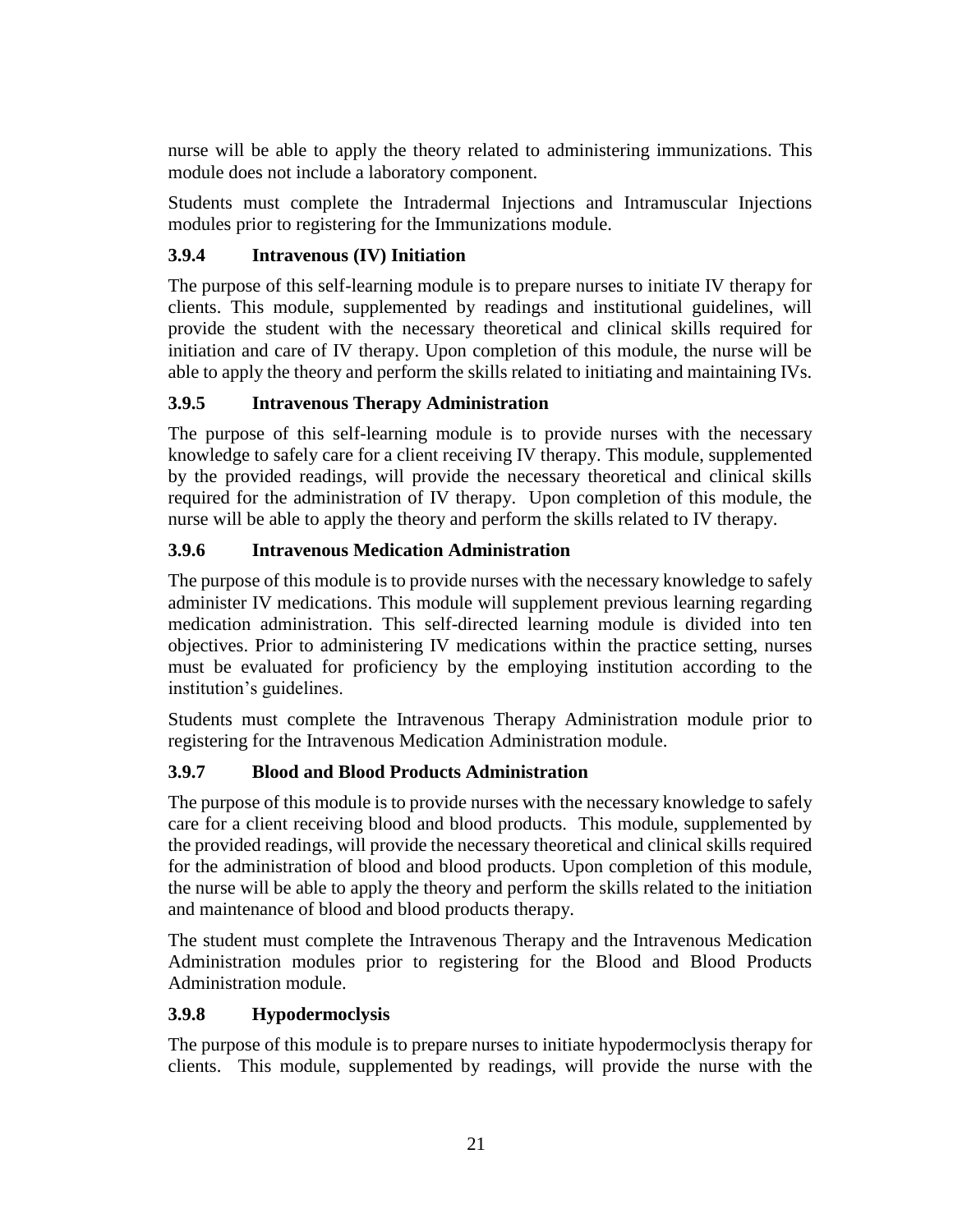necessary theoretical and clinical skills required for initiation and care of hypodermoclysis therapy. Upon completion of this module, the nurse will be able to apply the theory and perform the skills related to initiating and maintaining hypodermoclysis.

# **3.9.9 Central Venous Access Devices (CVAD)**

The purpose of this module is to prepare nurses to safely care for clients with CVADs. This module, supplemented by readings, will provide the nurse with the necessary theoretical and clinical skills required for monitoring central line infusions and completing central line dressing changes. Upon completion of this module, the nurse will be able to apply the theory and perform the selected skills related to the management of a client with a CVAD.

Students must complete the Intravenous Therapy Administration module prior to registering for the Central Venous Access Devices module.

# **3.9.10 Wound Care**

The purpose of this self-learning module is to prepare nurses to provide wound care for clients with all types of wounds. This module, supplemented by relevant readings, will provide the nurse with the necessary theoretical and clinical skills required for the provision of wound care. Upon successful completion of the theoretical component of the module, the nurse will be required to first observe a wound care procedure and then demonstrate wound care according to the performance appraisal criteria provided.

# **3.10 CONTINUING NURSING STUDIES COURSES FOR LPNs**

The following modules are purchased by the regional health authorities or other employers. There are no transcripts or certificates issued. There is no laboratory requirement.

# **3.10.1 Gastrointestinal Tube Feedings and Nasogastric Suctioning**

The purpose of this self-learning module is to prepare nurses to safely perform gastrointestinal tube feedings and nasogastric suctioning. This module, supplemented by relevant readings, will provide the student with the necessary theoretical and clinical skills required for gastrointestinal tube feedings and nasogastric suctioning. Upon completion of this module, the nurse will be able to apply the theory and perform the skills related to gastrointestinal tube feedings and nasogastric suctioning.

# **3.10.2 Oxygen Therapy and Oral Suctioning**

The purpose of this self-learning module is to prepare nurses to safely provide oxygen therapy and oral suctioning. This module, supplemented by relevant readings, will provide the student with the necessary theoretical and clinical skills required for oxygen therapy and oral suctioning. Upon completion of this module, the nurse will be able to apply the theory and perform the skills related to oxygen therapy and oral suctioning.

# **3.10.3 Male and Female Catheterization**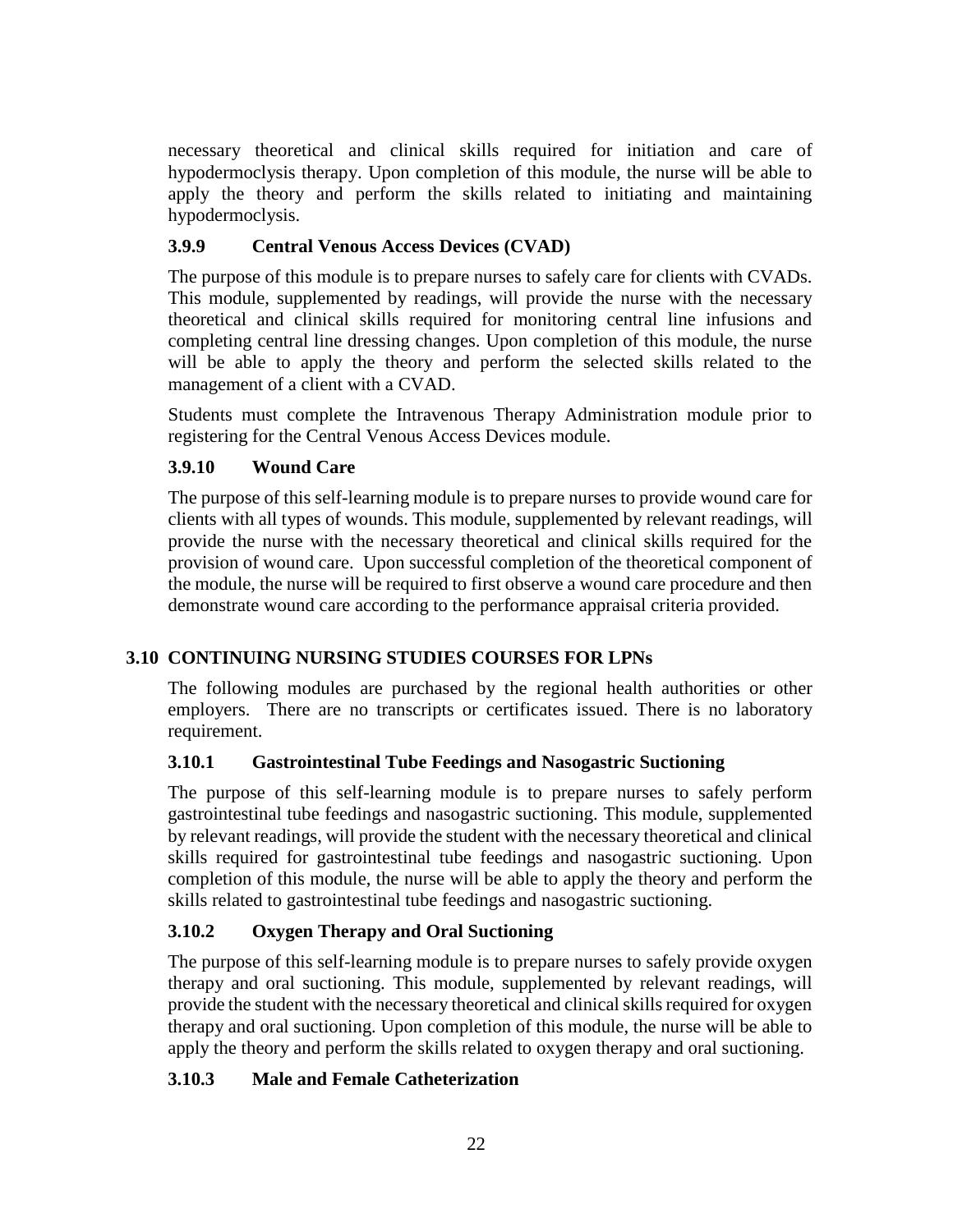The purpose of this self-learning module is to prepare nurses to safely perform urinary catheterizations. This module, supplemented by relevant readings, will provide the student with the necessary theoretical knowledge required for urinary catheterization. This module does not currently include a laboratory component. Prior to performing urinary catheterization within the practice setting, nurses must be evaluated for proficiency by the employing institution according to the institution's guidelines.

### **3.11 WORKSHOPS**

### **3.11.1 Advanced Footcare Program for Nurses**

Continuing Nursing Studies offers an eight-week workshop to prepare nurses to perform advanced footcare.

This course will be delivered by distance via the Brightspace learning system in cooperation with Memorial University's Centre for Innovation in Teaching and Learning (CITL). It will consist of the online delivery of seven modules that include: assigned readings, tutorial videos, review of pertinent procedures and documents, and review exercises. Students will also be expected to view an online lecture provided by faculty from the CNS. There will be a two-day onsite practical learning experience at the end of the eight weeks of home study including a short lecture component, one inclass lab, and a one-day clinical experience.

**Co-requisite:** Routine Practices and Infection Control (IPAC Canada) Certificate. This certificate is delivered through Georgian College. Students will be expected to complete this online certificate by the end of week one of the Advanced Foot Care Course.

This course is generally offered twice during the academic year.

### **3.12 PRACTICE SUPPORT**

Continuing Nursing Studies responds to requests from the CRNNL, CLPNNL, and RHAs to provide experience in completing competency assessments, identifying educational needs, and providing remedial education to nurses. Continuing Nursing Studies also responds to numerous requests for prior learning assessment and recognition, identifying gaps, and resourcing educational needs.

# **4. ACADEMIC REGULATIONS AND GUIDELINES 4.1 PROMOTION REGULATIONS**

a. To be promoted within a program/course, students must meet the minimum pass mark in the applicable theory, lab, and clinical components of that program/course.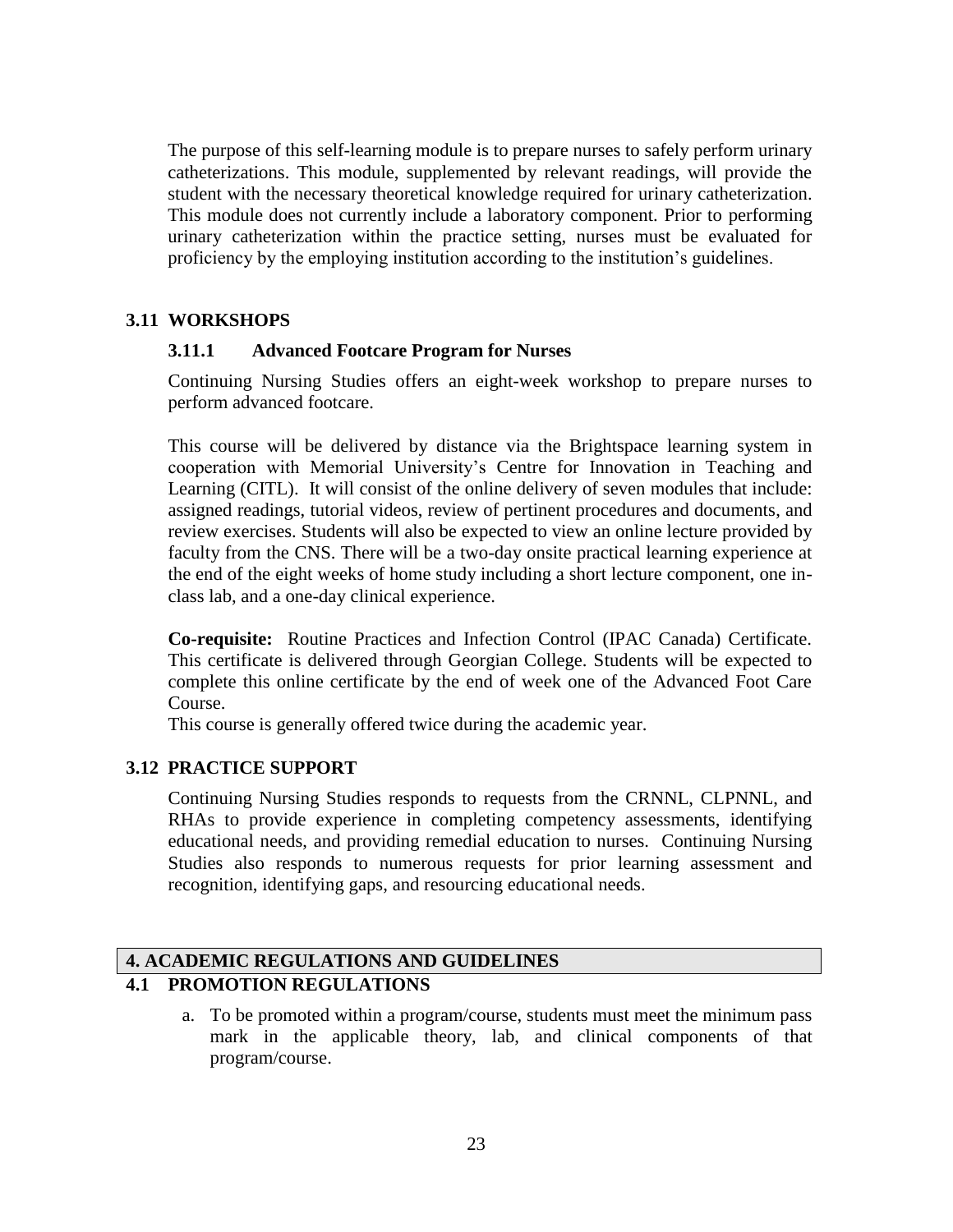- b. Students may be dismissed from a program/course at any time for failure to achieve the required academic standards, for unsatisfactory clinical performance, or for failure to demonstrate acceptable professional conduct.
- c. Students who fail to achieve the pass mark in a Continuing Nursing Studies program/course are permitted to repeat the given program/course **once** with no limitations on eligibility for readmission.
- d. Students who receive a second failure in a given Continuing Nursing Studies program/course may appeal for readmission to the program/course after a lapse of one year. The appeal will be heard by the NDPC.
- e. Students who fail a given Continuing Nursing Studies program/course for the third time are ineligible for readmission to the program/course at the CNS.
- f. A student may be required to withdraw from a Continuing Nursing Studies program/course at any time if, upon review by and a recommendation from the NDPC, it is deemed that the student would not profit from continued practice and/or is considered to be unsafe in the practice setting. In such cases, students who are required to withdraw would not be eligible for future admission/readmission to that program/course.
- g. Students who ask for a program/course extension or wish to take a leave of absence from a Continuing Nursing Studies program/course must apply in writing to the Chair of the NDPC.
- h. Students who return to a Continuing Nursing Studies program/course following a period of absence, for any reason, may be required to do remedial work as recommended by the NDPC. This remedial work may require that a student repeat a theory, lab, and/or clinical component.

### **4.2 ATTENDANCE**

It is the responsibility of the student to attend laboratory and clinical practice experiences, as required and as scheduled. Students enrolled in a program or course with a clinical component must complete the required number of clinical hours. Failure to complete these required learning experiences could result in insufficient learning to meet course objectives and, subsequently, a failing grade.

Components of some programs/courses are on site and all students are required to attend. Students are responsible to arrange their own travel and accommodations.

### **4.3 SUPPLEMENTARY EXAMINATIONS**

Under certain conditions, Continuing Nursing Studies students are permitted to write two supplementary examinations for each program they are registered in. For example, students registered in the IEN Bridging/RN Re-Entry Program may write a maximum of two supplementary exams during the two-year duration of the program. If a student is unsuccessful in the supplementary exam and is under extenuating circumstances, a third examination may be allowed. If the student is unsuccessful in the third writing of the examination, withdrawal from the program/course is required.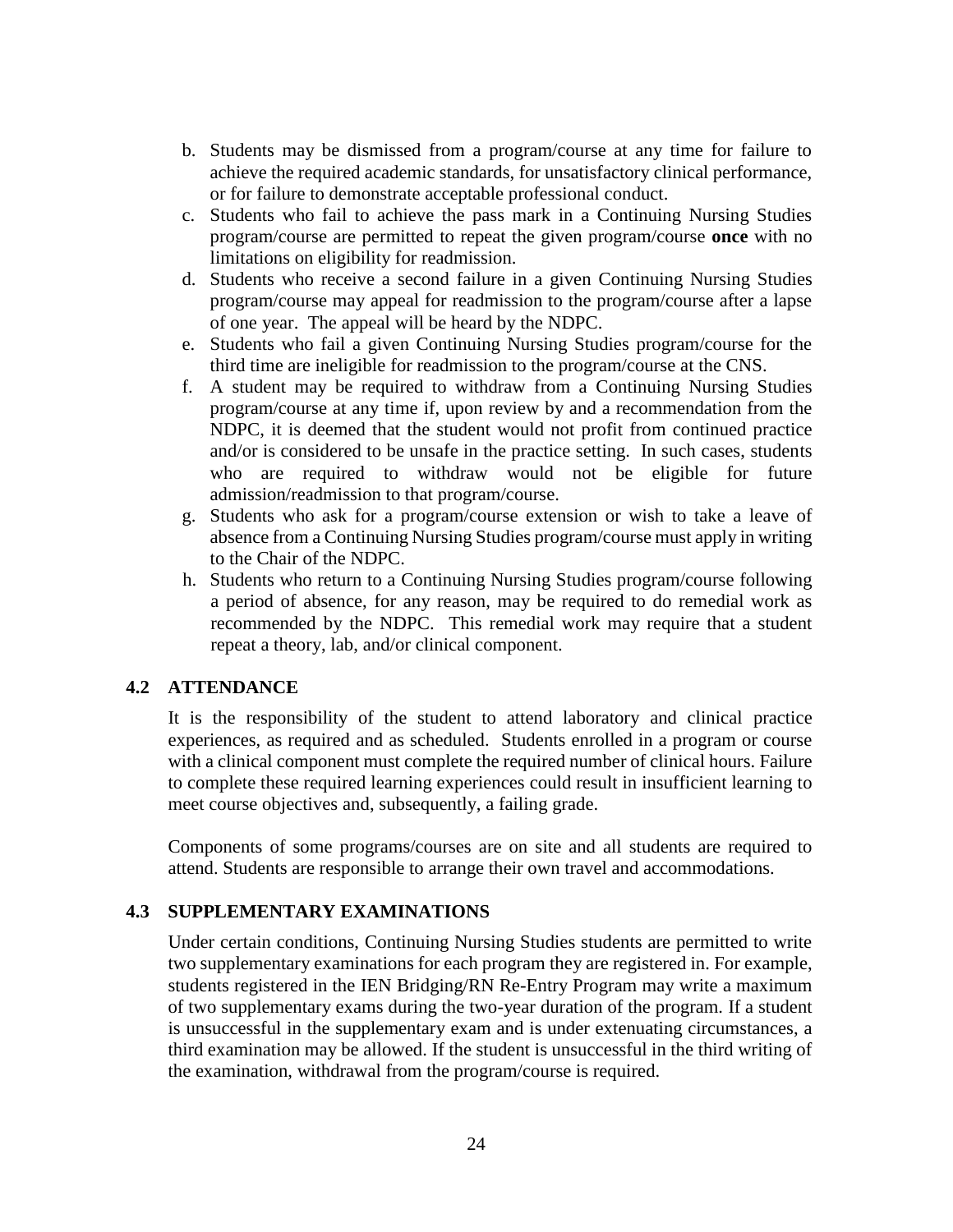Any student writing a supplementary examination can achieve a maximum grade equal to the pass mark for the program/course.

If the required pass mark for a program/course is not achieved following the supplementary exam, the student will receive a failing grade.

# **4.4 LAB RETESTS**

- a. Students are permitted one retest if they fail a lab exam in a Continuing Nursing Studies program/course.
- b. Students who fail a lab exam in a Continuing Nursing Studies program/course are required to complete remedial work before they are permitted a retest.
- c. Remedial lab work and retest must be completed within a reasonable timeframe following the failed lab exam.
- d. Remedial lab work for each Continuing Nursing Studies program/course is defined within the outline of each given course.
- e. All lab components must be successfully passed to achieve a passing grade in a course.

### **4.5 CLINICAL REPEATS**

- a. Students are permitted one clinical repeat in the event they fail the clinical component of a Continuing Nursing Studies program/course/workshop.
- b. Students who fail the clinical component of a Continuing Nursing Studies program/course are required to complete remedial work prior to commencing the repeat clinical experience.
- c. Remedial work and repeat clinical must be completed within one year following a failed clinical component.
- d. The remedial work required prior to repeating a failed clinical component is defined within the outline of each given program/course.

# **4.6 WAIVER OF REGULATIONS**

The CNS reserves the right to modify, alter or waive any Continuing Nursing Studies program/course regulation in its application to individual students in the event where special circumstances may apply. Requests for waivers should be directed to the Associate Director, Non-Degree Programs as Chair of the NDPC.

### **4.7 EVALUATION**

- a. The method of evaluation for each Continuing Nursing Studies program/course is identified in the program/course materials. These are distributed to students before the commencement of the program/course.
- b. For programs/courses with a lab component, lab skill performance is evaluated through scheduled practical lab assessments.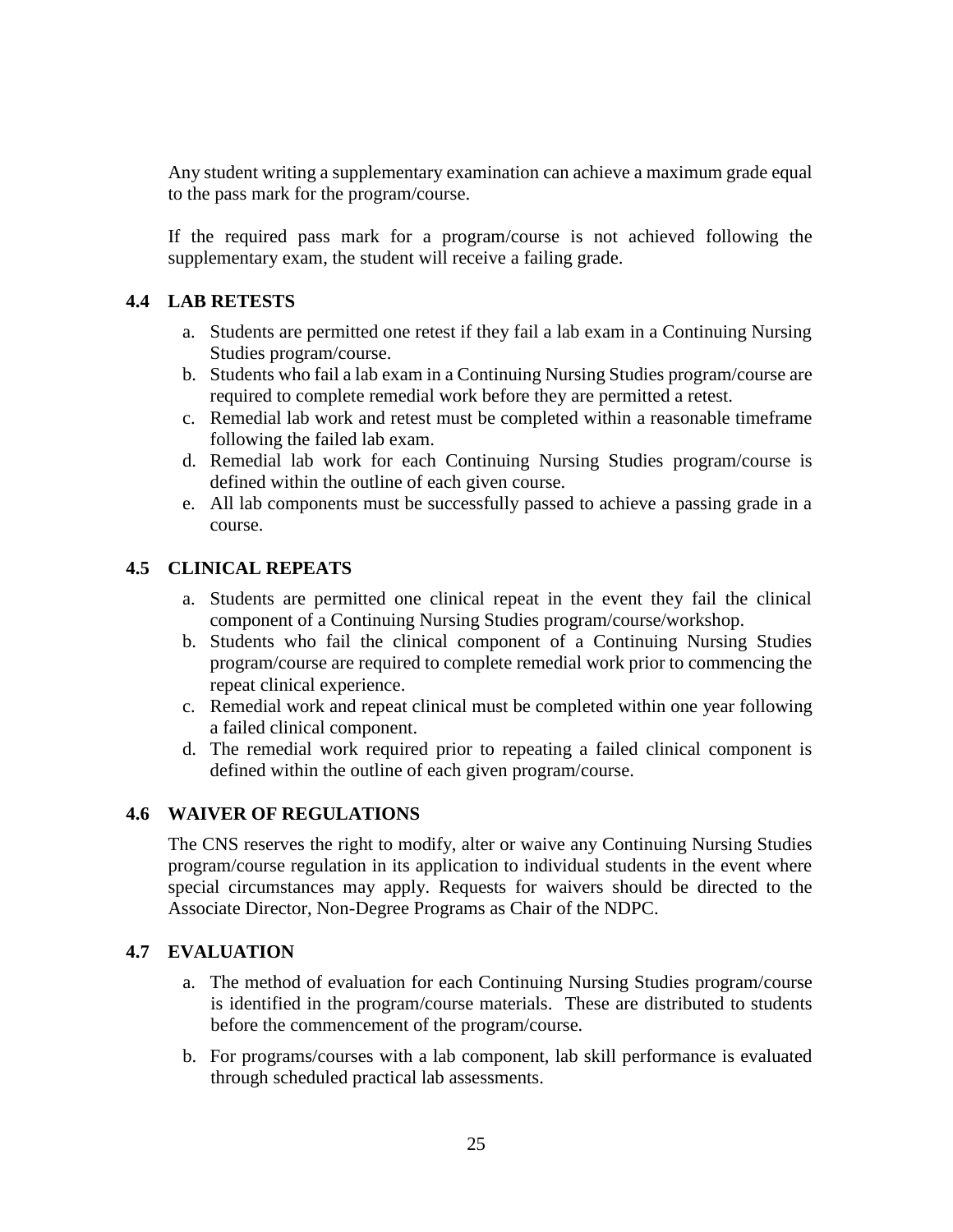- c. For clinical components of a program/course, students are evaluated using a pass/fail grading scheme.
- d. Students must complete all scheduled evaluation components of a program/course in order to receive a final grade.

# **4.8 EXAMINATIONS**

# **4.8.1 Scheduling of Examinations**

Students are evaluated on an individual basis. In some programs, examinations will be facilitated online by ProctorU during a specified 24-hour timeframe. In other cases, when a student is ready to write an examination, arrangements are made with the program facilitator (St. John's) or invigilator (outside of St. John's) to administer the examination at a specified time and place. Details regarding scheduling of examinations are provided in program/course outlines.

Post basic programs/courses have specified times for writing examinations, but individual needs are considered.

### **4.8.2 Regulations Governing the Writing of Examinations**

- 1. All students are required to sit for the examination at the time scheduled for the writing.
- 2. Photo IDs must be worn at the sitting of all examinations.
- 3. Brief cases, textbooks, binders, handbags etc., are not permitted in an examination room.
- 4. Students are expected to come prepared for examinations with pencils/erasers and any other learning tool identified by the course leader.
- 5. Examinations will start at the designated time and will be invigilated by a faculty member/designated invigilator. Students will not be permitted to enter an exam room after the designated start time, except under extraordinary circumstances, at the discretion of the exam invigilator.
- 6. Examination booklets, answer sheets and scrap paper must be returned to, and checked by the faculty member upon completion of the exam. Duplication of examination questions is strictly prohibited.
- 7. Caps of any sort are not to be worn during examinations.
- 8. Palm pilots, cell phones, electronic translators and other electronic devices are NOT permitted in the examination room. A basic calculator may be permitted at the discretion of the course faculty.

### **4.8.3 Students Feedback Following Examinations**

Students who wish to request specific feedback following the release of term exams/papers/assignments should approach the faculty member within four (4)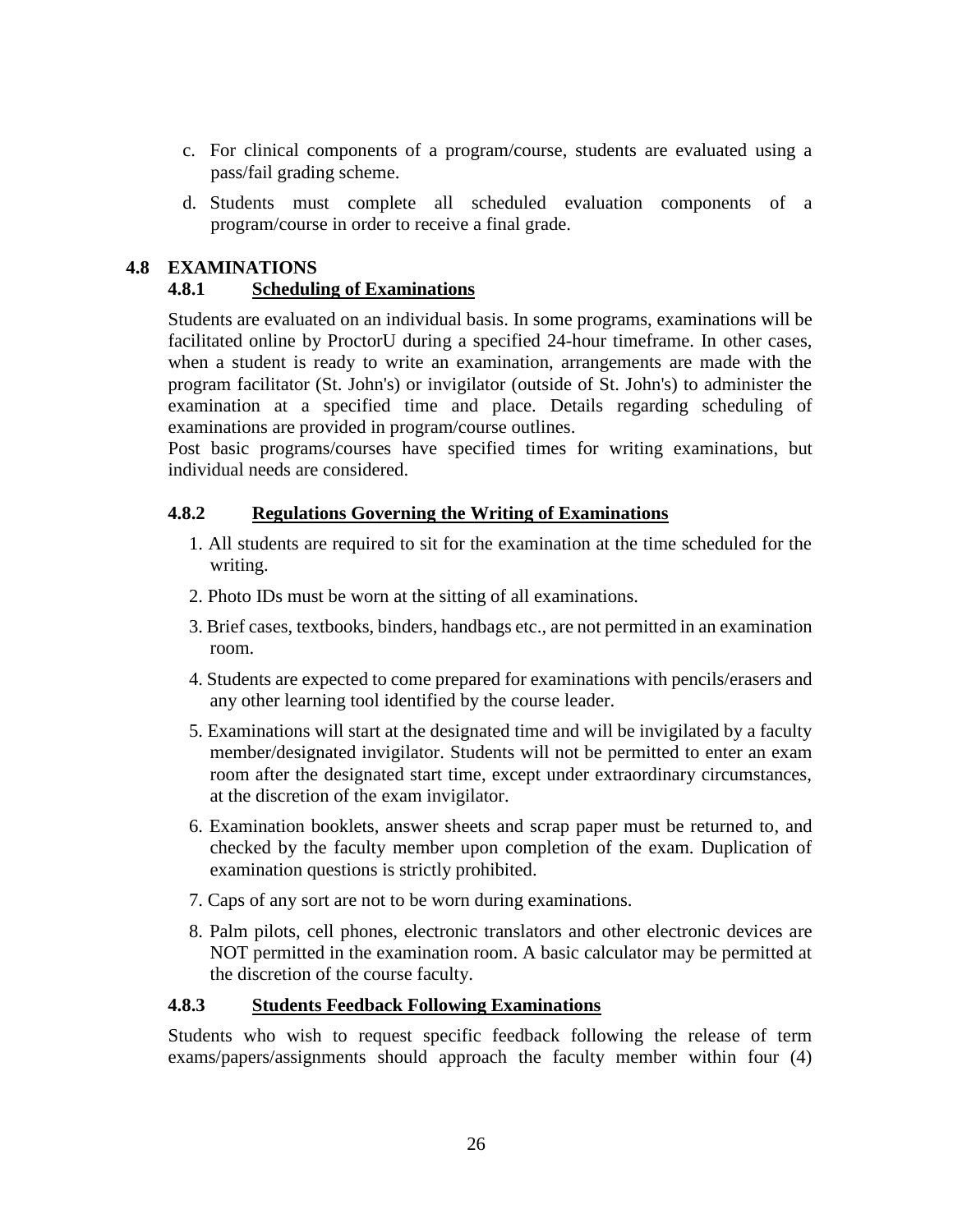working days following the release of grades or assignments. Feedback will be provided at faculty discretion.

# **4.8.4 Access to Final Examinations**

- 1. A student has a right to see the final examination prior to a supplementary examination. However, the examination is the property of the CNS and the CNS retains full possession and control of the examination at all times. This regulation upholds the authority and judgment of the examiner in evaluation.
- 2. To access a final examination, a student must make a written request to the Associate Director, NDPC. The request is subject to the following conditions:
	- Any such request must be made following release of examination results for the semester in which the course was taken and within one month of the official release of grades by the CNS.
	- The final examination must be viewed in the presence of the course instructor or other person designated by the Associate Director. Both the instructor and the student have the right to be accompanied by a registered student or a member of the faculty or staff of the CNS.
	- The final examination must not be taken away or tampered with in any way.

# **4.8.5 Re-reading of Final Examination**

- 1. A student may apply to have a final examination re-read whether or not they have obtained a passing grade in that course.
- 2. A student who wishes to have a final examination re-read must make application, in writing, to the attention of the Associate Director, NDPC within one month of the official release of grades by the CNS. When a re-reading is requested, the CNS will make every reasonable attempt to have the re-reading conducted by a faculty member(s) other than the original marker(s).
- 3. The fee for re-reading a final examination is \$50.00 and must be paid at the time of application. If the final numeric grade is raised after re-reading, the fee is refunded. If the final numeric grade is unchanged or lowered, the fee is forfeited.

# **4.8.6 Route for Questioning Grades**

- 1 Grades awarded in individual courses cannot be appealed, as the student shall normally have had the opportunity to contest grades within one month of the official release of examination results (see Access to Final Examinations (4.8.4) and Re-reading of Final Examinations (4.8.5). Dissatisfaction with grades is not sufficient grounds for an appeal.
- 2. Notwithstanding the above, and recognizing that the awarding of grades is an academic matter, a student who wishes to question the grades awarded in individual courses may consult with the following in the order given:
	- The course instructor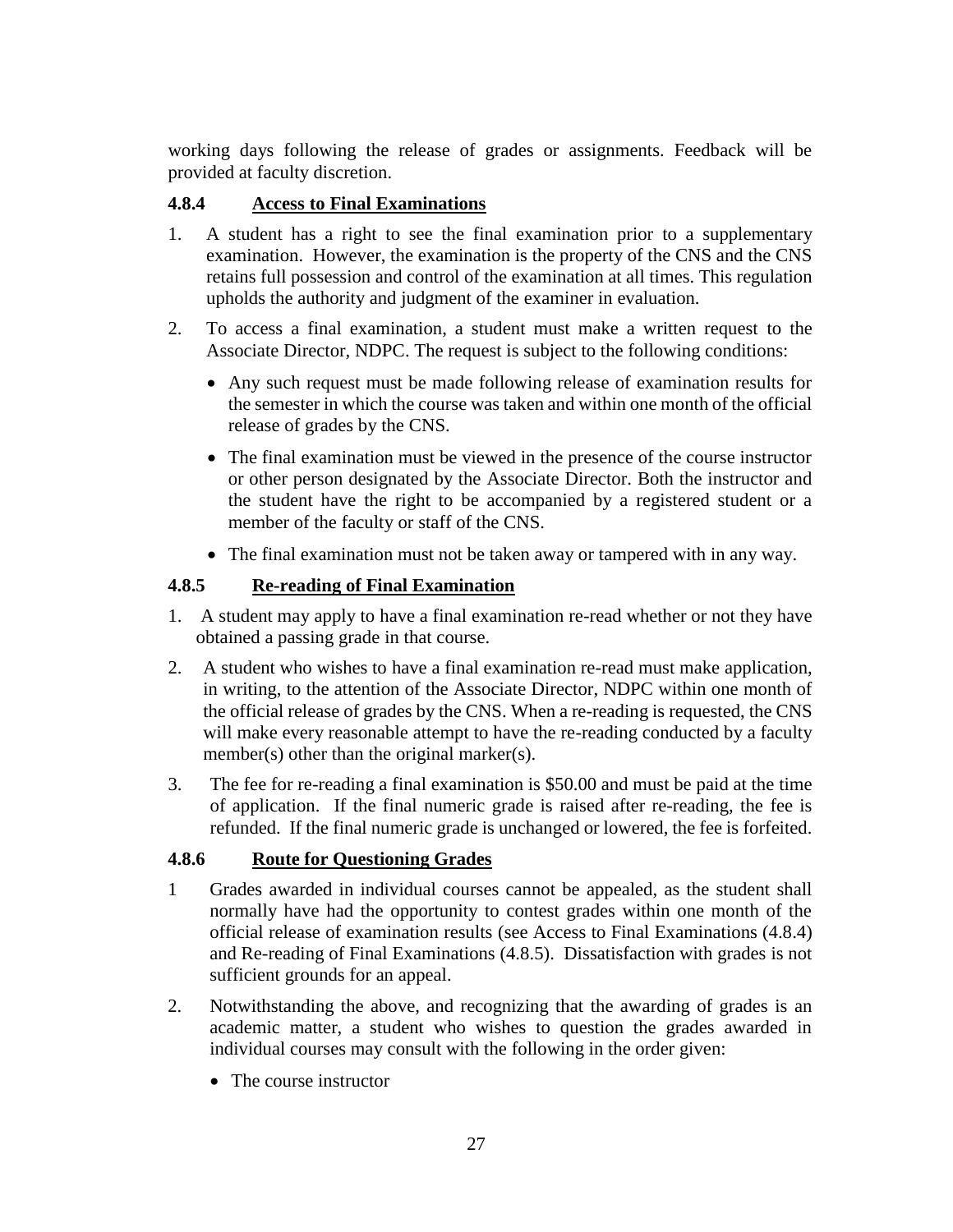- The Coordinator, Continuing Nursing Studies
- The Associate Director, NDPC

# **4.9 DEFERRED EXAMINATIONS**

Deferred examinations are permitted only under extraordinary circumstances. The student is responsible for making the necessary arrangements with the program facilitator.

### **4.10 MISSED LABS**

Students are expected to attend all scheduled psychomotor skills labs. Missed labs will not be repeated. Students who miss labs are expected to notify lab faculty and review lab content independently.

# **4.11 COURSE ASSIGNMENT EXTENSIONS**

Assignment deadlines will be extended only under extraordinary circumstances. Students requesting extensions are expected to contact the course faculty prior to the assignment due date. The granting of extensions is at the discretion of course faculty and the coordinator for Continuing Nursing Studies.

# **4.12 RELEASE OF GRADES**

All tests results will be communicated to the student by the faculty member. Transcripts and certificates will be mailed to the student by the Registrar. Faculty are **not** to release student grades to another student.

# **4.13 APPEAL OF REGULATIONS**

Regulations of the Continuing Nursing Studies programs/courses are designed to ensure the integrity of program/course standards and the fair and equitable treatment of students. The CNS recognizes the right of individual students to appeal decisions that result from the application of regulations. The Appeal Process is available to consider application of program or course regulations to a student who wishes to have an academic decision reviewed based on the existence of extenuating circumstances. Extenuating circumstances include illness, bereavement or other acceptable causes. In all cases of appeals, written evidence to support the reason for the appeal is required.

Before initiating an appeal, the student should request an informal review with the course faculty. This will ensure that the faculty member is aware of all the facts that the student believes impacted the decision. If a resolution to the concern is not found, the student may commence the Appeal Process.

The following outlines application of the Appeal Process for students in Continuing Nursing Studies: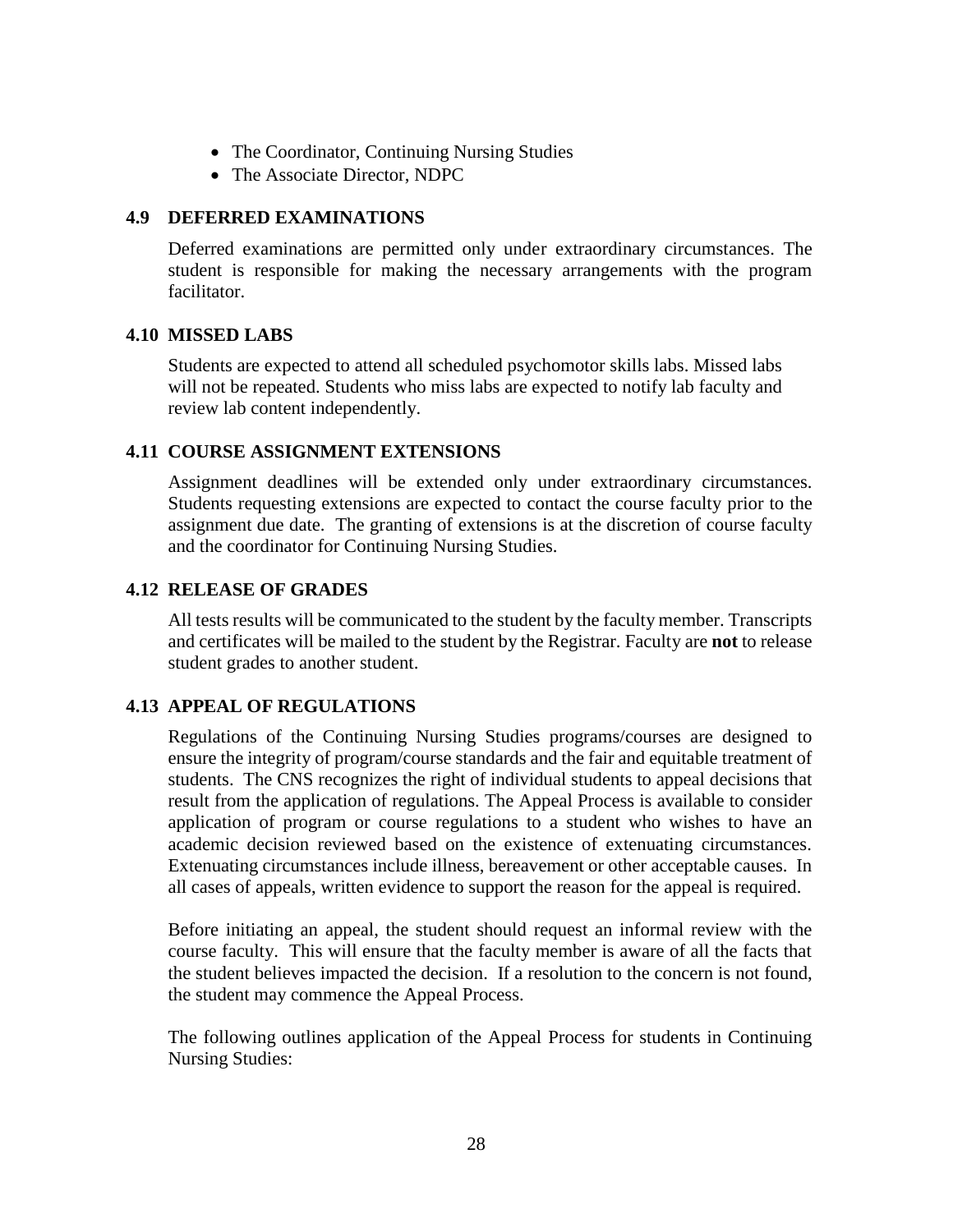- a) The responsibility for making the appeal rests with the student and must be made within one week following the decision resulting from application of the program regulation.
- b) Students with an appeal in progress may attend classes and labs but are not permitted to attend clinical experiences.
- c) The appeal should be made in writing to the Associate Director, Non-Degree Programs.
- d) The appeal letter should state the reason for the appeal and written evidence to support the extenuating circumstances that are cited in the letter of appeal.
- e) Appeals based on medical grounds must include a letter from a physician that clearly indicates that the medical problem was serious enough to interfere with the student's work.
- f) An appeal based on bereavement must be supported by proof of death.
- g) The appeal process recognizes a student's right to confidentiality. However, the NDPC requires substantial evidence in order to make a decision on an appeal. A student who wishes that certain facts concerning the extenuating circumstances remain confidential should discuss these with the CNS Guidance Counselor. The Guidance Counselor, depending on the facts provided and with the student's permission, may write a letter confirming that sufficient grounds existed to support the appeal. This letter would not include the specific confidential extenuating circumstances disclosed by the student to the Guidance Counselor. The Guidance Counselor, depending on the facts provided and with the student's permission, may write a letter confirming that sufficient grounds existed to support the appeal. This letter would not include the specific confidential extenuating circumstances disclosed by the student to the Counselor.
- h) A student making an appeal has permission to address the NDPC prior to the appeal hearing.
- i) Appeals are heard by the NDPC.
- j) The appeal decision is communicated to the student in writing within a week following the appeal hearing.
- k) When an appeal is denied by the NDPC, the student may make application to the CNS Executive Committee for a second appeal hearing. Should the appeal be denied by the Executive Committee, no further appeal within the CNS is possible.

### **4.14 STUDENT GUIDELINES FOR RESOLUTION OF CONFLICT**

Conflict resolution is an essential element of a healthy school environment. Professional and ethical conduct is an expectation of every person at the Centre for Nursing Studies (CNS), whether it be during interactions between studentfaculty and student-student, and including all other interactions when representing the CNS. Should students have concerns about the performance or actions of a student or faculty member, students are expected to initially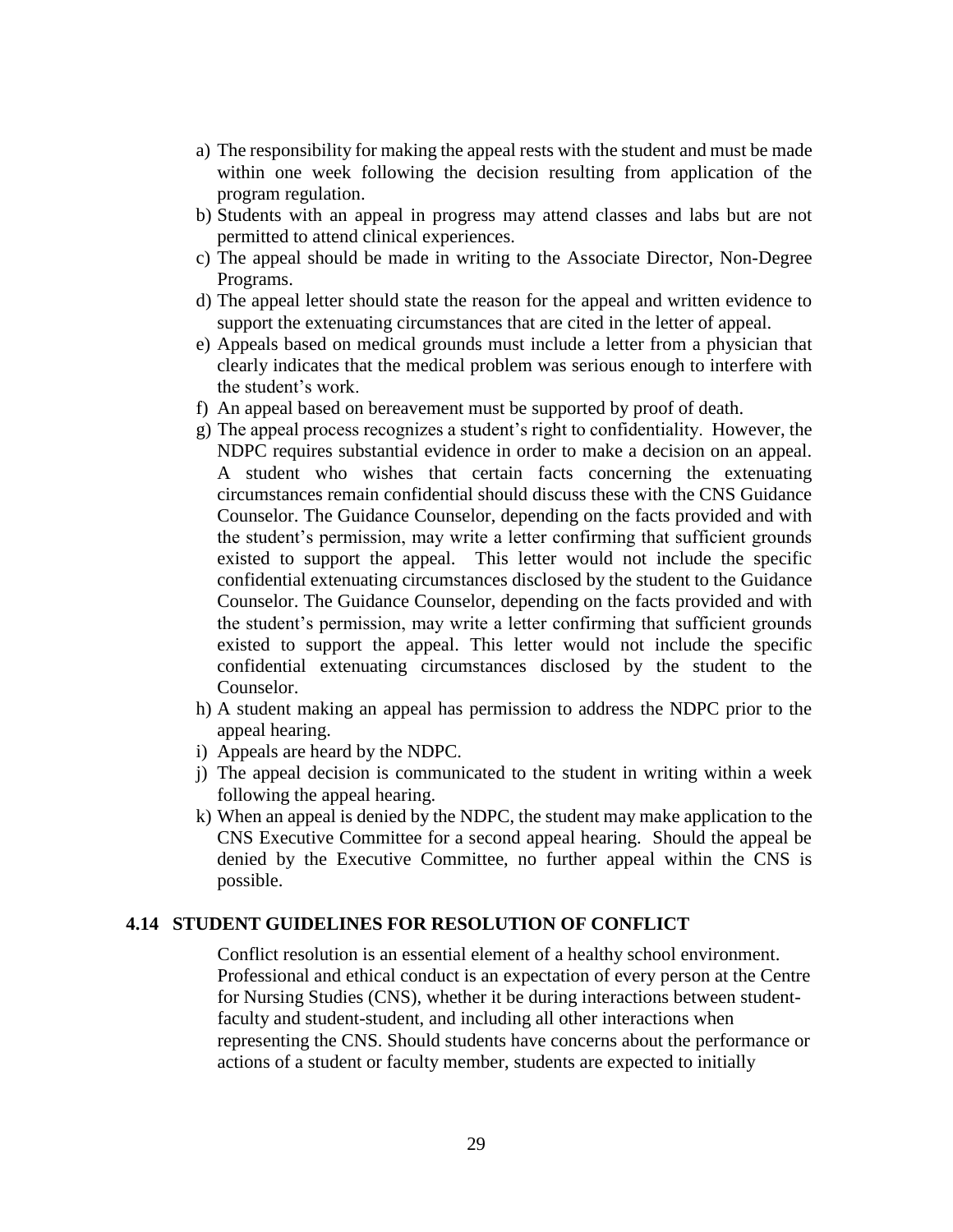approach the individual with whom they have concerns as a first step in reaching a resolution.

The following guidelines are intended to facilitate the resolution of conflicts. If a student has concerns regarding a course, student, or faculty member, these guidelines should be followed.

#### **Student to Student Conflict**

1. Discuss the concern with the other student. Should a student express their inability to meet with the other student directly, the student should consult with the Course Leader and/or Program Coordinator.

2. If the concern is not able to be resolved with the other student, the student should then consult with the Course Leader and/or Program Coordinator.

3. If the concern is not able to be resolved after meeting with the Course Leader and/or Program Coordinator, the student should then address the concern with the Program Associate Director.

4. Students who perceive that they require assistance with communication and/or conflict management techniques may seek the services of the Guidance Counsellor prior to meeting with the other student.

### **Student to Faculty Conflict**

1. Discuss the concern with the faculty member. Should a student express their inability to meet with the faculty member directly, the student should consult with the Course Leader and/or Program Coordinator.

2. If the concern is not able to be resolved after meeting with the Course Leader and/or Program Coordinator, the student should then address the concern with the Program Associate Director.

3. If the concern is not able to be resolved after meeting with the Program Associate Director, a meeting with the Director would be required. A summary record of the concern and efforts made to find a resolution will be provided to the Director prior to the meeting with the student.

4. If a student has a concern related to the Program Associate Director, the student should contact the Director.

5. If a student has a concern related to the Director, the student should contact the Eastern Health Vice-President responsible for the CNS.

6. At any point in this process, the student may have another student present as a support person. Any student choosing to do so will be notified at the beginning of the meeting that the confidentiality which normally prevails in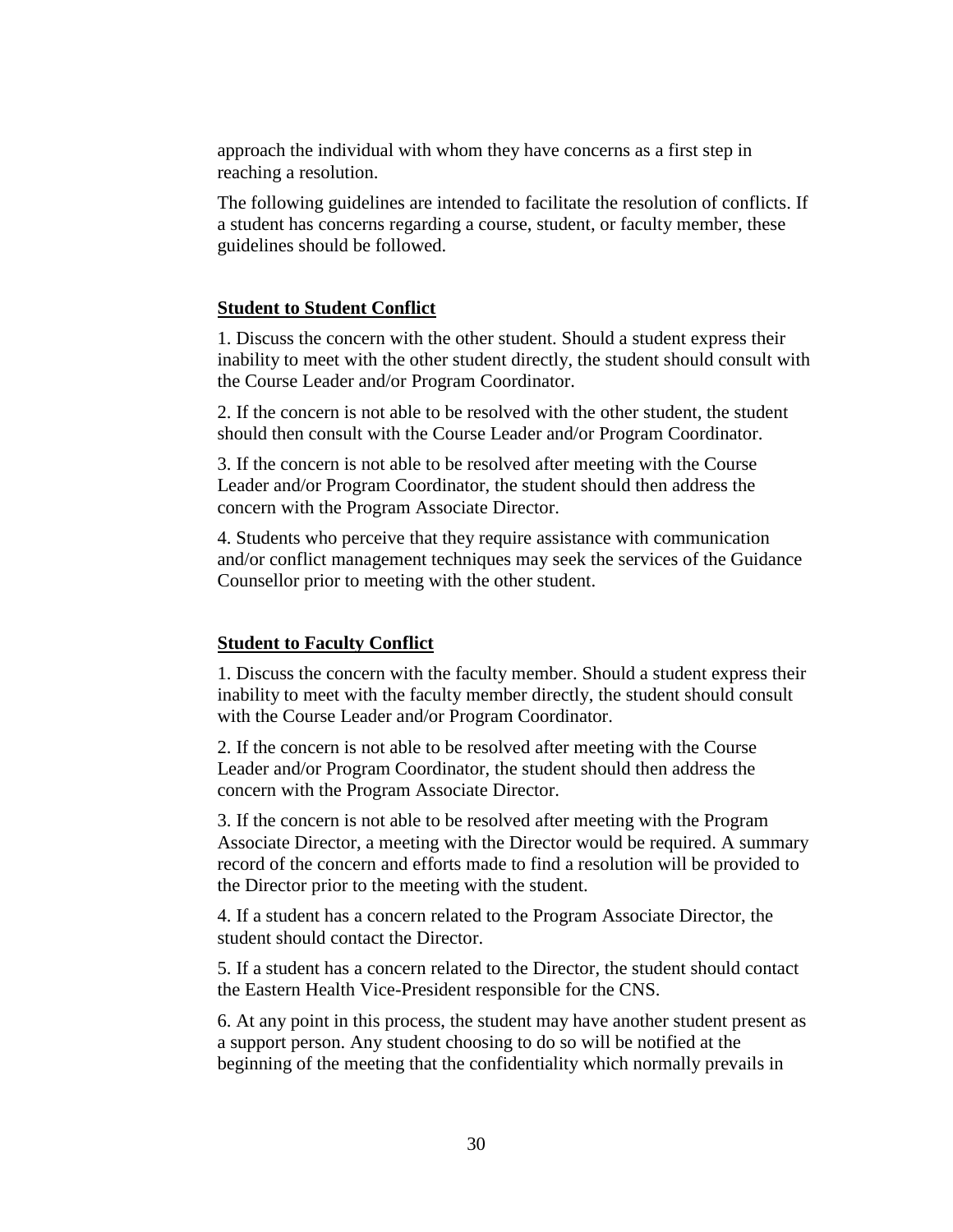student/faculty discussions cannot be guaranteed with a second student in attendance.

7. Students who perceive that they need assistance with communication and/or conflict management techniques may seek the services of the Guidance Counsellor prior to requesting an appointment with the faculty member.

### **4.15 ACADEMIC/PROFESSIONAL CONDUCT**

Professional conduct in the nursing profession is exhibited by actions and behaviors that demonstrate respect for the freedom and rights of others. While enrolled in Continuing Nursing Studies, students are expected to follow a prescribed standard for professional conduct. When this standard is breached, the result is misconduct. Misconduct will subject the student to disciplinary action, which may result in a penalty ranging from reprimand to dismissal, depending on the nature of the act(s).

Some examples of academic/professional misconduct include, but are not limited to:

- a) Dishonesty in any form, such as cheating, plagiarism, furnishing false information.
- b) Theft of, and/or intentional damage to others, institutional or personal property of others.
- c) Continued refusal to comply with directives of CNS officials, CNS policies and/or institutional policies of clinical practice.
- d) Chemical substance misuse.
- e) Conviction of a crime that relates adversely to the practice of nursing or to the ability to practice nursing.
- f) Engaging in unfit or incompetent or unsafe nursing practice, such as:
	- Performance of unsafe or incompetent patient care, failure to adhere to established agency guidelines for the provision of care, or failure to practice within the approved scope of practice.
	- Being unable to provide care by reason of physical or mental disability, and/or substance abuse.
- g) Non-compliance with the professional Code of Ethics, Standards and Scope of Practice for Registered Nurses or Licensed Practical Nurses in Newfoundland and Labrador.
- h) Violation of patient confidentiality, through inappropriate written or verbal disclosure of patient information outside the boundaries of professional communications.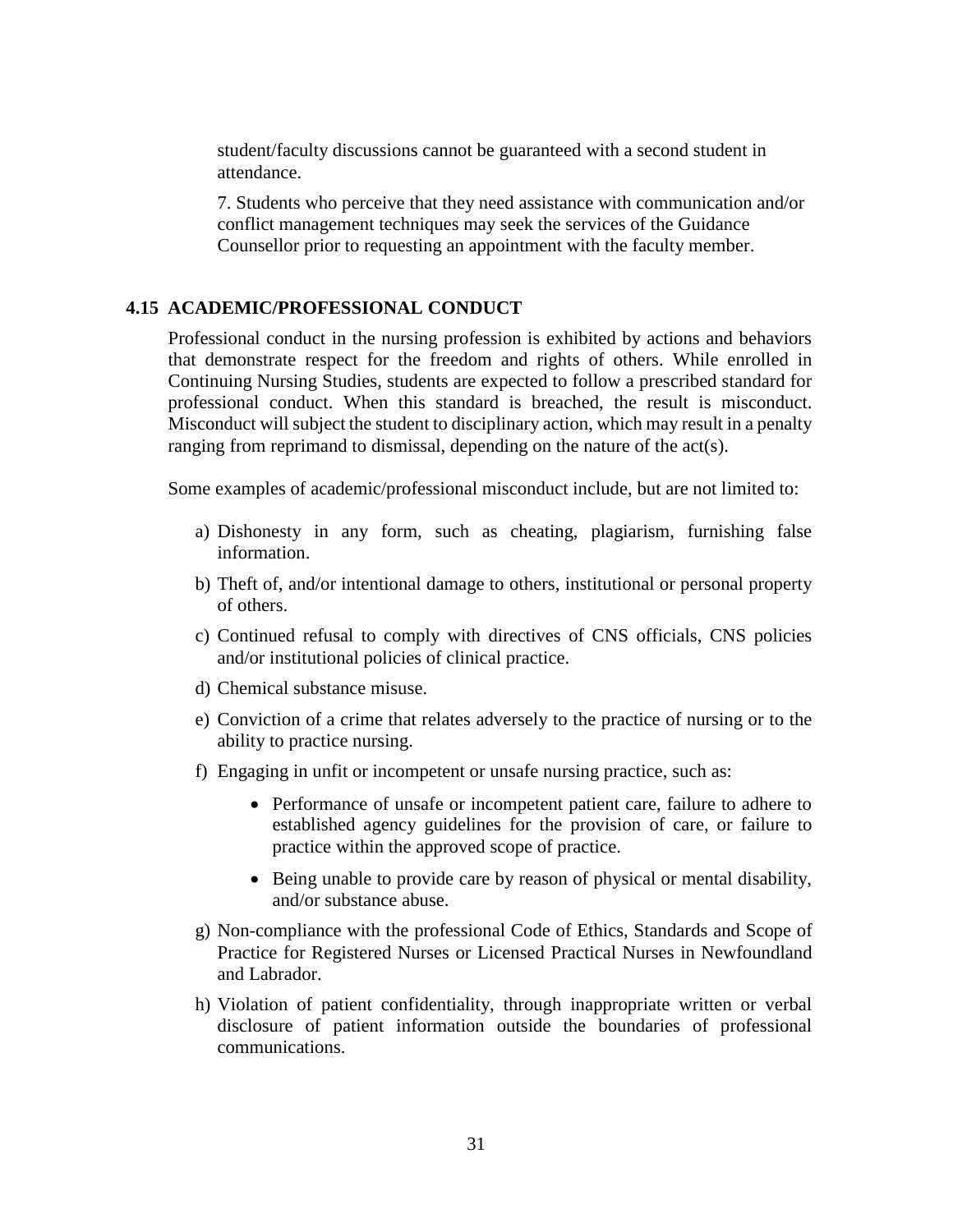i) The use of loud, offensive, discriminatory or other kinds of language that may cause or result in defamation of character and/or harm to other students, faculty, staff, patients or visitors at the CNS.

An Informal and/or Formal Process for Resolution of Professional Misconduct may be used.

The Informal Process for Resolution of Professional Misconduct is designed to provide a mutually satisfactory resolution between the parties involved. In the case of application of the informal process the accusation will be reviewed by the CNS Director in the presence of the parties involved.

The Formal Process for Resolution of Professional Misconduct is used in cases where: (i) a satisfactory resolution to the issue cannot be reached through the informal process, or (ii) in the opinion of the Director, the misconduct is a major breach of conduct. The formal process for resolution of professional misconduct involves review of the alleged misconduct by the NDPC.

If a student wishes to appeal the decision made by the NDPC, it should be made to the CNS Executive Committee. Should the appeal be denied by the Executive Committee, no further appeal is possible within the CNS.

# **4.16 PRIOR LEARNING ASSESSMENT RECOGNITION**

Prior Learning Assessment Recognition is defined by the Newfoundland and Labrador Council on Higher Education as "a process whereby previous formal and experiential learning is recognized and credited." This concept acknowledges that individuals learn in many different ways. Through this process, a variety of measurement tools can be used to assist the student in identifying and demonstrating knowledge, skills/competencies, and attitudes acquired through formal and non-formal activities. This learning is measured against program learning outcomes to determine credits awarded and thus exempt a student from a particular course or part of a particular program. It is the **learning** from the experience and not the experience itself that is credited, to ensure quality standards are not compromised. A number of methods can be used to evaluate prior learning. These include:

**Challenge examination** - usually the program final examination.

**Challenge Essay** (Portfolio) - "Tell about me" - usually consists of a chronological record, life history paper or autobiography, statements of learning, individual challenge essays for each course or part of program challenged and the documentation that supports the claim of learning.

**Performance Evaluation/Simulation** - Performance evaluation is used when the assessment of learning involves the measurement of one's ability to perform certain tasks or competencies in a given area.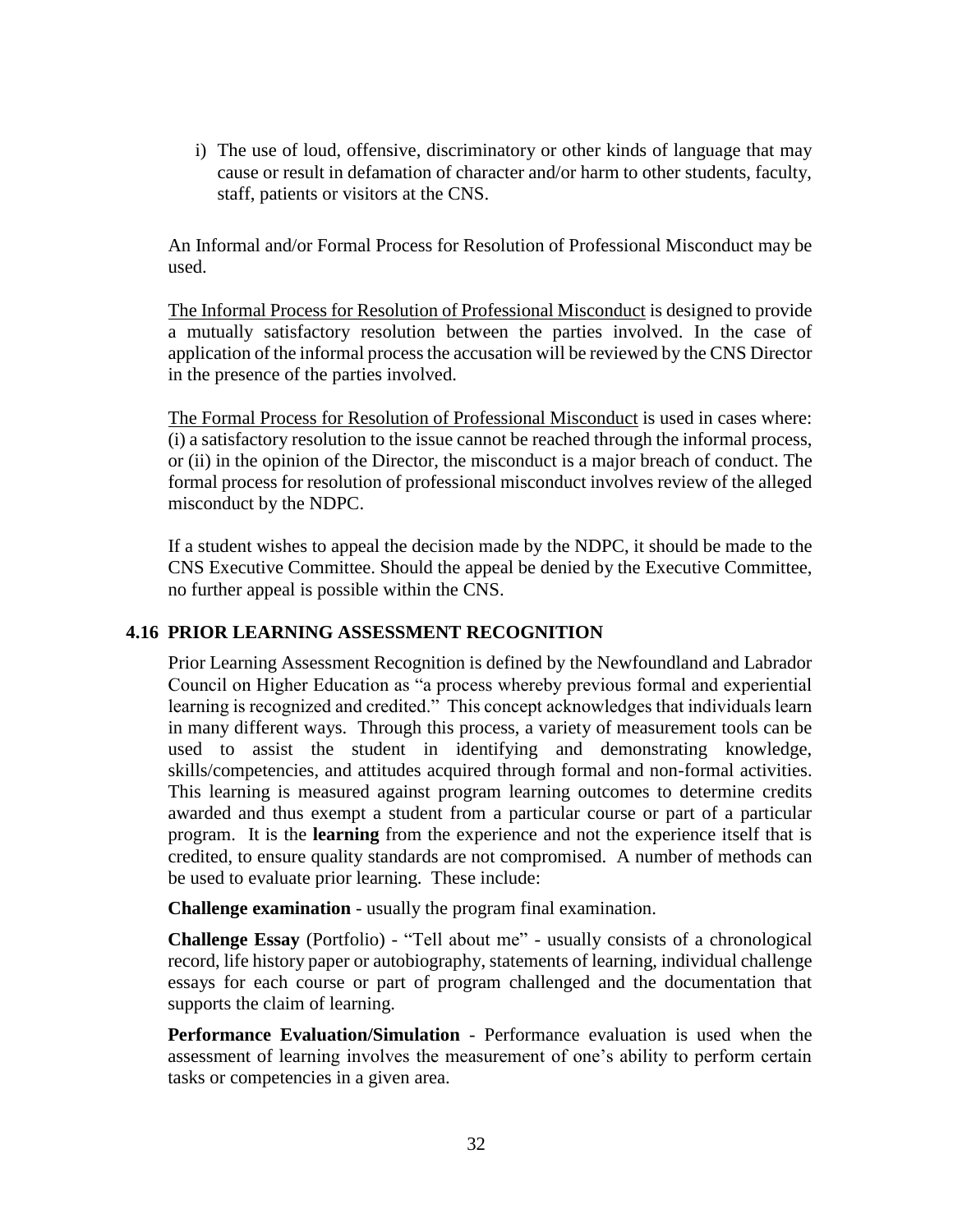**Interview/Oral Examination** - An interview or oral examination may be used to counsel or evaluate a student's past learning.

**Product Assessment** - This method enables the student to provide samples of work or products that provide proof of experience or verify that learning has occurred.

**Assessment of Non-Credit Programs/Courses** - Work based education and training, union, professional and government sponsored initiatives, and non-credit programs/courses are reviewed for their congruence with theory and skills taught in credit programs.

The methods most commonly used for assessment in Continuing Nursing Studies are the Challenge Examination and Performance Evaluation/ Simulation.

Students who feel they may be able to receive credit for prior learning should contact Continuing Nursing Studies when making application for programs. Students will be assessed to determine relevant prior learning and appropriate methods of assessment. Students who are not successful in evaluation of prior learning must pay tuition fees and complete the program.

# **4.17 CERTIFICATE OF COMPLETION**

Students will be recommended for the certificate of completion when the following requirements have been met:

- All theory, lab, and clinical components of a program/course have been successfully completed.
- All written assignments have been completed and submitted as required.
- All outstanding CNS fees have been paid.

# **4.18 STUDENT RECORDS**

Student records for all continuing education programs/courses are maintained, stored and secured within the Registrar's Office for Continuing Nursing Studies. Student access to records is available upon written request.

# **5. CLINICAL (NURSING PRACTICE COURSE) REGULATIONS AND GUIDELINES**

# **5.1 OVERVIEW**

For programs/courses that include a clinical component, students will begin the clinical experience upon completion of the theoretical component. Students are expected to be self-directed and should evaluate and determine their own learning needs related to the clinical objectives of the program. The course faculty, preceptor and program facilitator will assist the student to successfully meet clinical objectives.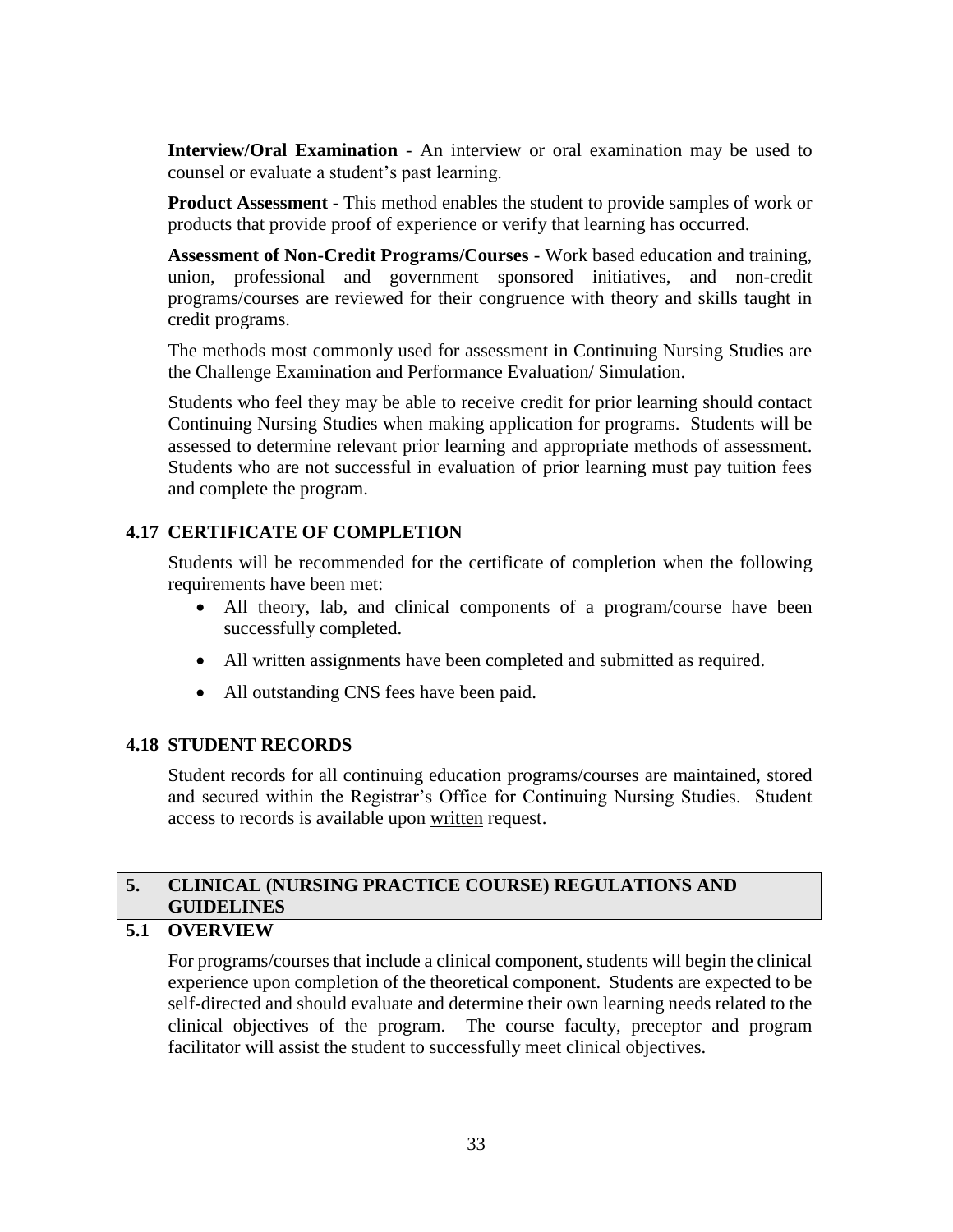# **5.2 OBJECTIVES AND COMPETENCIES**

Clinical objectives and competencies are specific to each individual program and are based on national and provincial guidelines from professional and specialty nursing organizations and input from nurses in education and practice.

# **5.3 NURSING REGISTRATION**

With the exception of Re-Entry programs, students must have a current active license from the appropriate licensing body (i.e., CRNNL, CLPNNL).

In order to register for the IEN Bridging/RN Re-Entry program students must provide a letter of eligibility from the CRNNL or another Canadian regulatory body.

In order to register for the LPN Re-Entry program students must provide a proof of eligibility form from the CLPNNL.

# **5.4 REQUIREMENTS PRIOR TO COMMENCEMENT OF A NURSING PRACTICE PLACEMENT**

Students required to enroll in a nursing practice course in the IEN Bridging/RN Re-Entry Program must meet certain pre-clinical requirements before permission is given to commence the required course. Students who complete a clinical component in a RHA where they are not currently employed must follow the Pre-Clinical Placement Requirement Policy of that RHA.

# **Pre-Clinical Placement Requirements include:**

### **1. Up-to-Date Immunization Status**

All students **must** have the following mandatory screening requirements submitted prior to registration:

- a. Immunization record to include documentation of having received the following immunizations:
	- $\geq$  2 measles, mumps and rubella vaccines (MMR)
	- $\triangleright$  Tetanus-Diphtheria toxoid immune within the past 10 years Tetanus, Diphtheria, and acellular Pertussis (Tdap). One dose of Tdap vaccine is now recommended in adulthood (18 years of age and older). If you have not received a dose of pertussis containing vaccine within the last ten years and are due for a tetanus booster, you should receive Tdap vaccine to meet this requirement.
	- $\triangleright$  Polio vaccine DPTP as a child or proof of polio vaccination
	- $\triangleright$  Copy of a 2 step TB skin test and one step TB test in the last 12 months
	- $\triangleright$  Hepatitis B vaccines (series of three)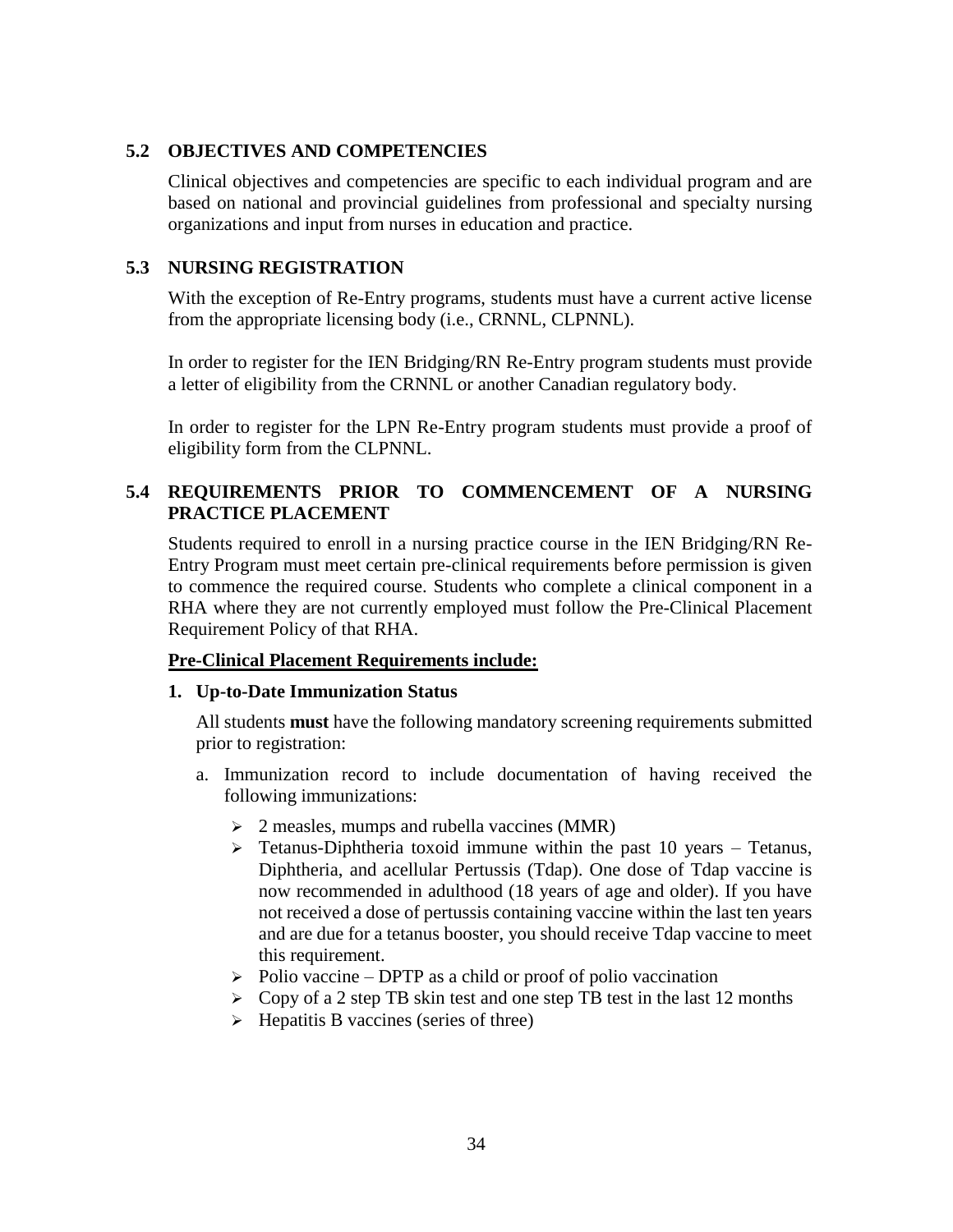b. Laboratory tests, for all students, as follows (arranged through family physician:

Varicella titre and Hepatitis B Immune Status (anti-Hbs level)

# **Student must retrieve titre results of immunization records from Physician or Primary Health Care Provider and submit these to the Registrar.**

### **2. CPR (level Health Care Provider–HCP)**

Proof of current CPR certification at the HCP level is required on a yearly basis. Students commencing a nursing practice course must provide proof of a current level of certification that does not expire during the scheduled course offering.

### **3. Certificate of Conduct and Vulnerable Sector Check**

Provincial legislation and NL Regional Health Authorities require that new employees, volunteers and students affiliating to health care agencies obtain a Certificate of Conduct and Vulnerable Sector Check prior to commencement of employment, service or clinical learning experiences. **Students must have these documents 6 months before the clinical start date. It has to be from where you are currently residing**.

It is advisable that students obtain these documents prior to commencing the Program. Students will not be permitted to commence any nursing practice course until a current Certificate of Conduct and Vulnerable Sector Check has been provided. Failure to provide a Certificate of Conduct and Vulnerable Sector Check will require that the student withdraw from the Program.

### **4. Fit Mask Testing**

All students must provide proof that they have been fitted for an N95 mask before commencement of a nursing practice course. This is to be completed at the CNS.

### **5. Personal Health Information Act (PHIA) Oath of Confidentiality**

As per the Newfoundland and Labrador Personal Health Information Act (PHIA), students are required to sign an oath of confidentiality, as well as complete and submit proof of completion of the online PHIA education module. The Continuing Nursing Studies Coordinator will provide students with the information related to this requirement. [http://www.health.gov.nl.ca/health/PHIA/#online.](http://www.health.gov.nl.ca/health/PHIA/#online)

**NOTE: Documentation to support that Pre-Clinical Requirements have been met must be provided to the Continuing Nursing Studies Secretary a minimum of 2 months in advance of the course start date. A delay in submission of up-to-date documents could result in a cancellation of the student's nursing practice course registration and a significant delay in program completion.**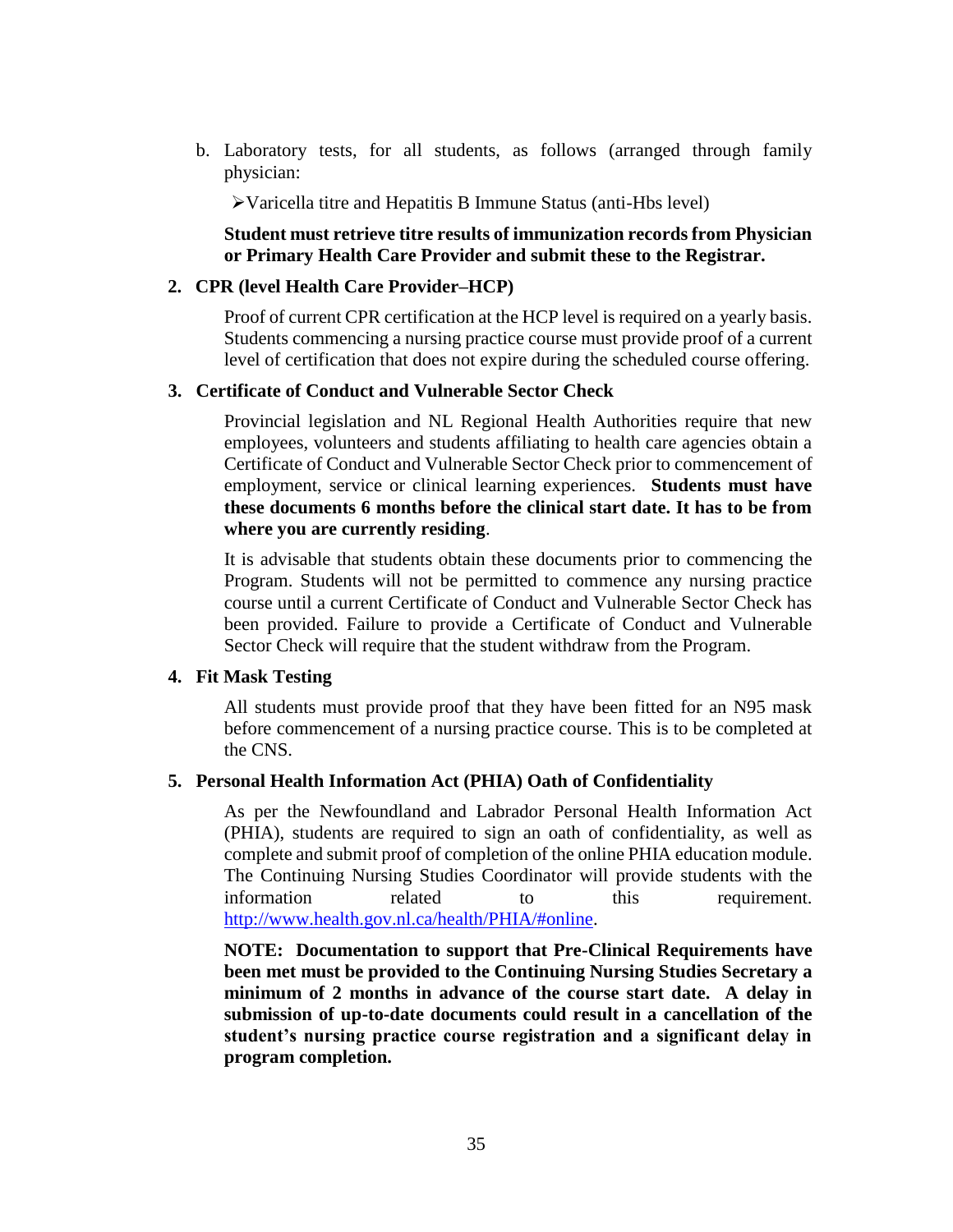# **5.5 ORIENTATION TO A NURSING PRACTICE COURSE**

An orientation will be provided to all students completing a Nursing Practice component. Orientation will provide students with all information needed related to the individual student's clinical practice setting, teaching faculty and preceptor names, and expectations. This orientation will also review the course evaluation objectives, course expectations, and method of evaluation.

# **5.6 NURSING PRACTICE/CLINICAL COURSE ATTENDANCE**

Documentation is required for prolonged or excess absence from a nursing practice course. Regardless of the evidence provided for absenteeism, the student must ultimately demonstrate successful achievement of the objectives specified for the nursing practice course.

Failure to demonstrate an acceptable level of competency may result in failure or a required withdrawal from the course.

The faculty member and/or preceptor is/are able to appraise clinical progress only when the student is present for scheduled clinical opportunities. A student's absence from clinical may seriously affect the amount and/or quality of information which can be used to assess student progress and complete his/her evaluation.

Clinical opportunities are inclusive of:

- Attendance in clinical
- Preparation for/participation in conferences
- Individual meetings at the discretion of the faculty member and/or preceptor

### **5.7 REPORTING OF ABSENTEEISM**

Students unable to attend a scheduled clinical activity must notify the clinical agency and assigned faculty member prior to commencement of the scheduled time. Faculty are to be notified via email, which is accessible 24 hours per day.

### **5.8 CLINICAL INCIDENT REPORT**

In the event of a clinical incident such as a medication error, treatment error, patient fall, etc., the student, in consultation with faculty, will complete a CNS Clinical Incident Report (see Appendix A). In most clinical agency's students will also be assisted in completing an agency-specific incident report.

The action taken following any clinical incident will be at the discretion of faculty and in keeping with the seriousness of the incident as well as the unique circumstances surrounding each situation.

A major focus of the incident review will be assisting the student to meet learning objectives identified as a result of the incident. The Clinical Incident Report will also be used to document any injury incurred by a student (i.e., needle stick in the clinical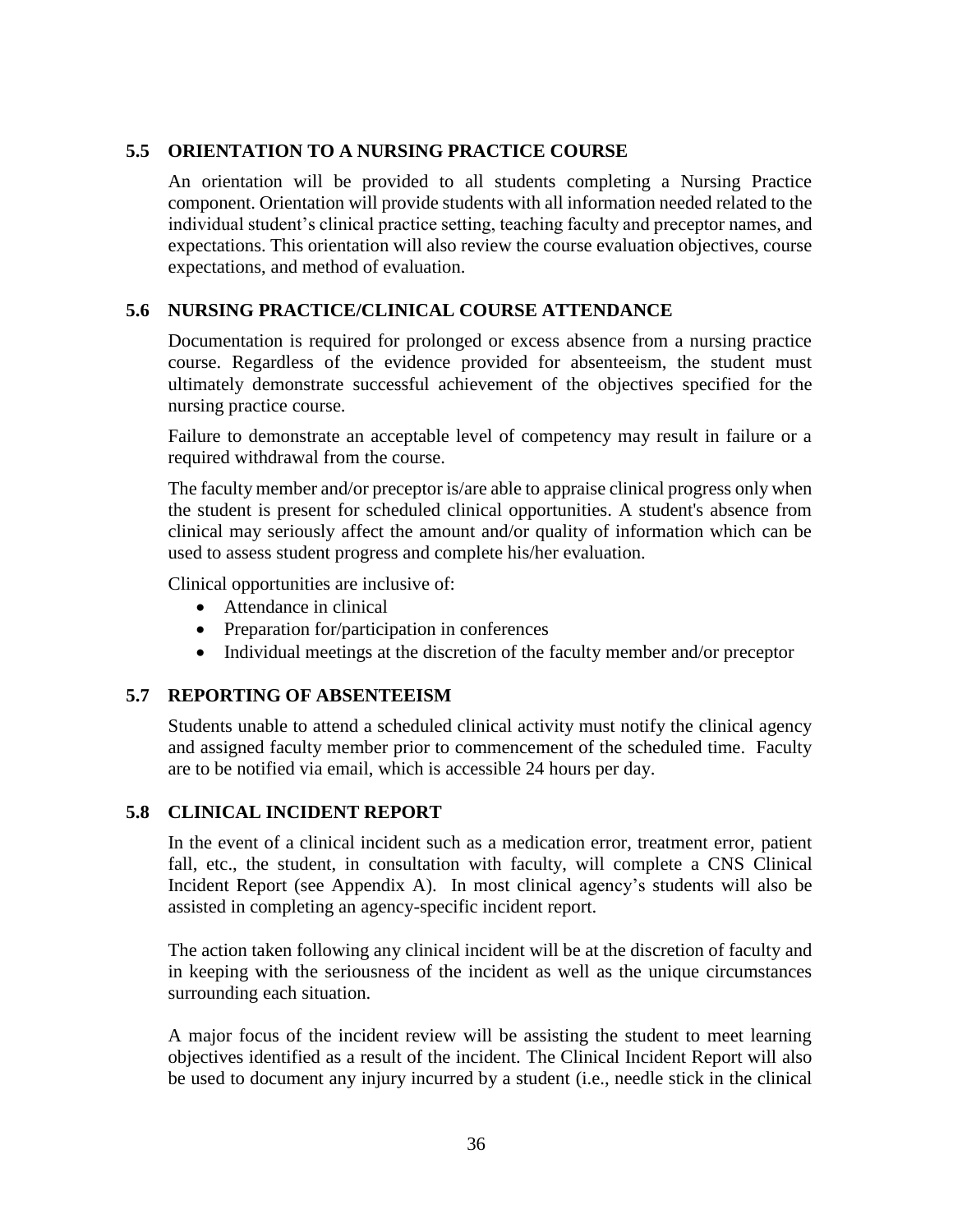area). Any injury is to be reported immediately to the Occupational Health Nurse at the site. The Occupational Health Nurse will assume responsibility for initiating necessary treatment, teaching and follow-up.

If the Occupational Health Nurse is not available or if any injury occurs during an evening or night shift or during a weekend, students should proceed immediately to the Emergency Department at that site for assessment. Based on the assessment, priority is determined, and students are seen in order of importance.

### **5.9 STUDENTS AT RISK OF CLINICAL FAILURE OR DEEMED UNSAFE**

A student may be required to withdraw from a nursing practice course or a program at any time if, upon review by, and a recommendation from the NDPC, it is deemed that the student would not profit from continued practice and/or is considered to be unsafe in the practice setting. In such cases, students who are required to withdraw would not be eligible for future admission/readmission to the program/course.

### **Policy**

Expectations for Safe Clinical Practice:

- 1. Students are expected to demonstrate growth in clinical practice through the application of knowledge and skills from previous and concurrent courses.
- 2. Students are expected to demonstrate growth in clinical practice as s/he progresses through the course and to meet the clinical practice expectations described in the course outline.
- 3. Students are expected to prepare for clinical in order to provide safe and competent care.

If the clinical course is not faculty led, the faculty member will instruct the preceptor, co-signed nurse or agency contact to notify the faculty member as early as possible if any of the above three expectations are not met. This provides for timely initiation of remedial activities to maximize a student's clinical progress.

### **Definition**

#### *At Risk*

A student is considered to be *at risk* for clinical failure if s/he has difficulty meeting the IEN Program course objectives as outlined in the clinical evaluation tool.

#### *Unsafe*

A student is considered to be *unsafe* in clinical practice when his/her performance places himself/herself or another individual at risk for, or actually causes physical, psychosocial, or emotional harm (Scanlan, Care, & Gessler, 2001).

The CNS recognizes the importance of identifying students who are *at risk* of failing a clinical course or who are deemed *unsafe* in clinical practice. Once the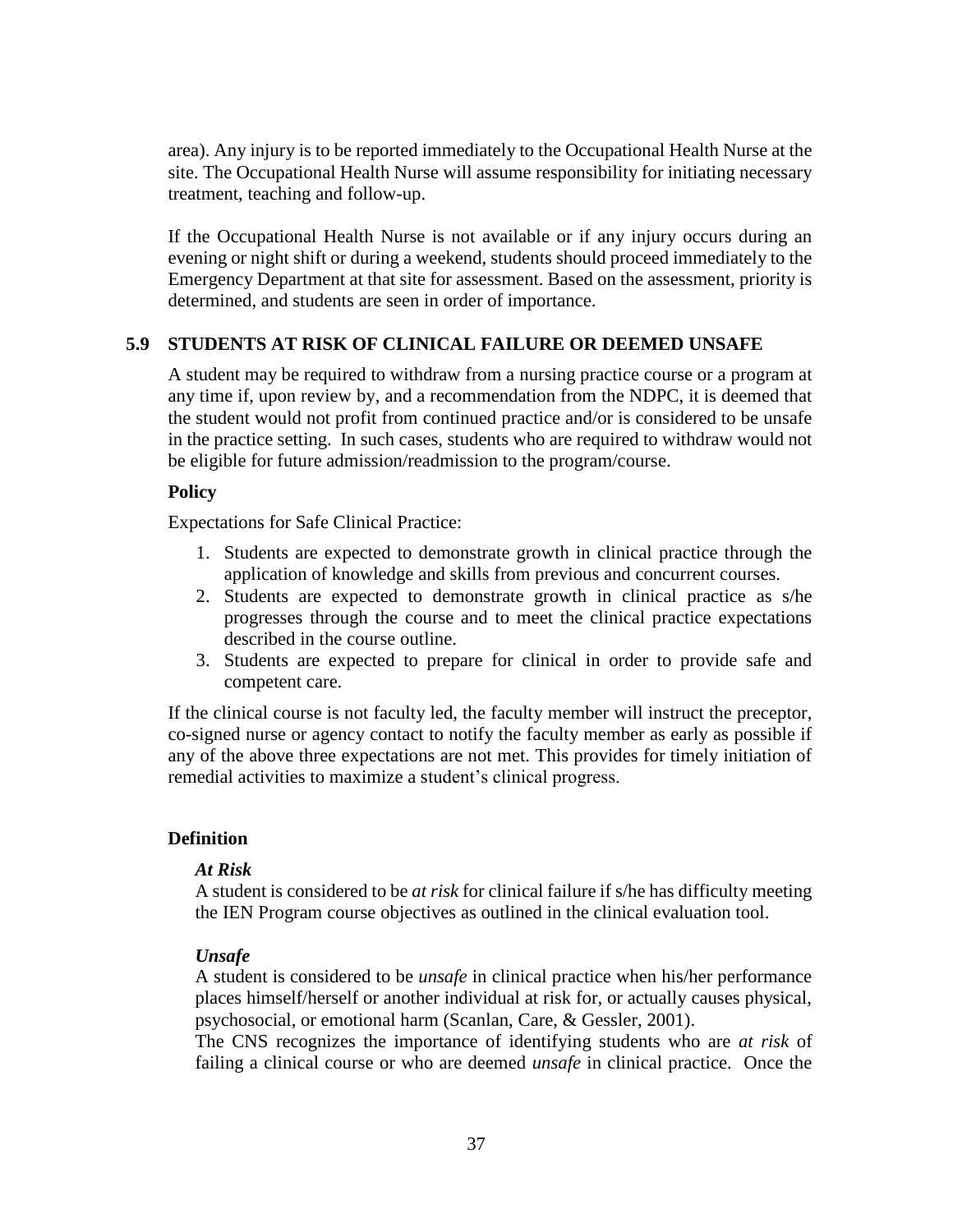student has been identified as *at risk or unsafe*, through an occurrence or a pattern of behavior\*, a process is put in place to assist the student towards achieving competent and safe practice. If the *at-risk* student's performance does not improve and continues to place himself or herself or others at harm or potential harm, the student will fail the clinical course and the IEN Program promotion regulation 3.1 (e) will apply.

### **Procedure for the At Risk Student**

### **The Faculty Member:**

- 1. Identifies the occurrence or pattern of behavior that places the student at risk of clinical failure and arranges to meet and discuss the same with the student as soon as possible.
- 2. Informs the course leader and, at any point in the process, the course leader may inform the Coordinator, Continuing Nursing Studies and/or the Associate Director, Non-Degree Programs.
- 3. Documents, within 48 hours, specific information about the area of concern (e.g., objective not being met due to an occurrence or pattern of behavior). Documentation must include date and time when the student was originally informed of the occurrence or pattern of behavior and the verbal feedback given to the student.
- 4. Meets with the student as soon as possible to review the documentation.
- 5. Signs and dates the documentation.
- 6. Collaborates with the student to develop a Learning Plan to address his/her deficiencies in meeting the standards of nursing practice and/or other course designated evaluation criteria. The plan provides specific details outlining the objectives, strategies (e.g., return to the lab for instruction and review; review specific theory before next clinical day, follow up meeting(s) with faculty), outcomes, and timelines that the student will have to meet. The consequences of failing to meet criteria will be outlined in the Learning Plan (e.g., removal from clinical unit or failure of the course).
- 7. Informs the student that his/her clinical performance will be evaluated for consistent and sustained improvement in accordance with the Learning Plan.
- 8. Advises the student that the consequences of failing to demonstrate consistent and sustained improvement in nursing practice will result in a failed grade.
- 9. Holds periodic meetings with the student to discuss progress toward meeting the Learning Plan objectives.
- 10. Documents supporting evidence of the student's ongoing clinical performance in relation to meeting the competencies/objectives as outline in clinical evaluation tools.
- 11. Determines if the student passes or fails the course in consultation with the course leader, Coordinator, Continuing Nursing Studies and/or the Associate Director, Non-Degree Programs.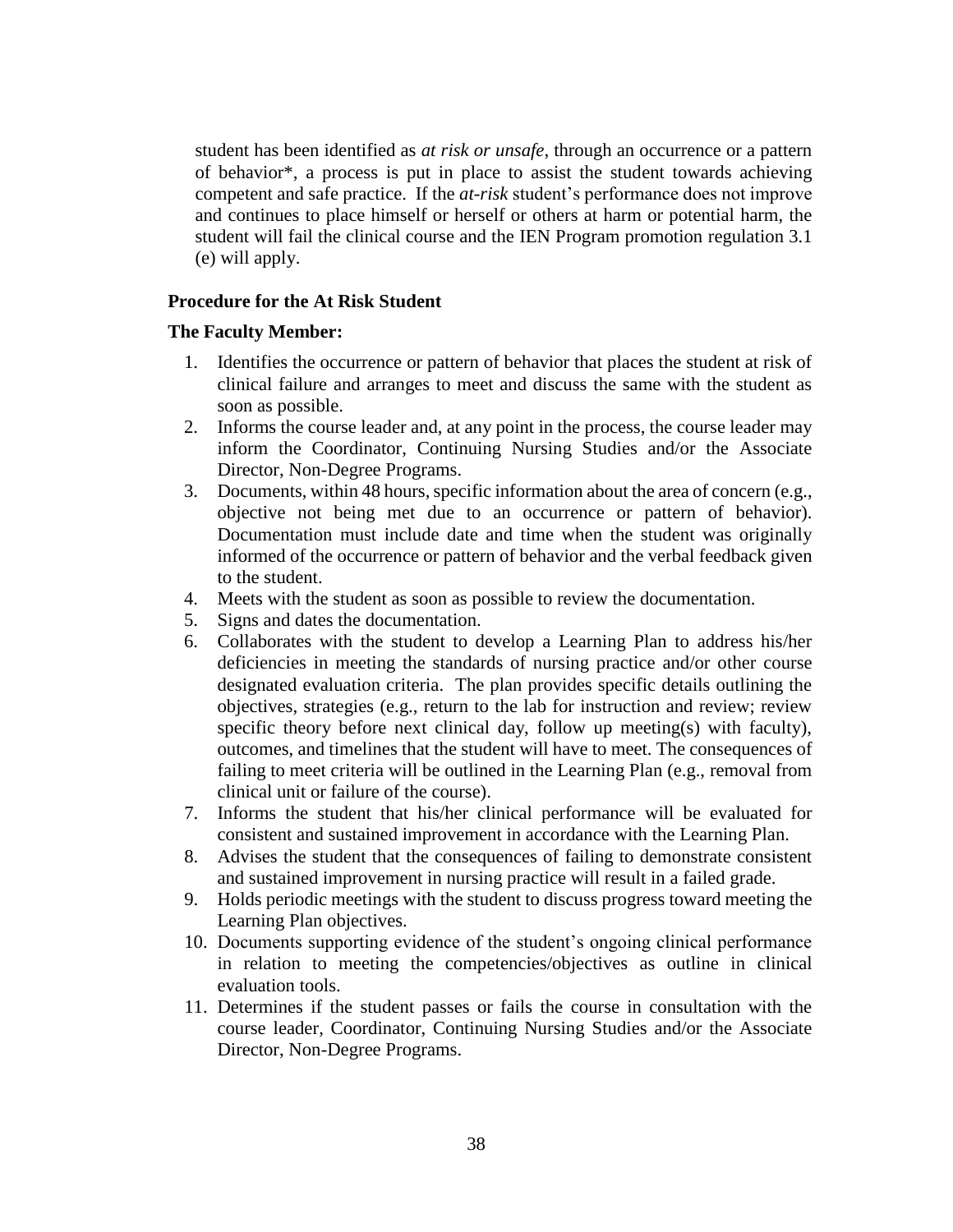### **The Student:**

- 1. Meets with the faculty member to review the documentation.
- 2. Signs the form to verify s/he has read the document. The student's signature does not mean that they agree with the documentation but that it was discussed with him/her.
- 3. Responds, in writing, to the documentation, if desired, within 48 hours of receiving the document. It is recommended that the student discuss his/her perceptions of personal performance and how it relates to the competencies as outlined in the Practical Nursing clinical evaluation tool.
- 4. Collaborates with the faculty member to develop a Learning Plan to address his/her deficiencies to meet the competencies.
- 5. Acknowledges, in writing, that s/he is willing to participate in the Learning Plan.
- 6. Meets all components outlined in the Learning Plan.
- 7. Consults at any point in the procedure with individuals such as the course leader, individuals from counselling services, Coordinator, Continuing Nursing Studies and/or the Associate Director, Non-Degree Programs.

# **Procedure for Unsafe Student**

### **The Faculty Member:**

- 1. Dismisses the student immediately from the clinical area if the student is deemed to be unsafe, either through one serious event or a pattern of unsafe behaviours.
- 2. Notifies the course leader, who will notify the Coordinator, Continuing Nursing Studies and/or the Associate Director, Non-Degree Programs.
- 3. Documents, as soon as possible, specific information about the unsafe situation/event/behavior\*. Documentation must include how the occurrence or behavior failed to meet the course objectives as outlined in the clinical evaluation tool. Documentation includes date and time when the student was originally informed of the occurrence or behavior and the verbal feedback given to the student.
- 4. Meets with the student as soon as possible to review the documentation.
- 5. Signs and dates the documentation.
- 6. Collaborates with the student to develop a Learning Plan to address the unsafe practice or behavior. The plan provides specific details about the objectives, strategies (e.g., return to the lab for instruction and review; review specific theory before next clinical day, follow-up meeting(s) with faculty), outcomes and timelines that the student will have to meet. The consequences of failing to meet the criteria outlined in the Learning Plan will be clearly outlined (e.g., result in a failed grade in the course and/or implementation of the promotion regulations).
- 7. Informs the student that clinical performance will be evaluated for consistent and sustained improvement in accordance with the Learning Plan.
- 8. Informs the student that the consequences of failing to demonstrate consistent and sustained improvement in nursing practice will result in a failed grade.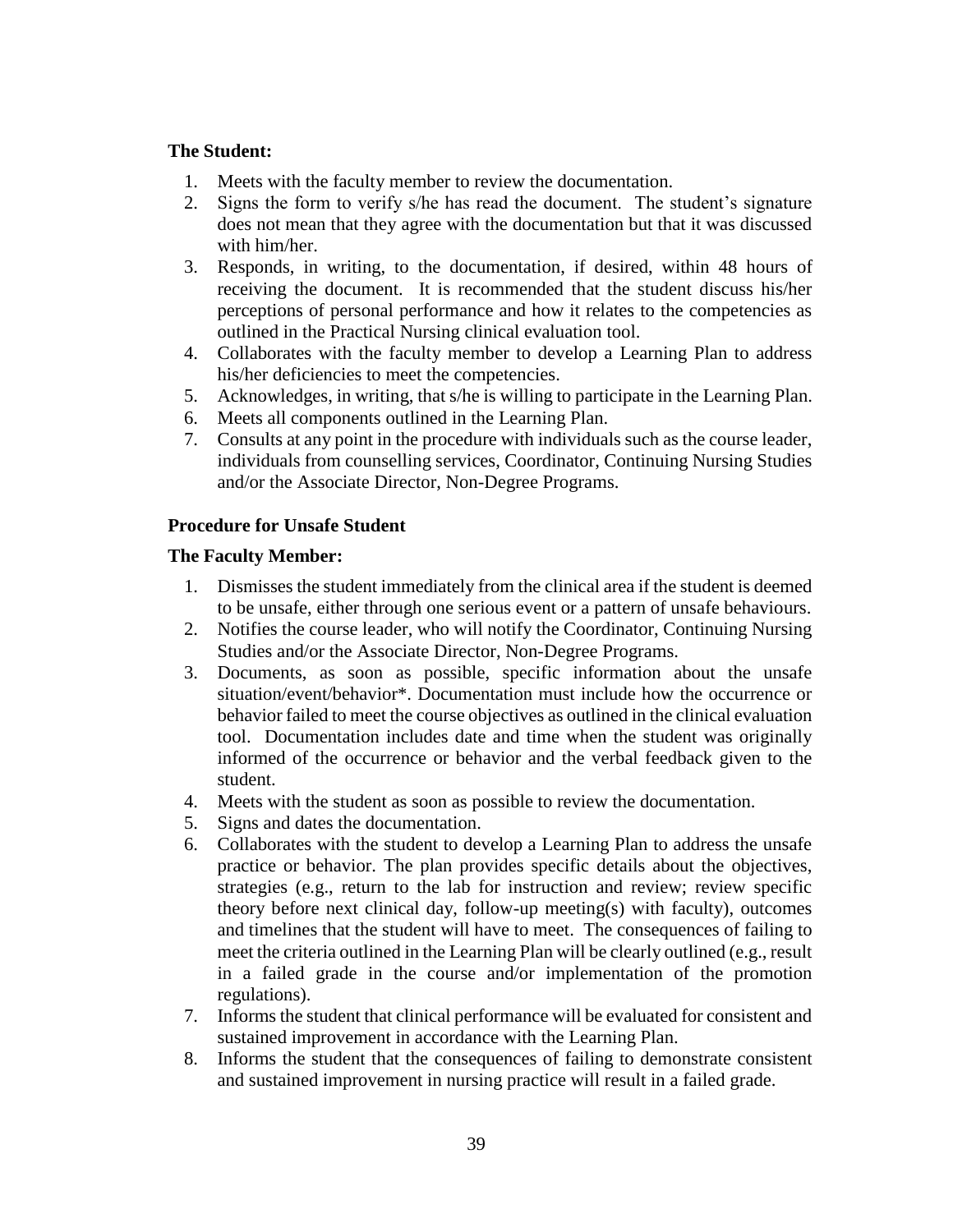- 9. Holds periodic meetings with student to discuss progress toward meeting the Learning Plan objectives.
- 10. Documents supporting evidence of the student's ongoing clinical performance in relation to meeting the competencies, as outlined in the clinical evaluation tool.
- 11. Determines if the student passes or fails the course in consultation with the course leader and Coordinator, Continuing Nursing Studies and/or the Associate Director, Non-Degree Programs.
- 12. The Associate Director, Non-Degree Programs consults with the NDPC at any point, as necessary, to review the unsafe clinical practice of the student. The committee will make a determination as to whether the unsafe practice requires that the student be required to withdraw from the nursing course and/or from the program as per the promotion regulations.

### **The Student:**

- 1. Meets with the faculty member to review the documentation.
- 2. Signs the form to verify s/he has read the document. The student's signature does not mean that s/he agrees with the documentation but that it was discussed with him/her.
- 3. Responds, in writing, to the documentation, within 48 hours of receiving the document. It is recommended that the student discuss his/her perceptions of personal performance and how it relates to the standards of nursing practice and/or competencies, as outlined in the clinical evaluation tool.
- 4. Collaborates with the faculty member to develop a Learning Plan to address his/her deficiencies to meet the standards of nursing practice and/or competencies.
- 5. Meets all components outlined in the Learning Plan.
- 6. Acknowledges, in writing, that s/he is willing to participate in the learning plan.
- 7. Consults at any point in the procedure with individuals such as the course leader, individuals from counselling services, Coordinator, Continuing Nursing Studies, and/or the Associate Director, Non-Degree Programs.
- 8. May appeal the decision if it is determined that unsafe behavior requires him/her to be withdrawn from the nursing course and/or from the program.

# **5.10 PRECEPTORSHIPS**

Through consultation with nurse managers, preceptors are carefully selected to facilitate the clinical experience Nursing Practice courses. Qualities of preceptors often include: additional education related to the program, extensive "hands-on" experience in the specialty, expert nursing care, prior teaching/mentoring experience, and realistic expectations of the student.

During the clinical experience, the preceptor will facilitate the student's achievement of the clinical objectives and clinical competencies. Refer to the preceptorship manual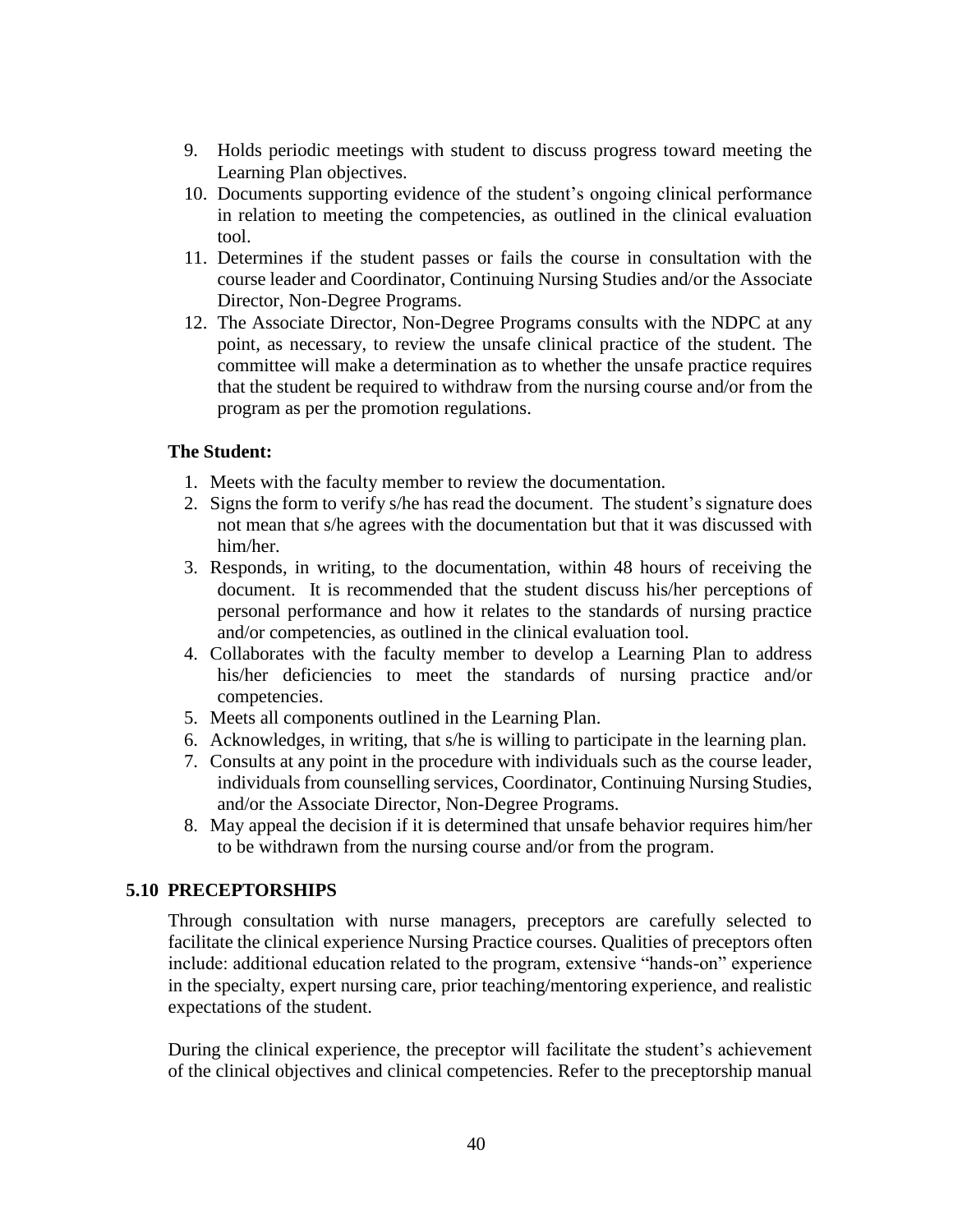for more information on preceptor roles/responsibilities as well as the student's (preceptee) role and responsibilities.

### **Clinical Dress Code**

The CNS and affiliating clinical agencies have in place a clinical dress code for the practice setting. It is expected that all students follow this dress code. This will be explained in the orientation to a nursing practice course.

# **6. STUDENT SERVICES AND ADDITIONAL INFORMATION GUIDELINES 6.1 ACCESS TO THE CENTRE FOR NURSING STUDIES**

Access to the CNS may be gained via the main entrance to Southcott Hall, Monday to Friday 0600-1800.

Students needing access during evenings, weekends and holidays will be required to use the main entrance of the LAMC which is opened from 0600 – midnight daily. Students on site after 1800 must sign in and out at the security office located at the main entrance of the LAMC.

Students are reminded that access to the Learning Resources Centre, Instructional Resource Centre and Mailroom will only be provided during the hours when staff and/or student proctors are available.

Students may gain access to the CNS Mailroom for drop off purposes only until midnight of each day when the LAMC entrance is locked.

Students are requested not to ask security personnel to provide direction to these areas after the designated hours.

**\*Pending Covid-19 public health guidelines and restrictions, students and registrants in Continuing Nursing Studies programs will be provided additional information regarding access to on-site resources as needed.**

### **6.2 CLASSROOMS**

The CNS occupies seven floors of Southcott Hall as follows:

- **Basement Level** Student lockers and Lounge, Records Room, B04 and B23 Lab/Class Rooms
- **Ground Floor** Classrooms G05 and G06, the Learning Resource Centre (LRC), Guidance and Counselling Services, CNS Mailroom and Office of the CNS Operations Officer
- **First Floor** Classrooms 103, 104, 110, LRC Computer Lab, and IRC Labs
- **Second Floor -** Conference Rooms, Nursing Society Office, International Nursing Office, and Faculty Offices
- **Ninth Floor** IRC Labs and Faculty Offices
- **Tenth Floor** Faculty, Secretarial, and Administrative Offices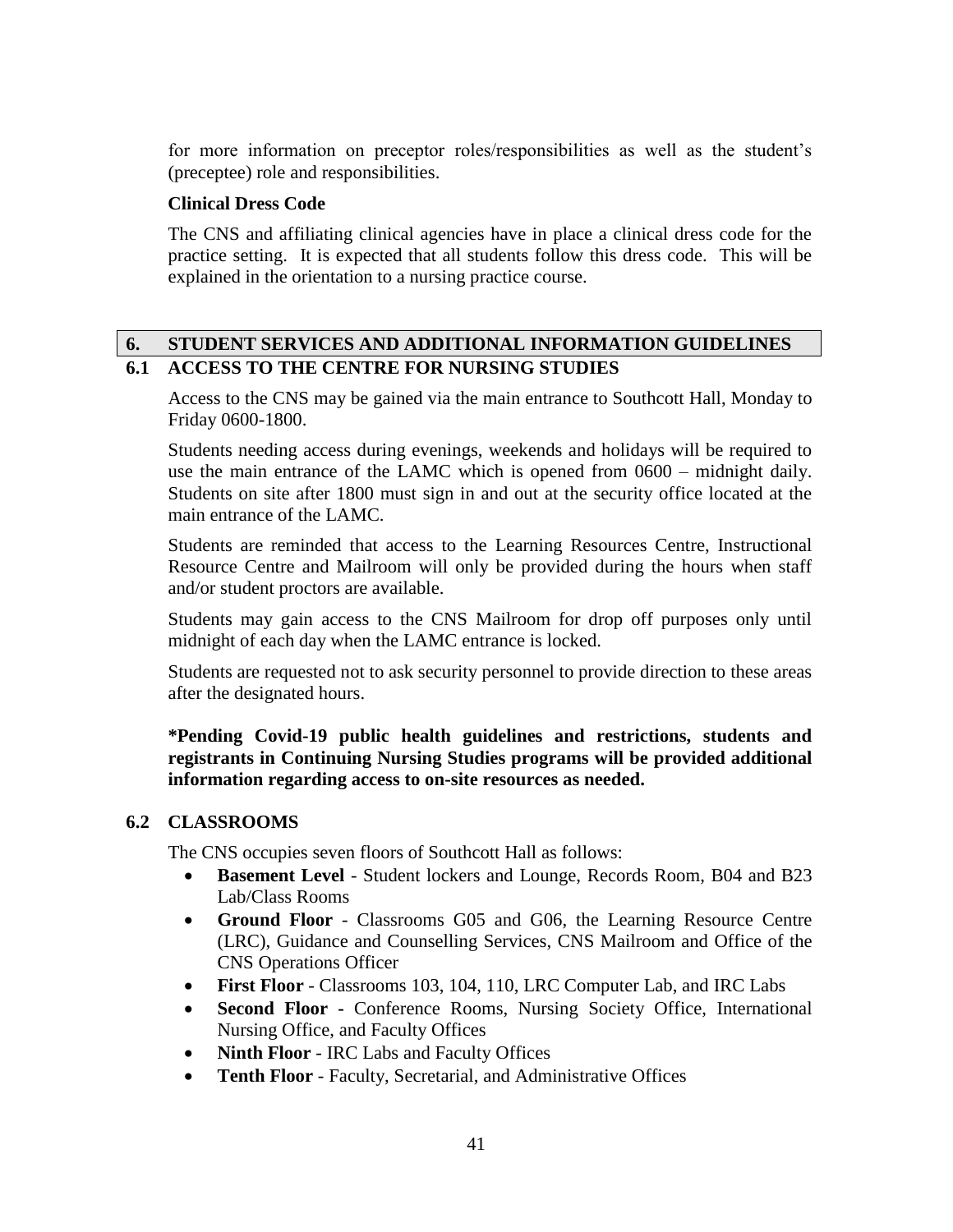**Eleventh Floor** - Faculty, Secretarial and Administrative Offices, and Research **Office** 

If students need to book a space for study or project work the request (with a brief explanation of the reason for the request) should be made to the appropriate department as follows:

- Classroom Space Executive Assistant to the Director  $(10<sup>th</sup>$  floor Office 1034)
- Lab Space Instructional Resource Centre  $(9<sup>th</sup>$  floor Office 921)
- Conference Room Space Learning Resource Centre Personnel (Ground floor Room G39)

### **6.3 ACADEMIC ADVISING**

Students requiring academic advising should contact the Continuing Nursing Studies Coordinator.

# **6.4 LEARNING RESOURCE CENTRE AND COMPUTER LAB**

The Learning Resource Centre (LRC) is comprised of the library on the ground floor of the CNS and the computer lab on the first floor. The LRC provides an expanding collection of books, periodicals, A-V and computer software to support CNS curricula and to foster independent learning.

The LRC is an integral part of the CNS and has a major role in facilitation of its educational programs. Its main objective is to provide quality information services and resources for all LRC clients. Instruction in the use of information resources focuses on equipping students with information retrieval and management skills which will enable them to become independent and lifelong students in this age of technology.

All CNS students are registered with the LRC and have usage and borrowing privileges. Students will be issued an ID card that must be presented when borrowing materials or booking facilities. Distance students must present their ID card when borrowing materials.

The Library Catalogue is now available through the Internet. This means you can search for books and videos in our library from anywhere. To access:

- 1. Go to<http://www.libraryworld.com/opac>
- 2. On the log-on page, enter the library name, CNS. There is no need to enter a password.

For assistance using the catalogue, please contact the LRC staff.

Students are encouraged to make use of all services and resources available through the LRC. There is a wealth of materials which can be used for independent and self-paced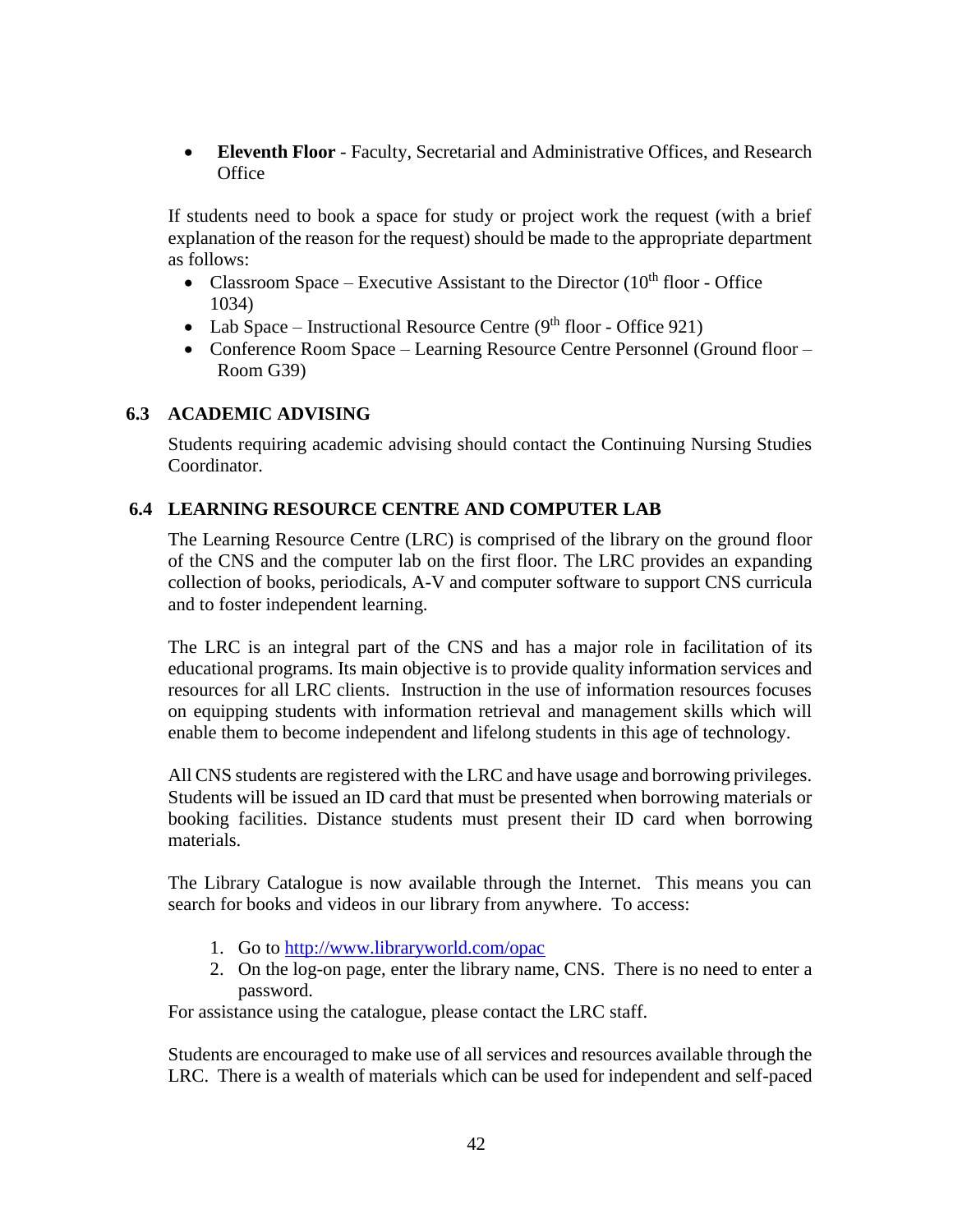learning by students. LRC staff will be happy to assist students with any questions or problems they may have in locating materials, using reference tools, etc. Students are responsible for following all LRC/Computer Lab policies to ensure equitable access to resources and facilities for all students. Students not adhering to policies may have LRC/Computer Lab privileges revoked.

# **Hours of Operation**

The LRC/Computer Lab will be open as follows: Monday to Thursday  $-0800 - 2200$ Friday - 0800 – 1630 Sunday - 1200 – 2200

Full reference and instructional services are available from 0800 – 1630 Monday to Friday, with limited services available during evening and weekend hours. These hours are reduced at the end of April. Check with the LRC for exact hours of operation.

| <b>To Contact Us:</b>                                      |          |
|------------------------------------------------------------|----------|
| <b>Circulation Desk</b><br>$\overline{\phantom{0}}$        | 777-8192 |
| Reference/Administration-                                  | 777-8189 |
| Computer Lab                                               | 777-8194 |
| Reference and Administration E-mail: karen.hutchens@mun.ca |          |

# **LRC General Policies**

Polices in the LRC/Computer Lab are kept to a minimum, as our expectations are that students will use these facilities in a responsible and cooperative manner.

- *No food or drinks are permitted in the LRC with the exception of water, coffee, gum or candy. This policy will be enforced.*
- The noise level should not exceed quiet talking. Students should be considerate of others working or studying.
- All materials must be signed out by staff person or student on duty.
- Borrowed materials should be returned promptly so that others are not deprived of access to them.
- Reserve materials are subject to a \$2 per hour late fine.

# **LRC Circulation Policies**

All materials to be borrowed must be signed out at the Circulation Desk. Borrowed items must be returned by the due date. Students must present CNS ID when borrowing materials or equipment. Students with overdue materials will not be permitted to sign out any materials until overdue items have been returned. Students will be required to pay replacement or repair costs for materials that are lost or damaged.

a) On-Site Circulation Policies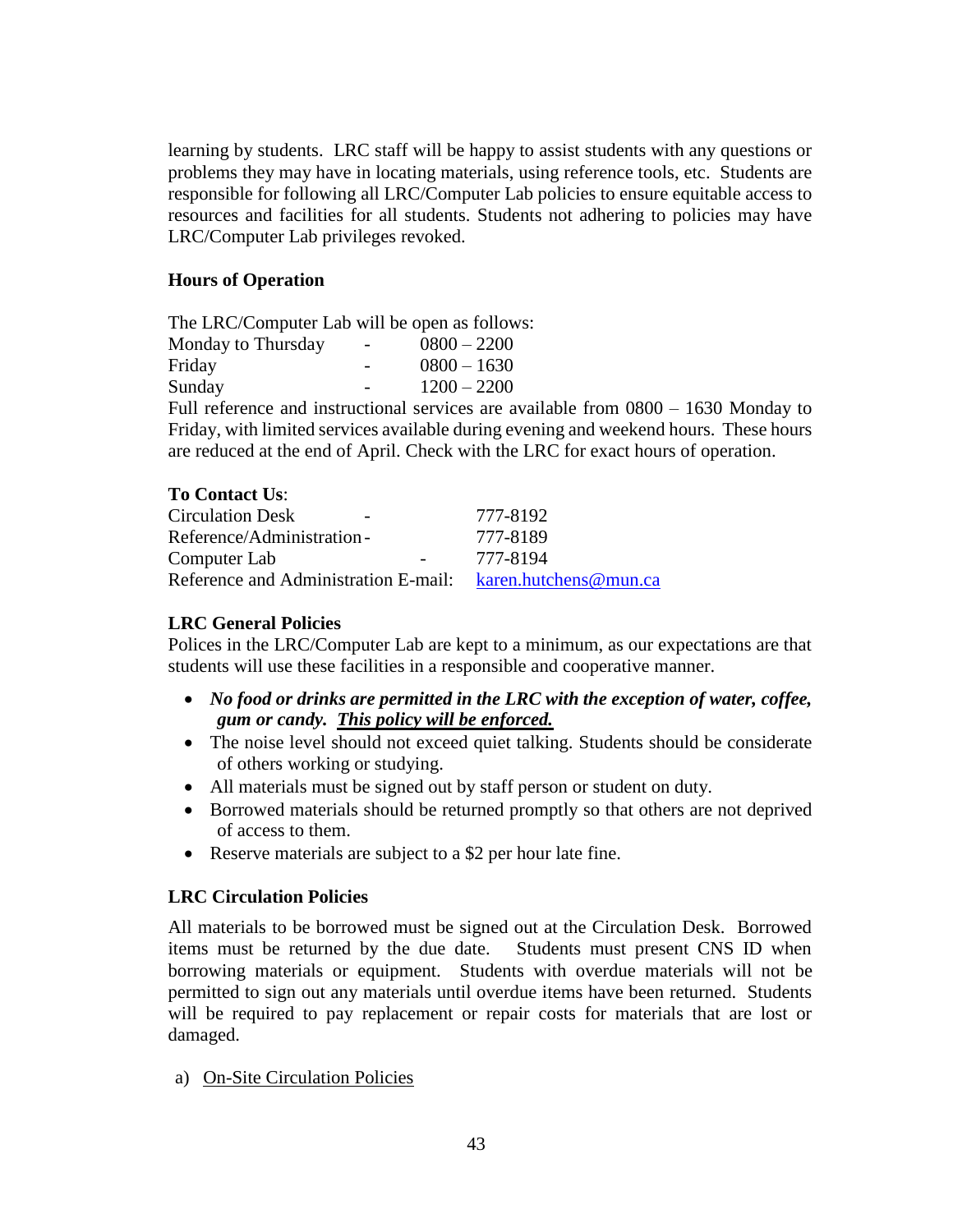- Reference materials and periodicals are for use in the LRC only.
- Books from stacks can be signed out for 2-week periods and may be renewed unless previously reserved.
- Reserve materials are for 2-hour loan. These include vertical files, books and A-V materials which have been placed on Reserve.
- A-V Materials not on reserve have a 2-day loan period.
- b) Distance Circulation Policies
	- Reference materials, reserve items, computer software and complete issues of periodicals are for use only in the LRC.
	- Books from stacks can be signed out for 2-week periods. For distance students, loan periods are increased by a week on each end for mailing time.
	- Distance students are responsible for the cost of return postage.
	- Distance students may borrow books and request periodical articles. Book loan limits: 2; Periodicals request limits: 5.
	- Distance students must mail items to reach the LRC by the designated due date.
	- Renewals may be requested by phone or e-mail. Renewal requests should be made at least 3 days ahead of the due date.

### **LRC Services**

Some of the LRC services which students can avail of:

**Circulation Services** include checking out materials, renewing materials and placing holds or recalls on needed items.

**Reference Services** include provision of information regarding collection holdings, services, etc. They also include instruction in use of all software programs, including the Library Online Catalogue.

**Interlibrary Loans** can be obtained on a cost recovery basis. Request forms are available from Karen Hutchens.

**Access to Photocopying Facilities** – There are three photocopiers available in the LRC. Photocopying cards in \$2, \$5 and \$10 amounts can be purchased at the Circulation Desk. A \$2 refundable deposit is required for cards.

**Instruction in the Use of Computerized Reference Tools** will be covered in nursing courses throughout the program. Further instruction will be provided by staff during regular LRC hours.

**A-V Viewing Facilities** are available in the LRC. Bookings can be made at the LRC Circulation Desk. Students will need to provide staff with their CNS ID card to receive the key to the designated room.

**Access to A-V Equipment** will be available on a limited basis through booking with the LRC. Basic instruction in the use of this equipment will be provided as needed. Borrowing is limited to LRC hours.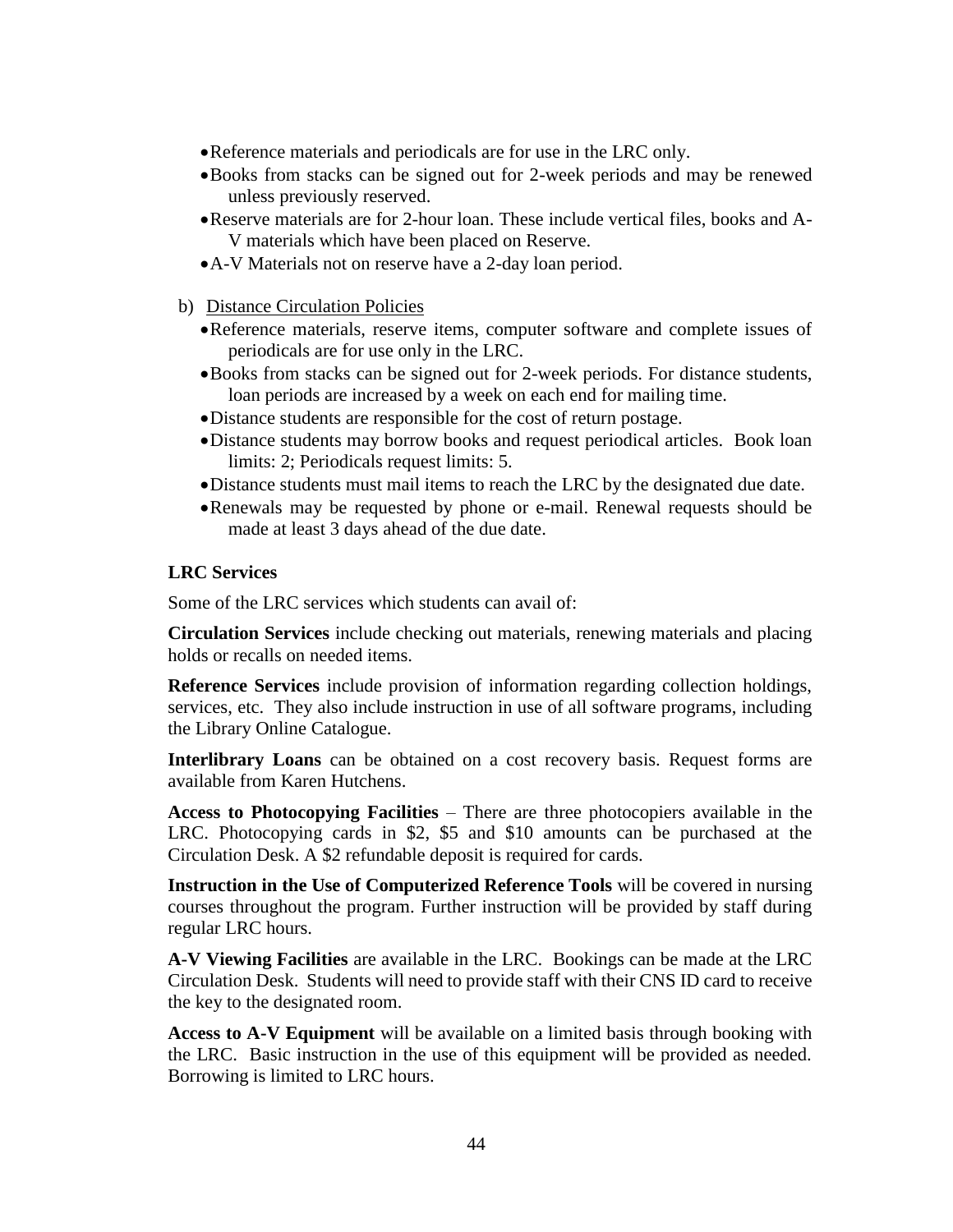**Study Rooms** for group work can be booked through the LRC.

# *\*\* Distance students will have access to the first three of the above services. Students temporarily on-site will have access to all other services as well.*

# **Computer Lab**

The computer lab is located on the first floor of the CNS. This computer lab is available to all students during LRC hours. Some software programs available to students include word processing, CINAHL, e-mail and Internet access. Three printers are available for students' use. LRC and Information Services Staff provide support to students during LRC hours. Orientation sessions are held to familiarize all new students with the available programs. Lab policies are posted in the lab and must be adhered to by all students.

# **Study Rooms**

Study rooms are available for student use when not booked for scheduled learning experiences. Study rooms can be booked through the LRC for one- or two-hour time periods. Booking times may be further limited at times of high use. Students will need to show their CNS ID to receive a key to a designated room.

# **6.5 INSTRUCTIONAL RESOURCE CENTRE (LAB)**

For nursing, it is important that the academic program is complemented by practice and experience in real and/or simulated settings. The Instructional Resource Centre (IRC) provides opportunity for simulated learning in both psychomotor competencies and interpersonal skills. The IRC team consists of the IRC Coordinator, Simulation Lead and designated lab faculty. Faculty offices are located on ninth floor of Southcott Hall.

### **Facilities and Equipment Available**

The IRC lab rooms are located on the first, ninth and basement floors of the CNS. The IRC rooms simulate both a hospital and clinic environment. The IRC has various clinical equipment and teaching aids that will be valuable resources for student practice and simulation use. There is one high fidelity simulator, as well as three medium fidelity simulators and various task trainers.

### **Lab Policies**

Students must comply with the following lab policies or they may be asked to leave the lab setting.

- Students must dress professionally for lab activities.
- In order to avoid congestion in the lab and outside the lab rooms, students MUST keep coats and book bags in their lockers. Students must not sit or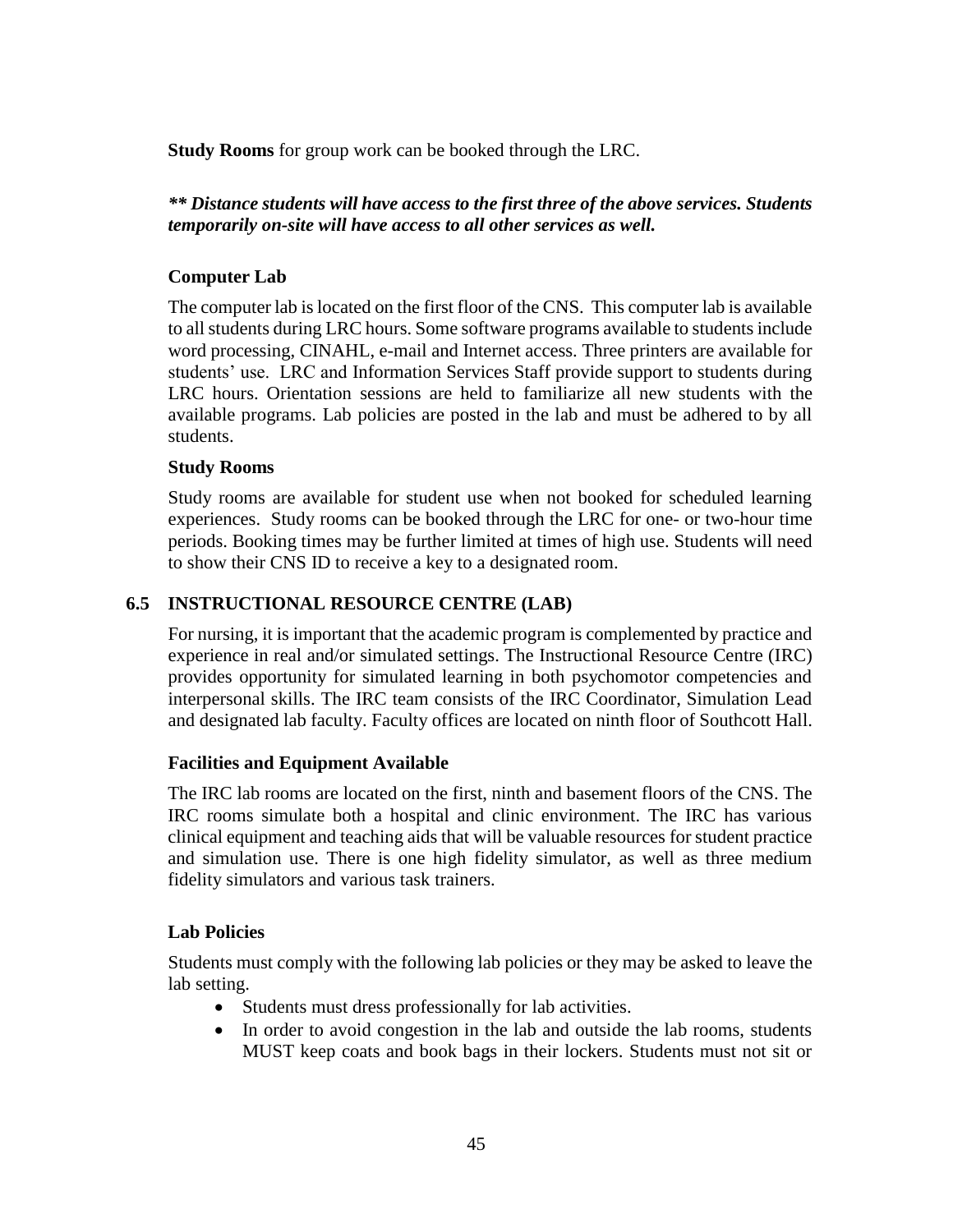leave personal belongings in the corridor outside the lab rooms, in chairs, or by elevators, as this poses a safety risk.

- Students may bring water in lab rooms, but no coffee cups or food are permitted.
- Lab rooms and stations must be tidied before leaving the room.
- Students must come prepared for their lab.
- Students must carefully handle and respect the lab equipment.
- Cell phones, smart watches and any other types electronic messaging and listening devices must be turned off in the lab and stored away.

# **Dress Code**

The IRC simulates a professional clinical environment. Proper attire and footwear for lab activities is required in the lab setting. Please refer to your course outline for required dress.

# **Practice Rooms and Hours**

Practice rooms will be set up on the first and ninth floors. These rooms will have supplies and equipment set up that corresponds to the lab topic for that week. Lab practice rooms will be open in the evenings and on weekends when a peer tutor is scheduled.

In order to accommodate all students prior to lab practicums, students are required to sign up for practice.

# **Lab Supplies**

Students must bring lab kits to required labs. Please do not discard any reusable materials/supplies in the lab. Students should return all supplies to the original package once they have finished practicing. Needles and sharps must be disposed of in a sharps container. Needles are not to be reused and are only for practice on mannequins or other provided lab equipment.

# **Returning Students**

Students who have been away from clinical can seek remedial help for clinical skills. These sessions will be based on the students' individual learning needs.

# **Policies Re: Borrowing and Lending of Equipment**

The IRC has various clinical equipment and teaching aids that will be useful resources for student practice and community use.

Students must fill out a lab equipment request form located adjacent to the IRC Coordinator's office and submit the form to the IRC Coordinator. The form should be submitted 24 hours before the equipment is needed. Equipment can be borrowed for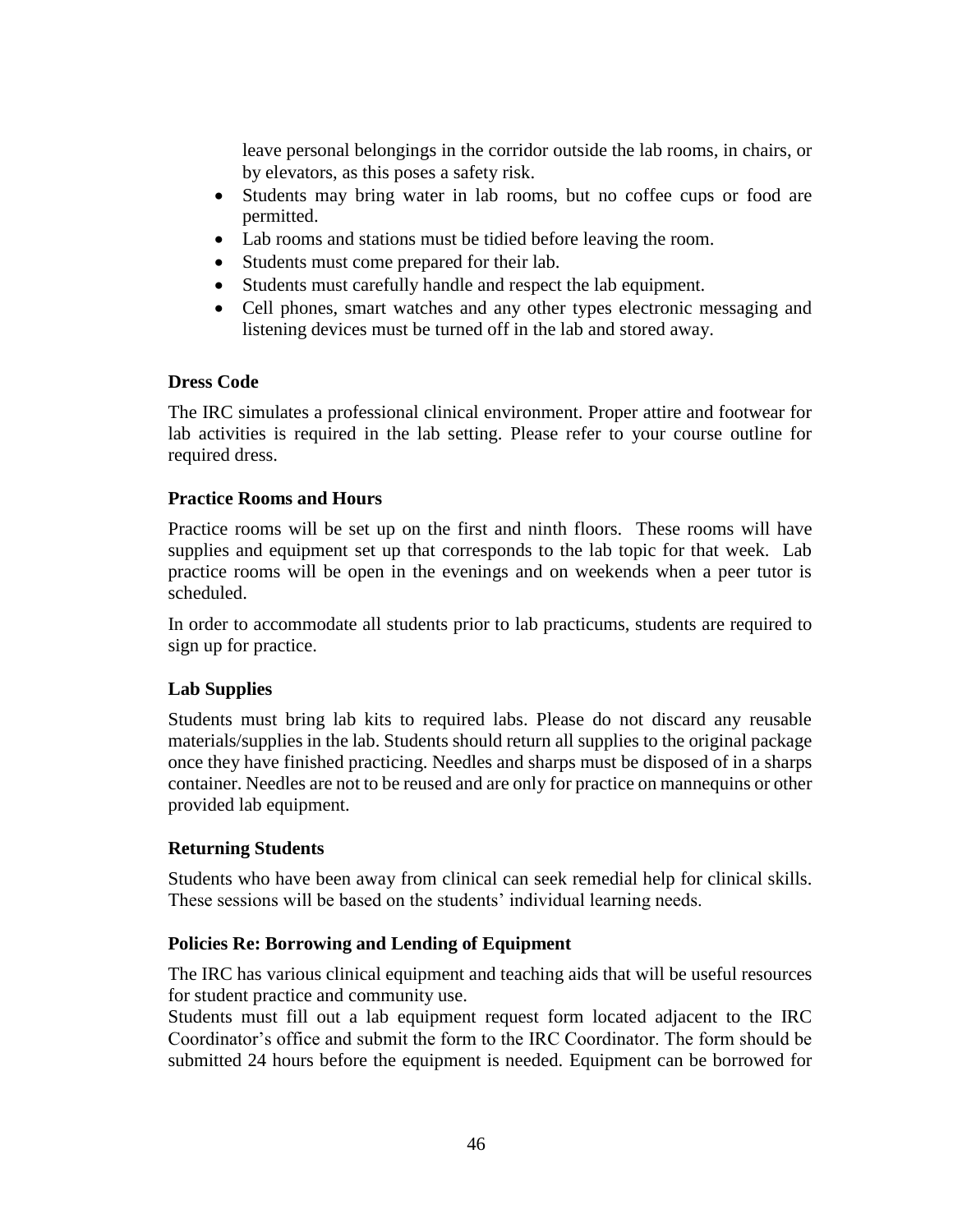one night during weekdays and must be returned by 0900 the following morning. Students who borrow equipment on Fridays may keep it for the duration of the weekend. Students may be able to sign out equipment for a longer period depending on demand for the item at that time. Students take responsibility for the safe return of equipment. If the equipment is damaged or lost, the student may have to replace that item.

# **6.6 GUIDANCE AND COUNSELLING**

Guidance and Counselling services are provided by a qualified Guidance Counsellor and is available to all students enrolled at the CNS. These services are located at the CNS, ground floor, Southcott Hall, room G27.

### *Services Offered:*

- Individual and/or group counselling is available in personal, academic and career planning areas.
- Career exploration services are available to any prospective students who think they might benefit from counselling in terms of decision-making regarding nursing as a career.
- Ongoing assessment and program development to meet new need areas identified by students and/or faculty.

# *Accessing Services*

An open door, drop-in policy is encouraged. However, in order to ensure a specific appointment time, advance booking is recommended. This may be done in either of the following ways:

- Telephone 777-8187 or email: Dawn Lanphear: Room G28 and G29 [dawn.lanphear@mun.ca](mailto:dawn.lanphear@mun.ca)
- Write the word "booked" beside a designated time slot on a schedule posted on the Guidance Counsellor's office door.

Group sessions will be advertised on student bulletin boards. Advance sign-up is recommended as attendance is limited.

# *Utilization of Services*

Student utilization of these services is generally on a voluntary basis. However, students may also be referred to a Guidance Counsellor by a faculty member. In these instances, students work collaboratively with the Guidance Counsellor and faculty member, if necessary, to develop and implement strategies to help resolve the identified problem area. It is the student's responsibility to set up an appointment time and follow through with the sessions.

# *Confidentiality*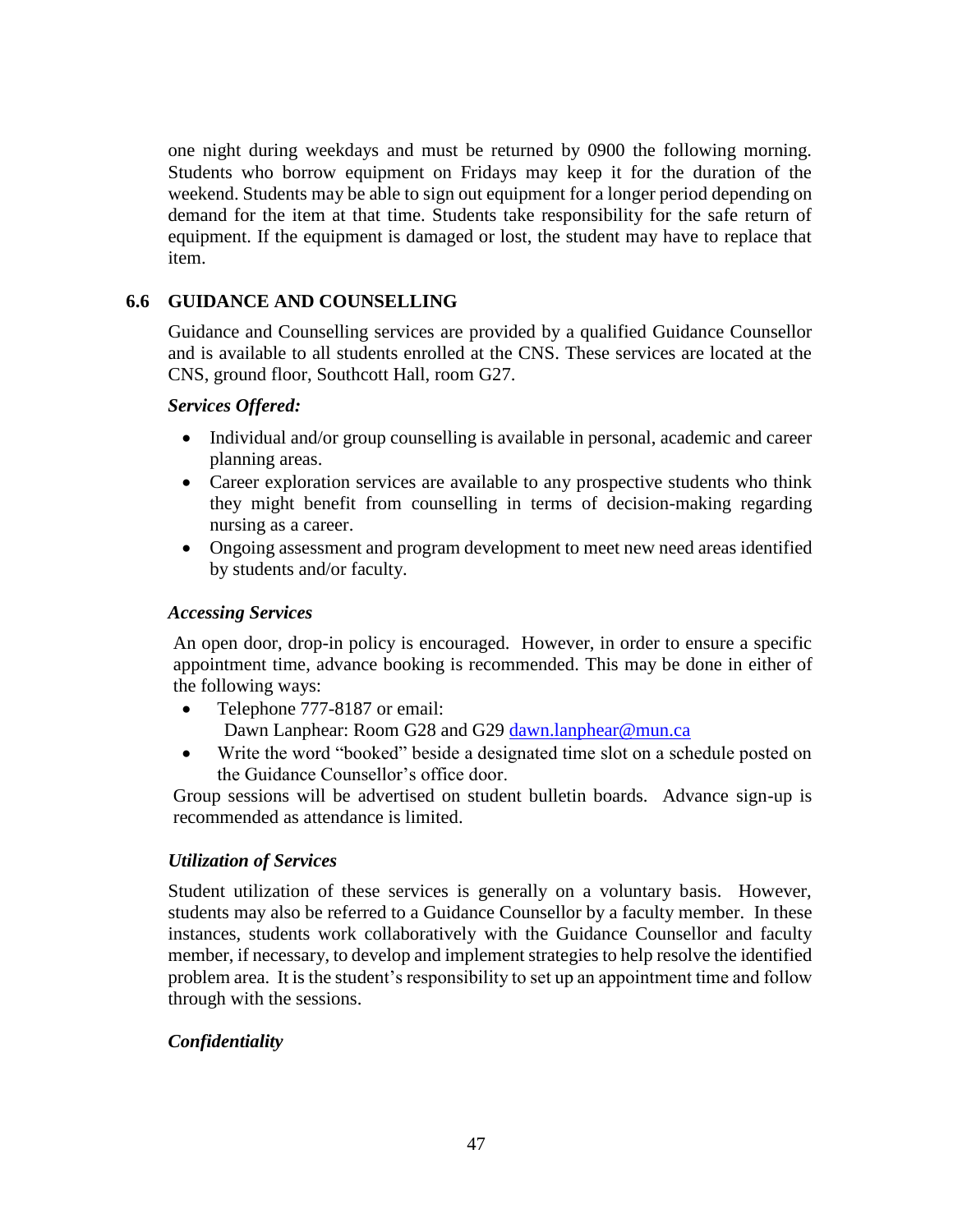The Guidance and Counselling policy for client/counsellor confidentiality is in accordance with the professional regulation of the Canadian Nurses Association.

### **6.6.1 Academic Accommodation**

The CNS is committed to providing accommodation to all students who self-identify and have documentation pertaining to a disability. Academic accommodation refers to a change to teaching or evaluation procedures designed to accommodate the particular needs of a student with a disability without compromising academic integrity of the course, program, or assignment.

Academic integrity is defined as the demonstration of acquisition of a body of knowledge or the skill normally required for passing a course and/or completing a course or program as determined by the instructor and/or CNS. Upon acceptance, students should notify the Continuing Nursing Studies Coordinator, with appropriate documentation, of needed accommodation.

# **6.7 DISTANCE EDUCATION**

All programs/courses in Continuing Nursing Studies are offered by distance education through print-based modules and/or communication technologies such as interactive web-based learning, audio conferencing and videoconferencing.

There are many benefits of learning at a distance, especially for adult students. Its accessibility, particularly for adults whose family, professional and social commitments make it impossible to attend on-site classes, is a major advantage. Distance students can choose when and where they will study and can maintain a flexible study schedule that allows them to continue other important roles in life while performing the role of student.

For many students, distance learning is a new experience. Instead of attending classes 2 or 3 times a week, the student's home becomes the classroom and the student assumes independence in his/her own learning. Faculty is available as needed by email or telephone to provide guidance and support, to offer explanations concerning the content, and to discuss concerns. Learning materials for the program/course, which include learning modules, textbooks and additional reading materials, are included in the learning package or online. Therefore, everything the student needs to complete the theory portion of a program/course is available at home. Success in the program/course is largely dependent on the student's initiative and self-direction, study habits, level of motivation, organizational and time management skills.

Personal life factors such as work and family responsibilities, social commitments and community involvement can all affect the amount of time the student will spend on completing program requirements.

It is essential the student evaluate the amount of time spent at all activities and organize or manage time to include at least 8-10 hours per week for completing program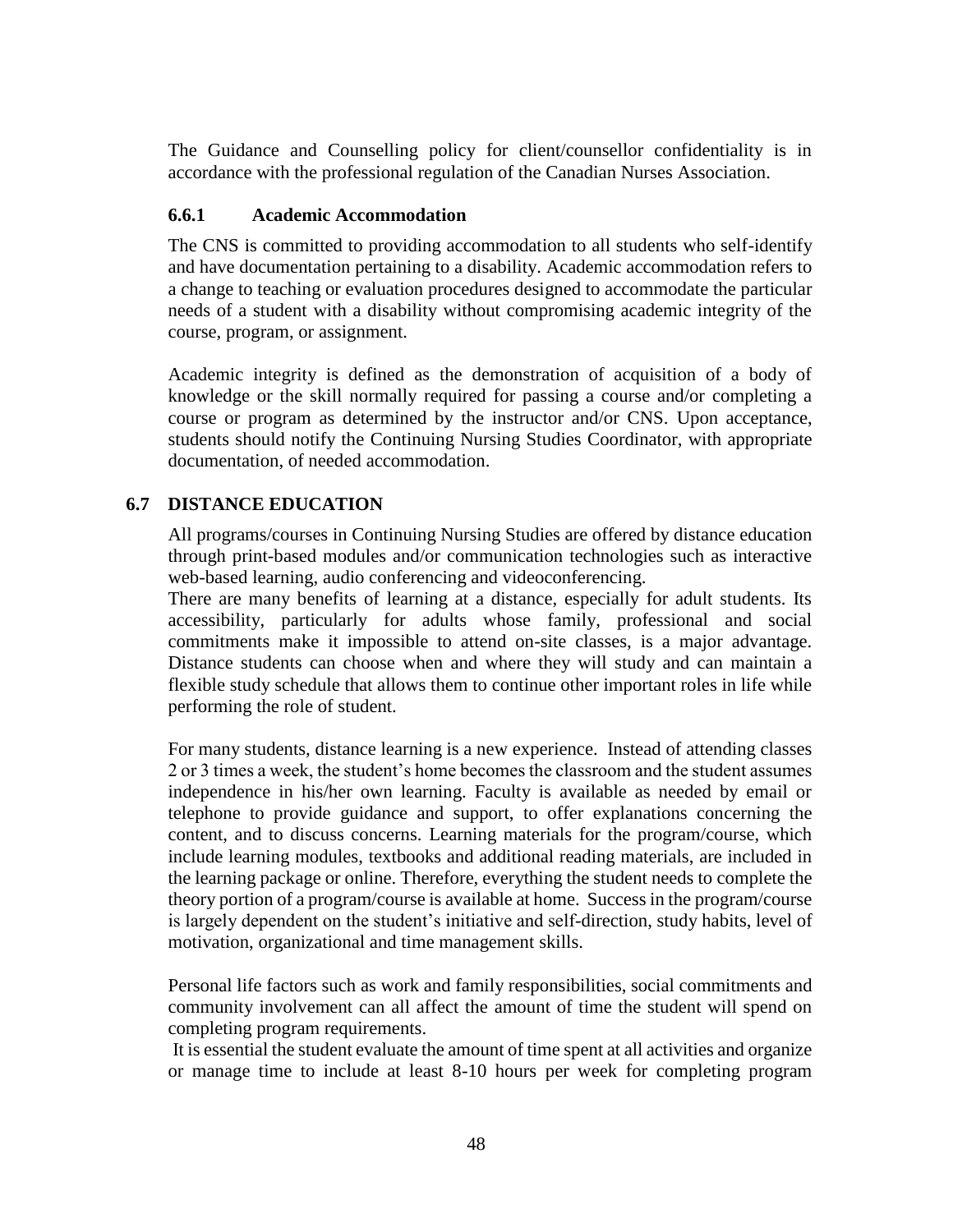requirements. The student should establish a specific study schedule and follow it as closely as possible.

# **Program/Course Facilitator**

Specific times or "office hours" are available to students to call the program/course facilitator. Office hours for programs/courses may be found by consulting information regarding specific programs.

Functions of the program/course facilitator include:

- grading exams of all distance students
- discussing concerns related to program progression.
- providing clarification regarding program/course content.
- invigilating and correcting examinations of students in the St. John's area.
- providing ongoing feedback and clarification regarding program/course material to all students via on site discussions, telephone & email contact as well as through teleconference/ videoconference communication media.
- providing clarification of assignment instructions.
- motivating and assisting students, as needed, in time management.
- initiating contact with students if they have not been in contact with the program facilitator over an extended period of time.
- providing advice and assistance in obtaining additional learning resources.
- providing preceptor orientation.
- providing a support system for preceptors.
- collaborating with preceptors regularly regarding students' clinical progress.
- conducting an exit interview with each student.

# **Peer Support**

The support of peers (classmates) is widely recognized for its benefits to the learning experience. Continuing Studies distance education programs encourage students to maintain ongoing communication with their peers to discuss difficult concepts, share ideas and provide support/encouragement. Programs/courses that offer teleconferencing/ videoconferencing sessions may divide the class into subsets by geographic location or conduct sessions for all students enrolled. This medium provides an ideal opportunity to meet and share ideas with fellow classmates.

Names, phone numbers and email addresses of students will be shared with students on enrollment in programs/courses if individual students are agreeable to sharing this information. Peer interaction provides students with another support system in addition to school and family support.

### **Learning Package**

All students are provided with a program/course package after the registration process is completed. This package includes a Program Introduction, Student Handbook, and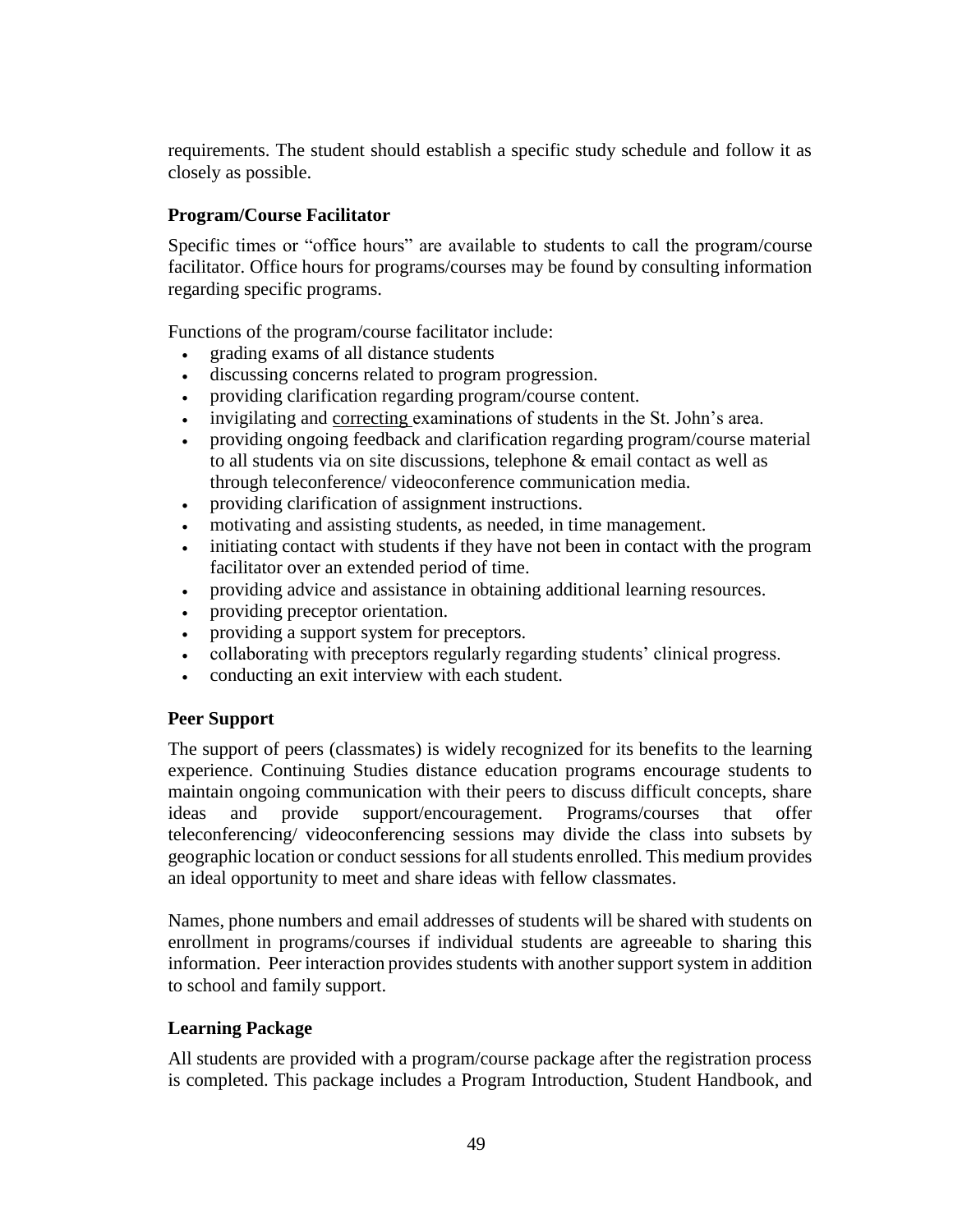reading materials. Students will be responsible for purchasing textbooks if they are required for a program/course. The only additional materials are related to specific written assignments and preceptorship, if required.

# **6.8 STUDY SKILLS**

A successful experience for an independent, distance student requires his/her active participation in the learning process. Effective study skills are an essential component of that process.

Two major concepts the student must consider before beginning to study are preparation and organization. Both concepts are equally important, because the best study techniques cannot help if the student approaches work unprepared or disorganized.

Preparation

- a) Motivation: As adults, motivation to learn is based on specific needs. Motivation stems from a desire to improve one's current job or life situation. Without that intrinsic drive, difficulty in achieving success may be experienced. Students are advised to examine own level of motivation to learn prior to approaching the course/ program. Distance, self-directed, independent learning will demand adjustments in daily schedules as well as considerable effort and concentration on the part of the student.
- b) Physical preparation: It is essential that the student obtain adequate sleep and proper nutrition before studying. This allows the student to be energized, think clearly and remain focused.
- c) Positive attitude: The student's attitude toward learning can affect his/her success. It is easy to be negative about studying, especially if the content is difficult and the workload is heavy. Academic success does not happen without considerable effort on your part. Believe you can and will succeed and enjoy the learning experience. For most students in Continuing Nursing Studies this is a continuation of lifelong learning. You have been learning since your basic education and have many health-related experiences that have contributed to your overall knowledge.

### Organization

a) Study schedule: Establishing a definite study schedule, which does not interfere with work, personal, and family matters, is essential. Decide how many hours per week you will devote to study. A minimum of 8-10 hours/week is recommended. Develop and post your schedule each week in a visible location in your home (e.g., on the refrigerator). This will remind you of study times, enabling you to be compliant. Maintaining your schedule will provide you with a sense of accomplishment and improve your attitude. Settle down and begin studying quickly when the scheduled time arrives. Continue studying until the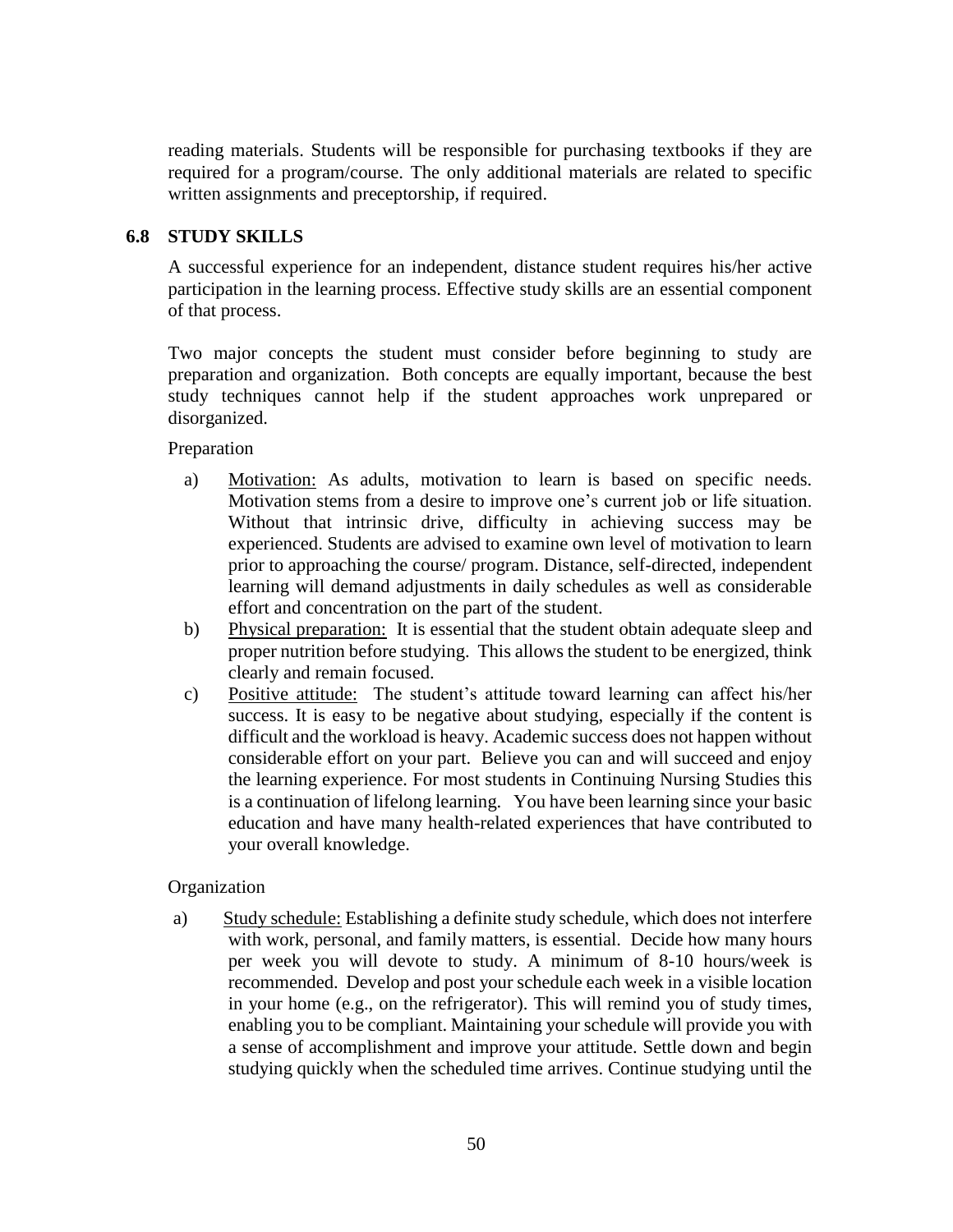scheduled time is over. Take a short break every hour. Leave the room so that you can take your mind off the study. A refreshed mind improves concentration and retention of information.

- b) Study location: Select a room that is quiet with adequate lighting and ventilation. A desk with a firm, but comfortable chair is ideal for study. Store all learning materials in or near your desk. Distracters such as radio, television and telephone should be turned off.
- c) How to study: Firstly, survey the module content and additional readings you plan to study. Think about the title, look at the table of contents to identify units, objectives, headings, and subheadings, scan the module and read the summary. This gives you a general idea of how the material is organized and direction for your reading.

Next, go back and read with the purpose of learning the information under specific headings or objectives. Set goals for yourself about how much time you will spend on specific sections based on the level of difficulty of the topic and strive to achieve that goal. Try not to memorize. It is impossible to remember everything you have read. Instead, aim at understanding the content and being able to apply it to a nursing situation. Identify key concepts that are essential to understanding and mastering the objective. Be active in the learning process by trying to anticipate what the author will say next as you read through the materials. Search for meaning by looking for the main idea in each section. Learn to identify and, then, briefly scan unimportant information. Think about what the objective is asking you (i.e. identify factors affecting the pain experience). Can you answer this? The advantage of asking yourself a question is that it increases your curiosity and makes learning more meaningful and interesting. Refer to notes from required readings and information listed under the objective. Complete any learning activities related to the objective.

Make notes or highlight important information at this time. Notes are merely key words/phrases to help guide you to the body of information you need to know. Do not rewrite the module or highlight every word in the textbook or reading material. Highlight and/or record only pertinent thoughts and important details. Use familiar abbreviations, make short lists, or draw simple tables to save time in note taking.

As you complete this process for each module, answer the comprehension check questions at the end of the module. If you score a mark that is equivalent to the pass mark for the program/course, continue on to next module. If not, go back and review areas of difficulty. If included, complete the post-test at the end of the unit. Identify areas of strength and weakness. Go back and review areas where your knowledge or understanding is insufficient. Use the notes you have taken to review important concepts. Continue to do this until you feel you understand the content.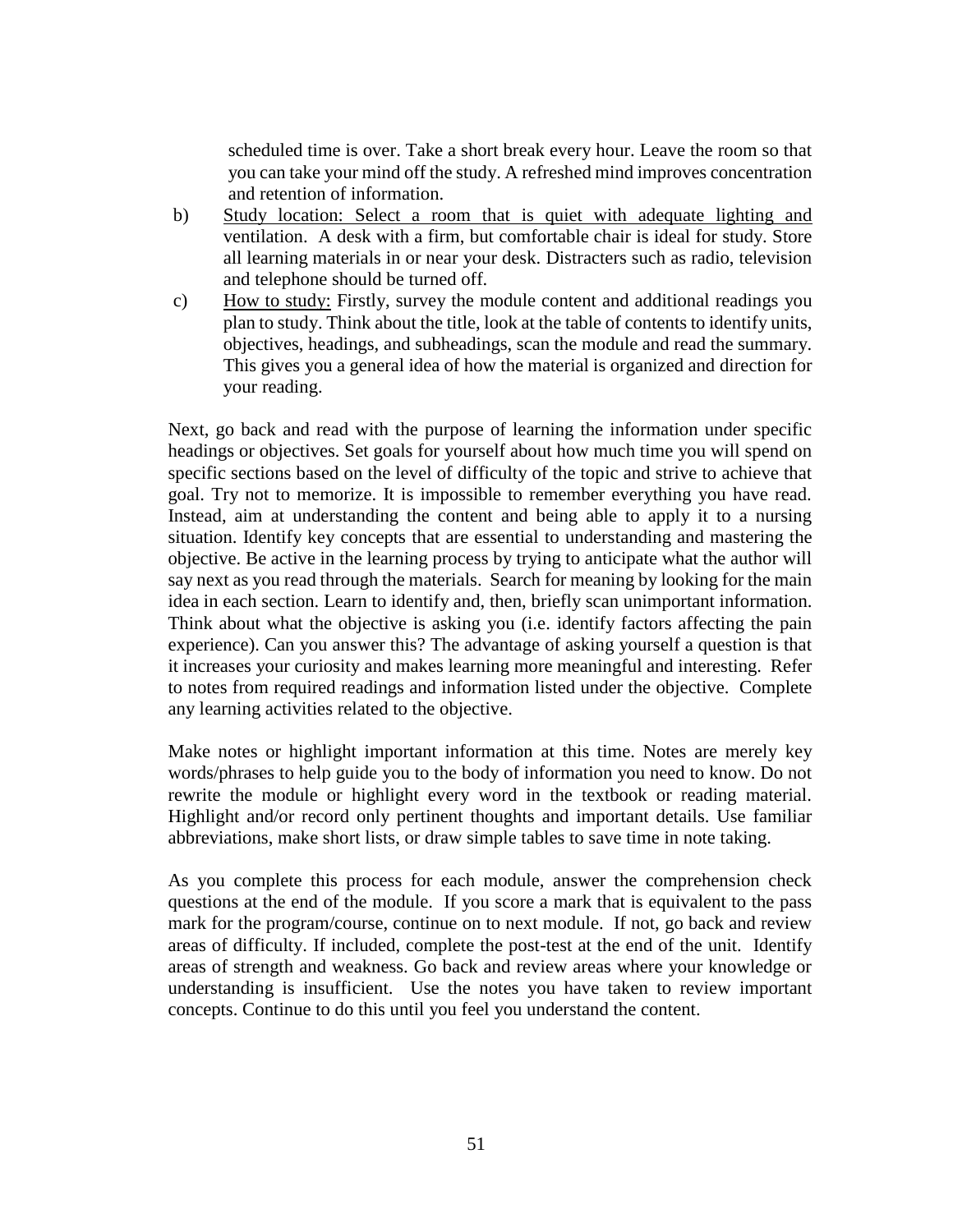### **6.9 TEST TAKING**

Most often you will be writing multiple choice exams. Many people think that these are the easiest types of exams you can write, but this is inaccurate. You need to know your material just as much, and usually more, for a multiple-choice test than for most other types of exams.

There are ways in which you can improve your chances of performing well on an exam.

Below are some tips for you to follow in preparation for and while writing multiple choice exams.

### **Test Taking Tips**

- Do not cram for the test the night before as this often cause's undue stress. Plan and spread your review time over several days. Try to summarize the content rather than reviewing all the material. Notes taken during initial the study period are useful during the review. Purposefully give attention to areas you initially identified as important and try to predict test questions.
- As you begin the test, think positively and believe in yourself as a successful student. Skim the entire test once, briefly, to get a sense of what it is all about. Read the directions, twice, underlining or circling key instructions if necessary. Find out how much time you have to write the test, how much time you have per question (usually about 1 minute or so), if there are any compulsory questions, and if you will be penalized for incorrect guesses.
- Attempt to answer the questions in the order in which they are given to you. If you don't know the answer to a question, make a mark next to it, and move ahead to the next one. Come back to the difficult ones after you've completed the other questions.
- Read the question part of the problem, the "stem", carefully, at least twice. Underline key terms such as "best action", "primary reason", "and initial response." Rephrase the stem in your own words if you feel it will help. Ask for clarification of any terms you do not understand. Anticipate what the answer will be and then look for it among the options given. You can often identify at least some of the characteristics of the correct answer.
- Read each option (answer) available to you even though one may seem like the correct answer to you. In multiple choice questions, all of the answers may be true but only one best answer the question. Actively reason through each, testing it against the question and eliminate the ones that you are certain are incorrect by crossing them off. Usually you can narrow your choices to two possible answers. Using logical reasoning, choose the more encompassing option as the one with the greatest chance of being correct.

### **6.10 WRITTEN ASSIGNMENTS**

Some programs or courses within Continuing Nursing Studies include a written assignment as part of the evaluation component. Written assignments must be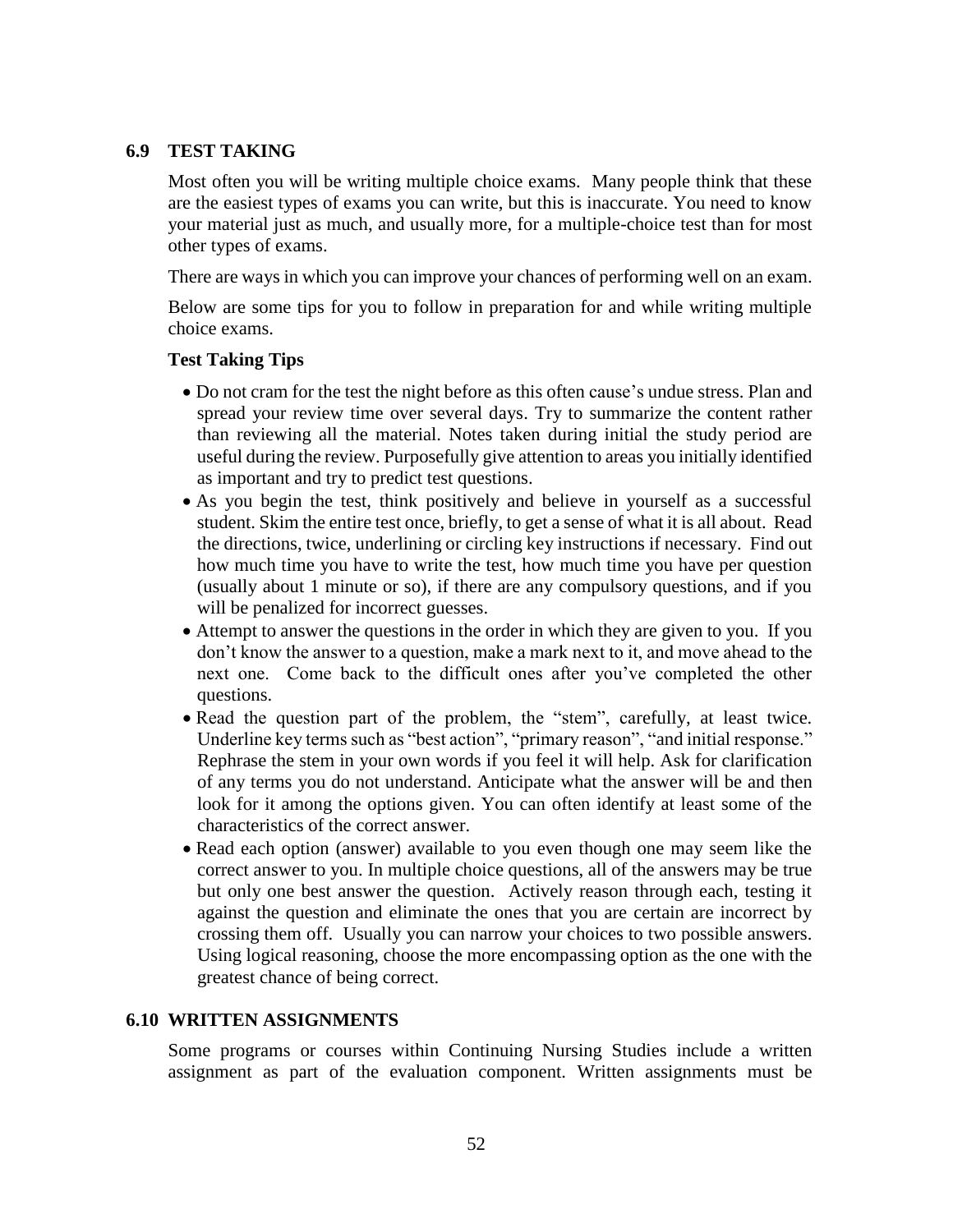submitted for grading. In a post basic program, students are expected to submit quality written work. Attention must be paid to content as well as style and appearance.

Writing quality papers takes time and practice. Many students may not have used their writing skills in some time, and therefore may require assistance. In Continuing Nursing Studies programs or courses requiring a written assignment as an evaluation method, students will receive guidelines related to the expectations for preparation of these assignments.

The CNS uses the Publication Manual of the American Psychological Association (APA) for guidelines related to written assignments. Students should refer to the most recent edition of the APA Manual when preparing assignments.

### **6.11 FOOD SERVICES**

Food service is available from a cafeteria located on the first floor of the Miller Centre. Hours of operation are as follows:

 $\triangleright$  Monday-Friday 0800 – 1600

Please note: These times may vary throughout the year. Notices of change are posted in the cafeteria.

### **6.12 SMOKING REGULATIONS**

Smoking and second-hand smoke are recognized as serious health hazards. Eastern Health has a Smoke Free Environment Policy at all of its owned and operated facilities. This policy includes that smoking is not permitted in or near buildings, on the grounds, in parking garages, or on the parking lots of Eastern Health sites and facilities.

# **6.13 FIRE SAFETY**

The guidelines entitled, "Centre for Nursing Studies 'Code Red' Action Card", prepared by the Emergency Preparedness Committee, Miller Centre are posted throughout the CNS including in classrooms, conference rooms, and lab rooms, and by elevators. Students are advised to acquaint themselves with these guidelines as well as knowing the nearest exit of all the rooms occupied for learning activities scheduled at Southcott Hall.

### **6.14 EMERGENCY PREPAREDNESS**

Eastern Health, as part of its Emergency Preparedness Plans, has established codes for various types of emergency situations in all of its facilities.

These codes apply to Southcott Hall and the Miller Centre. A listing of the codes is posted by all elevators in Southcott Hall. To call a code **DIAL EXTENSION 2000** and identify the emergency situation you are reporting.